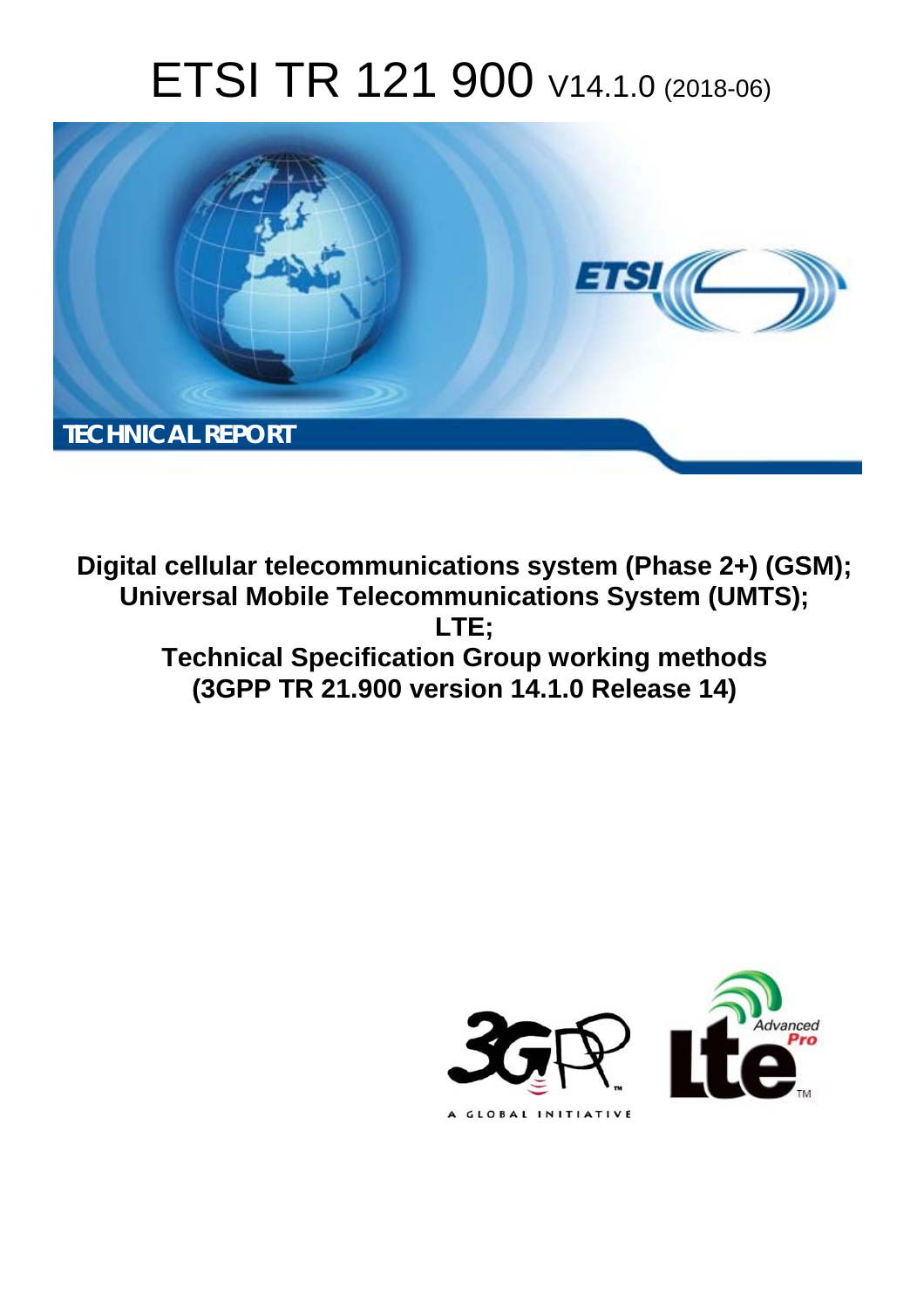Reference RTR/TSGS-0021900ve10

> Keywords GSM,LTE,UMTS

#### *ETSI*

#### 650 Route des Lucioles F-06921 Sophia Antipolis Cedex - FRANCE

Tel.: +33 4 92 94 42 00 Fax: +33 4 93 65 47 16

Siret N° 348 623 562 00017 - NAF 742 C Association à but non lucratif enregistrée à la Sous-Préfecture de Grasse (06) N° 7803/88

#### *Important notice*

The present document can be downloaded from: <http://www.etsi.org/standards-search>

The present document may be made available in electronic versions and/or in print. The content of any electronic and/or print versions of the present document shall not be modified without the prior written authorization of ETSI. In case of any existing or perceived difference in contents between such versions and/or in print, the only prevailing document is the print of the Portable Document Format (PDF) version kept on a specific network drive within ETSI Secretariat.

Users of the present document should be aware that the document may be subject to revision or change of status. Information on the current status of this and other ETSI documents is available at <https://portal.etsi.org/TB/ETSIDeliverableStatus.aspx>

If you find errors in the present document, please send your comment to one of the following services: <https://portal.etsi.org/People/CommiteeSupportStaff.aspx>

#### *Copyright Notification*

No part may be reproduced or utilized in any form or by any means, electronic or mechanical, including photocopying and microfilm except as authorized by written permission of ETSI. The content of the PDF version shall not be modified without the written authorization of ETSI. The copyright and the foregoing restriction extend to reproduction in all media.

> © ETSI 2018. All rights reserved.

**DECT**TM, **PLUGTESTS**TM, **UMTS**TM and the ETSI logo are trademarks of ETSI registered for the benefit of its Members. **3GPP**TM and **LTE**TM are trademarks of ETSI registered for the benefit of its Members and of the 3GPP Organizational Partners. **oneM2M** logo is protected for the benefit of its Members.

**GSM**® and the GSM logo are trademarks registered and owned by the GSM Association.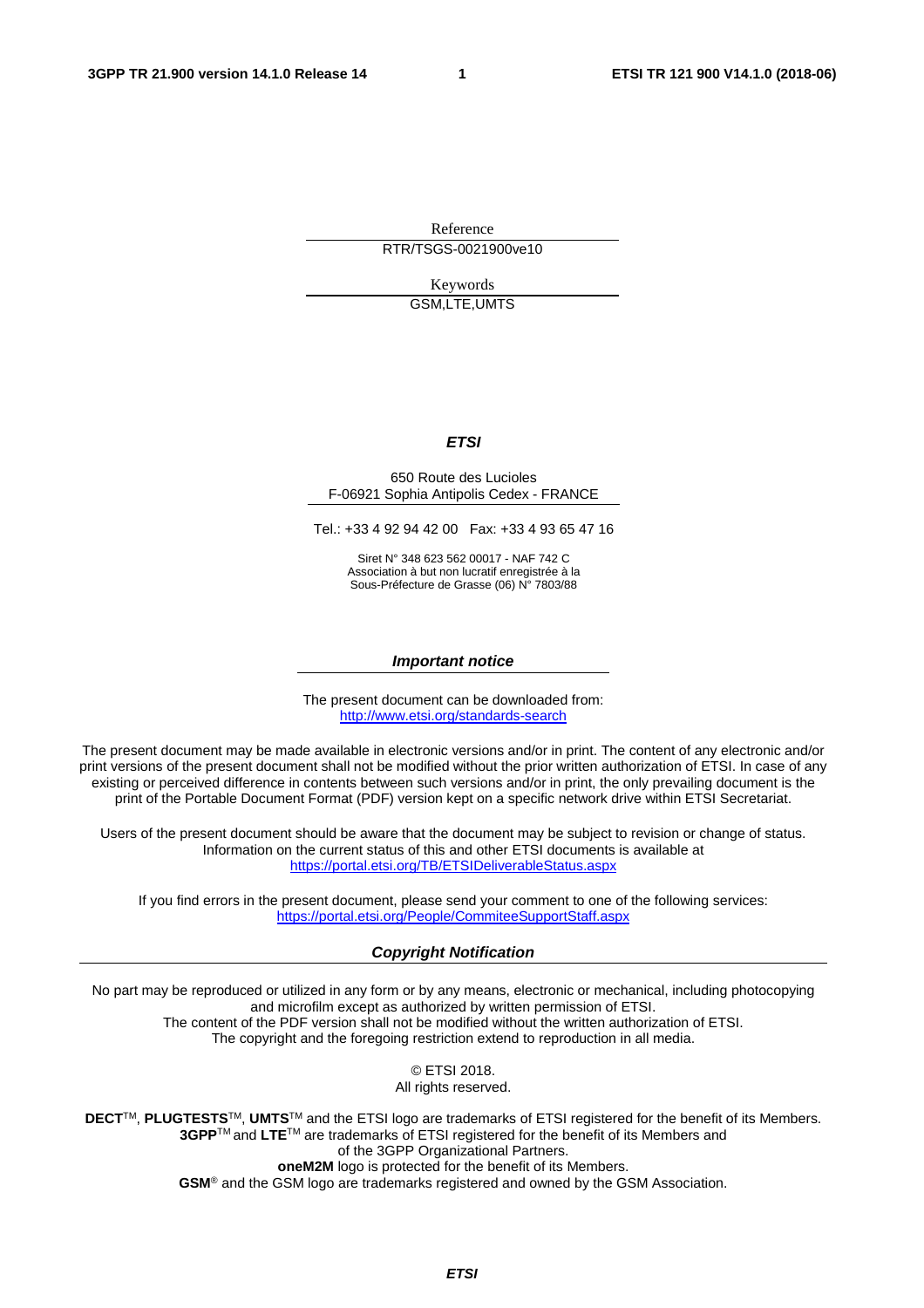# Intellectual Property Rights

#### Essential patents

IPRs essential or potentially essential to normative deliverables may have been declared to ETSI. The information pertaining to these essential IPRs, if any, is publicly available for **ETSI members and non-members**, and can be found in ETSI SR 000 314: *"Intellectual Property Rights (IPRs); Essential, or potentially Essential, IPRs notified to ETSI in respect of ETSI standards"*, which is available from the ETSI Secretariat. Latest updates are available on the ETSI Web server ([https://ipr.etsi.org/\)](https://ipr.etsi.org/).

Pursuant to the ETSI IPR Policy, no investigation, including IPR searches, has been carried out by ETSI. No guarantee can be given as to the existence of other IPRs not referenced in ETSI SR 000 314 (or the updates on the ETSI Web server) which are, or may be, or may become, essential to the present document.

#### **Trademarks**

The present document may include trademarks and/or tradenames which are asserted and/or registered by their owners. ETSI claims no ownership of these except for any which are indicated as being the property of ETSI, and conveys no right to use or reproduce any trademark and/or tradename. Mention of those trademarks in the present document does not constitute an endorsement by ETSI of products, services or organizations associated with those trademarks.

# Foreword

This Technical Report (TR) has been produced by ETSI 3rd Generation Partnership Project (3GPP).

The present document may refer to technical specifications or reports using their 3GPP identities, UMTS identities or GSM identities. These should be interpreted as being references to the corresponding ETSI deliverables.

The cross reference between GSM, UMTS, 3GPP and ETSI identities can be found under [http://webapp.etsi.org/key/queryform.asp.](http://webapp.etsi.org/key/queryform.asp)

# Modal verbs terminology

In the present document "**should**", "**should not**", "**may**", "**need not**", "**will**", "**will not**", "**can**" and "**cannot**" are to be interpreted as described in clause 3.2 of the [ETSI Drafting Rules](https://portal.etsi.org/Services/editHelp!/Howtostart/ETSIDraftingRules.aspx) (Verbal forms for the expression of provisions).

"**must**" and "**must not**" are **NOT** allowed in ETSI deliverables except when used in direct citation.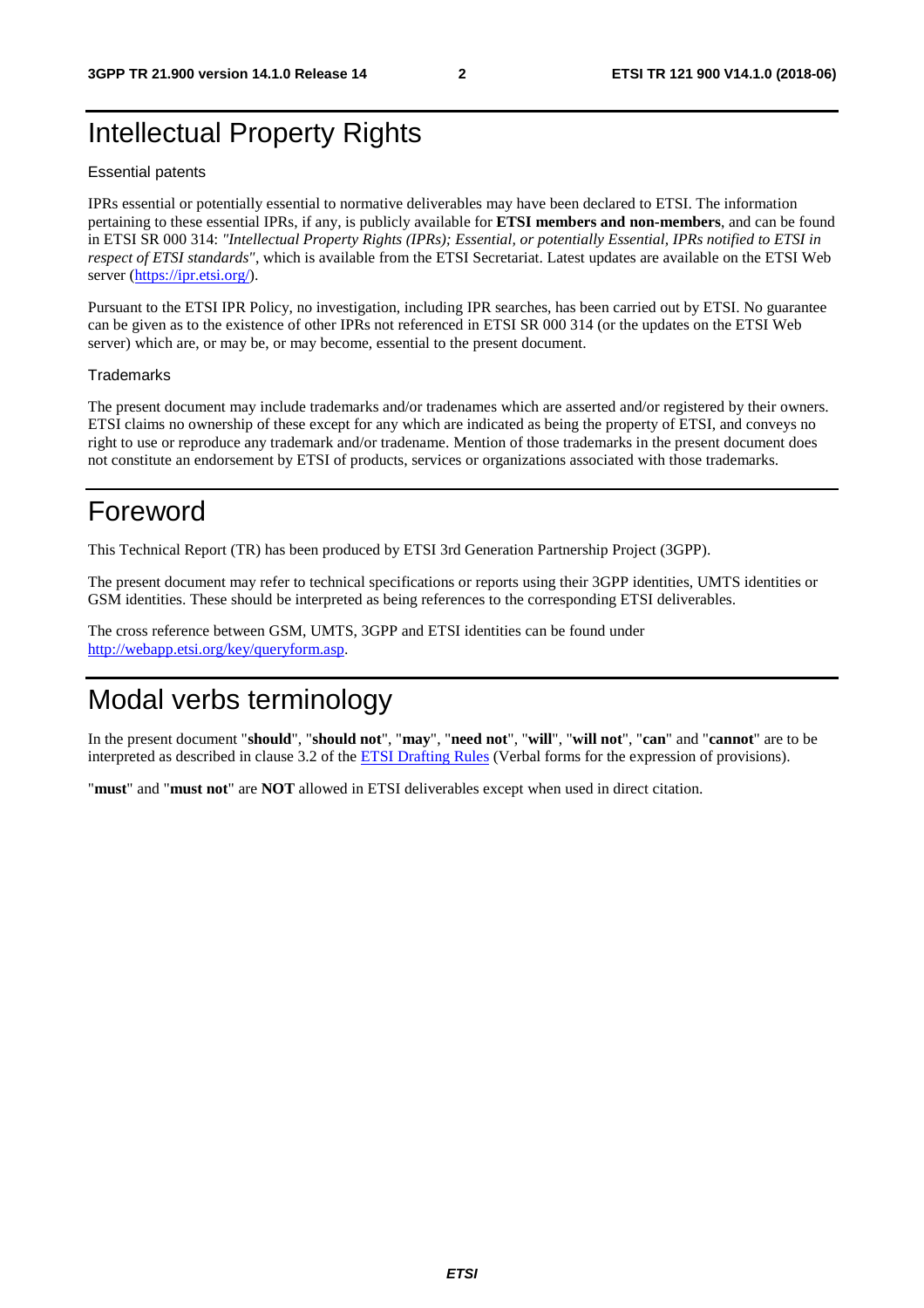$\mathbf{3}$ 

# Contents

| 1                  |                                                                                                  |  |  |
|--------------------|--------------------------------------------------------------------------------------------------|--|--|
| 1A                 |                                                                                                  |  |  |
| 2                  |                                                                                                  |  |  |
| 3                  |                                                                                                  |  |  |
| 3.1                |                                                                                                  |  |  |
| 3.2                |                                                                                                  |  |  |
| 4                  |                                                                                                  |  |  |
| 4.0                |                                                                                                  |  |  |
| 4.0A               |                                                                                                  |  |  |
| 4.0B               |                                                                                                  |  |  |
| 4.1                |                                                                                                  |  |  |
| 4.1.1              |                                                                                                  |  |  |
| 4.1.2              |                                                                                                  |  |  |
| 4.2                |                                                                                                  |  |  |
| 4.3                |                                                                                                  |  |  |
| 4.4<br>4.5         |                                                                                                  |  |  |
| 4.6                |                                                                                                  |  |  |
| 4.6.1              |                                                                                                  |  |  |
| 4.6.2              |                                                                                                  |  |  |
| 4.6.3              |                                                                                                  |  |  |
| 4.6.4              |                                                                                                  |  |  |
| 4.6.5              |                                                                                                  |  |  |
| 4.6.6              |                                                                                                  |  |  |
| 4.7                |                                                                                                  |  |  |
| 4.8                |                                                                                                  |  |  |
| 4.9                |                                                                                                  |  |  |
| 4.9A               |                                                                                                  |  |  |
| 4.9B               |                                                                                                  |  |  |
| 4.9B.2             |                                                                                                  |  |  |
| 4.9B.3             |                                                                                                  |  |  |
| 4.9B.4             | Considerations for ongoing maintenance, enhancement and new Release versions of specifications21 |  |  |
| 4.10               |                                                                                                  |  |  |
| 4.10.1<br>4.10.1.1 |                                                                                                  |  |  |
| 4.10.1.2           |                                                                                                  |  |  |
| 4.10.1.3           |                                                                                                  |  |  |
| 4.10.2             |                                                                                                  |  |  |
| 4.10.3             |                                                                                                  |  |  |
| 4.10.3.1           |                                                                                                  |  |  |
| 4.10.3.2           |                                                                                                  |  |  |
| 4.10.3.3           |                                                                                                  |  |  |
| 4.10.3.4           |                                                                                                  |  |  |
| 4.10.3.5           |                                                                                                  |  |  |
| 5                  |                                                                                                  |  |  |
| 5A                 |                                                                                                  |  |  |
|                    |                                                                                                  |  |  |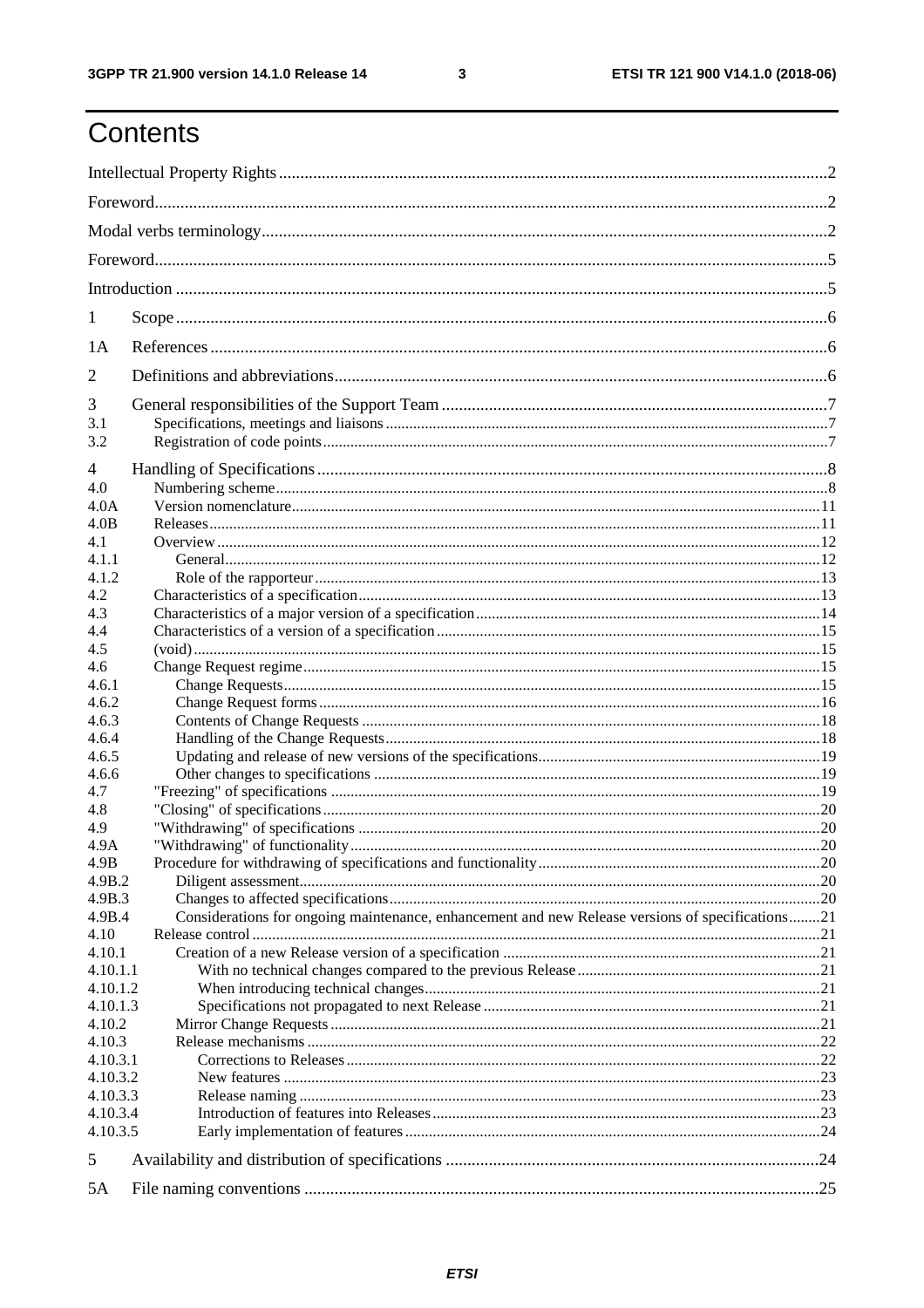#### $\overline{\mathbf{4}}$

| 6        |  |
|----------|--|
| 6.0      |  |
| 6.0.1    |  |
| 6.0.2    |  |
| 6.0.3    |  |
| 6.1      |  |
| 6.2      |  |
| 6.3      |  |
| 6.3.1    |  |
| 6.3.2    |  |
| 6.4      |  |
| 6.4.1    |  |
| 6.4.2    |  |
| 6.4.3    |  |
| 6.4.3.1  |  |
| 6.4.3.2  |  |
| 6.4.3.3  |  |
| 6.4.4    |  |
| 6.4.5    |  |
| 6.5      |  |
| 6.6      |  |
|          |  |
| 7        |  |
| 7.1      |  |
| 7.2      |  |
| 7.3      |  |
| 7.4      |  |
| 7.5      |  |
| 7.6      |  |
| 7.7      |  |
| 8        |  |
| 8.1      |  |
| 8.2      |  |
| 8.3      |  |
| 8.4      |  |
| 8.5      |  |
| 8.6      |  |
| 9        |  |
| 9.1      |  |
| 9.2      |  |
| Annex A: |  |
|          |  |
|          |  |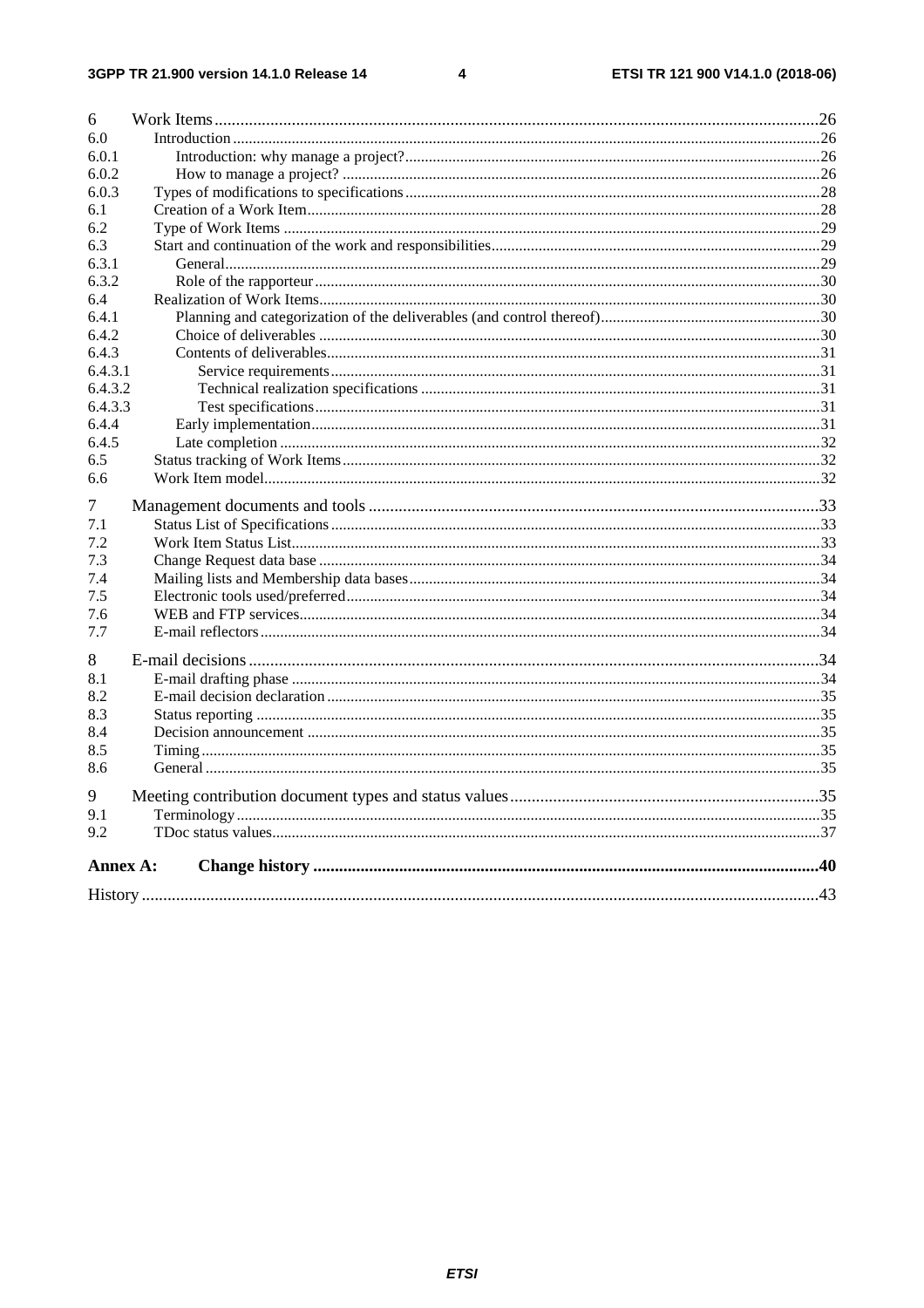# Foreword

This Technical Specification has been produced by the 3rd Generation Partnership Project (3GPP).

The contents of the present document are subject to continuing work within the TSG and may change following formal TSG approval. Should the TSG modify the contents of the present document, it will be re-released by the TSG with an identifying change of release date and an increase in version number as follows:

Version x.y.z

where:

- x the first digit:
	- 1 presented to TSG for information;
	- 2 presented to TSG for approval;
	- 3 or greater indicates TSG approved document under change control.
- y the second digit is incremented for all changes of substance, i.e. technical enhancements, corrections, updates, etc.
- z the third digit is incremented when editorial only changes have been incorporated in the document.

## Introduction

In order to ensure correctness and consistency of the specifications (i.e., technical specifications and technical reports) under responsibility of the Technical Specification Groups (TSG) of the 3<sup>rd</sup> Generation Partnership Project (3GPP), clear, manageable and efficient mechanisms are necessary to handle version control, change control, document updating, distribution and management.

Also, the fact that the specifications are/will be implemented by industry almost in parallel with the writing of them requires strict and fast procedures for handling of changes to the specifications.

It is very important that the changes that are brought into the standard, from the past, at present and in the future, are well documented and controlled, so that technical consistency and backwards tracing are ensured.

The 3GPP TSGs, and their sub-groups together with the Support Team are responsible for the technical content and consistency of the specifications whilst the Support Team alone is responsible for the proper management of the entire documentation, including specifications, meeting documents, administrative information and information exchange with other bodies.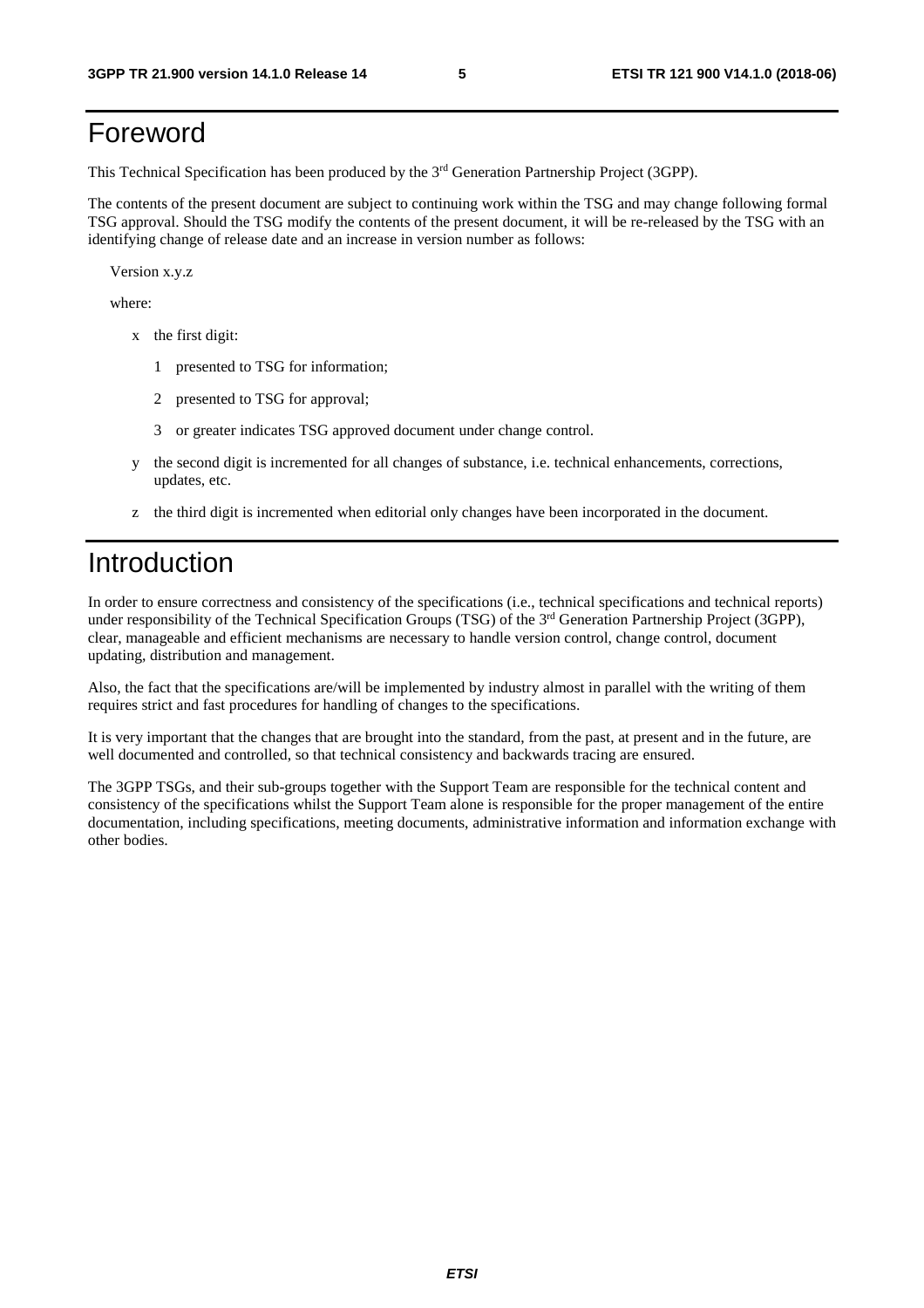# 1 Scope

This document outlines the working methods to be used by the 3GPP Technical Specification Groups and their Working Groups and their Sub-Groups, and by the 3GPP Support Team in relation to document management, i.e. handling of specifications, updating procedures, Change Request procedures, version control mechanisms, specifications status information etc. It complements the rules and procedures defined for 3GPP. This document does not stipulate the details of the internal working of the TSG Sub-Groups. From the Technical Specification Group point of view, a task and responsibility is given to a Working Group directly answering to the Technical Specification Group. In practice, the work/task may be carried out in a subgroup of that Working Group.

# 1A References

The following documents contain provisions which, through reference in this text, constitute provisions of the present document.

- References are either specific (identified by date of publication, edition number, version number, etc.) or non-specific.
- For a specific reference, subsequent revisions do not apply.
- For a non-specific reference, the latest version applies. In the case of a reference to a 3GPP document (including a GSM document), a non-specific reference implicitly refers to the latest version of that document *in the same Release as the present document*.
- [1] 3GPP TR 21.801: "Specification drafting rules".
- [2] 3GPP TR 21.905: "Vocabulary for 3GPP Specifications".
- [3] 3GPP TS 21.101: "Technical Specifications and Technical Reports for a UTRAN-based 3GPP system".
- [4] 3GPP TS 41.101: "Technical Specifications and Technical Reports for a GERAN-based 3GPP system".
- [5] ITU-T Recommendation I.130: "Method for the characterization of telecommunication services supported by an ISDN and network capabilities of an ISDN".

# 2 Definitions and abbreviations

For the purposes of the present document, the following terms and those in 3GPP TR 21.905 [2] apply.

**building block**: sub-division of a feature, representing a coherent set of technical functionality which would generally be expected to reside in a single system element.

**change control:** procedure whereby proposed modifications to a specification are presented for approval to the TSG as formal Change Requests.

**closed:** specification status in which no changes of any kind to the specification are permitted.

**Change Request (CR):** formal proposal presented on a standard form to modify a specification which is under change control.

**draft:** specification status prior to change control, in which changes may be made without formal Change Requests.

**early implementation:** implementation of a particular feature on a platform of a release earlier than the release that contains the feature.

**feature**: new or substantially enhanced functionality which represents added value to the existing system.

**frozen:** specification status in which only essential corrections are permitted.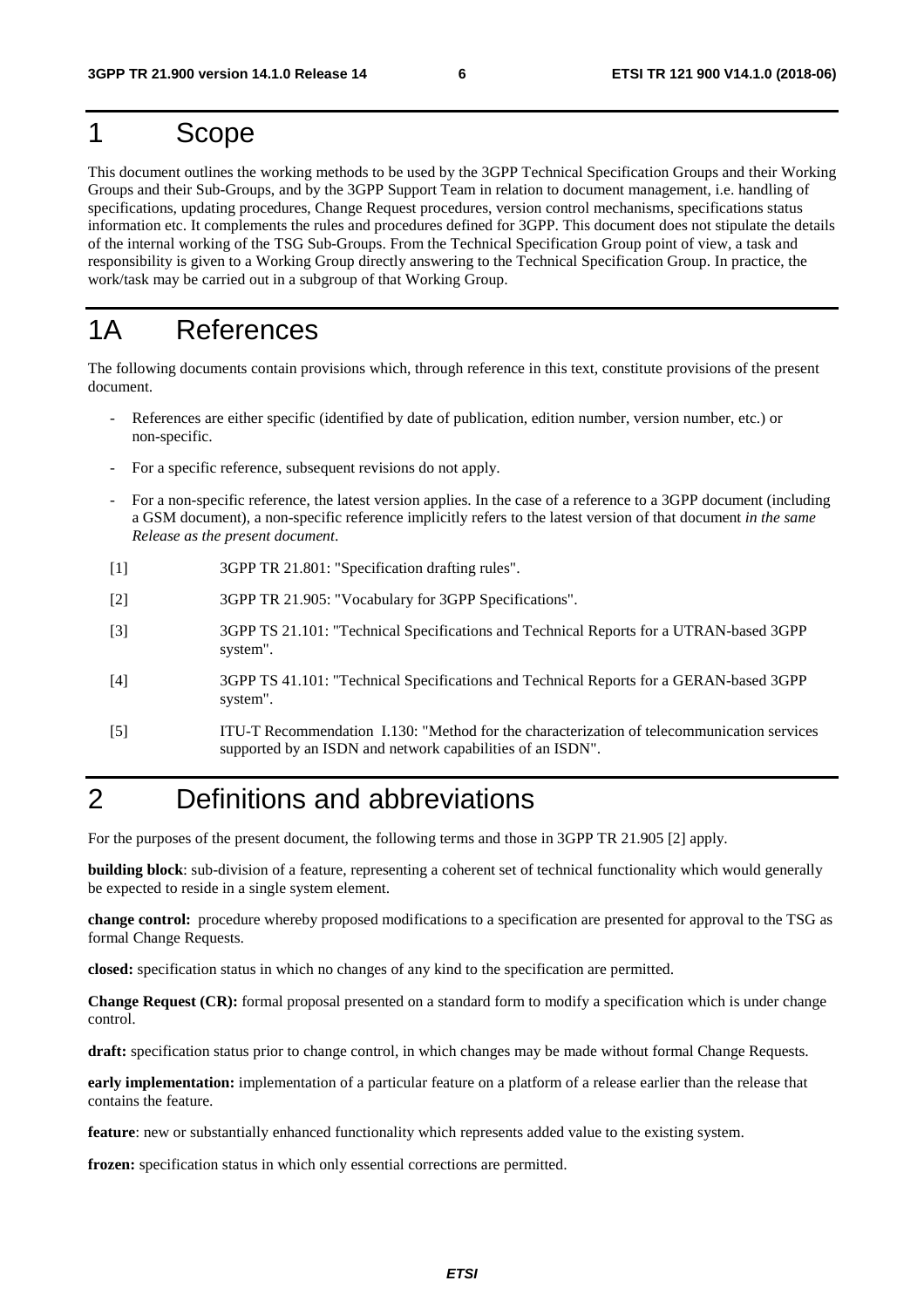**functionality:** normative text contained in one or more Technical Specifications, corresponding either to a feature or to some portion of a feature.

**Group:** TSG or TSG Sub-Group.

**major version:** For version x.y.z of a specification, x is called the major version.

Example: For version 3.2.0 of a specification, the major version is 3.

**specification:** generic term standing for Technical Specification and Technical Report.

**Study Item:** type of Work Item which will conduct feasibility studies and will result in a Technical Report

**TSG:** Technical Specification Group.

**TSG change control:** specification status in which the Technical Specification Group is responsible for approval of Change Requests.

**TSG Sub-Group**: Working Group or subgroup of a Working Group or of a Sub-Group.

**Working Group (WG):** official subgroup of a TSG reporting to that TSG.

**WG Change Control:** specification status in which the Working Group is responsible for agreeing Change Requests for submission to the TSG for approval.

**version:** unique identifier in the form x.y.z for a specification at a given point in time.

Example: version 3.12.3.

withdrawn: specification status in which the given version of the specification no longer belongs to the appropriate set of valid specifications.

**Work Item (WI):** description of an enhancement to a technical area, which may be categorized as Study Item, Feature, Building Block or Work Task.

**Work Item description (WID):** description of a Work Item in a standard Work Item Description sheet.

**work task**: sub-division of a building block, representing a self-contained, well-scoped and well-scheduled item of work.

# 3 General responsibilities of the Support Team

### 3.1 Specifications, meetings and liaisons

The Support Team is responsible for the management of the work of the TSGs. This includes editorship and management of specifications once they have been put under TSG change control. It also includes preparation of and support for the meetings (including meeting reports) of the TSGs and their Working Groups, and subgroups in descending priority.

It furthermore includes liaison with other bodies and relevant groups and institutions.

# 3.2 Registration of code points

In the course of 3GPP's work, it will from time to time be necessary to register code points in protocols maintained by bodies other than 3GPP, for example, Multipurpose Internet Mail Extensions (MIME) types registered with the Internet Assigned Numbers Authority (IANA, http://www.iana.org/).

Wherever possible, registration of such code points shall be entrusted to the 3GPP Support Team rather than being performed by an individual delegate. Since 3GPP is not a legally constituted entity, the Support Team shall register such code points in the name of one of the Organizational Partners on behalf of all the Organizational Partners of 3GPP.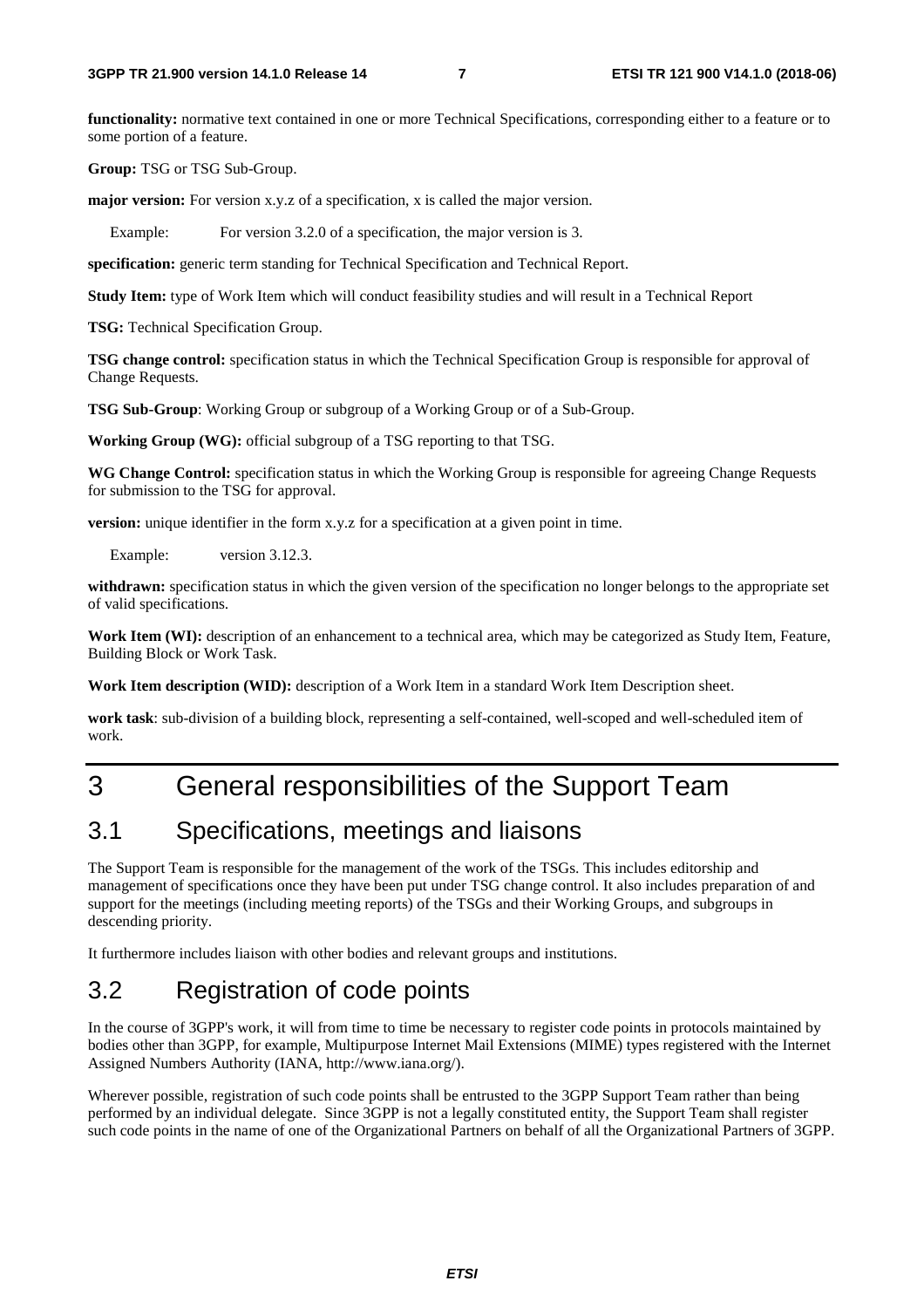# 4 Handling of Specifications

### 4.0 Numbering scheme

The specifications shall be numbered according to the following scheme:

3GPP TS aa.bbb (for Technical Specifications); or

3GPP TR aa.bbb (for Technical Reports).

The fields aa and bbb shall be selected according to the nature of the specification as given in tables 1 and 2. The provisions of table 1 shall be strictly enforced, but those of table 2 should be used for guidance: it is acceptable to deviate from these provisions for backwards compatibility or other reasons.

#### **Table 1: Specification number ranges aa**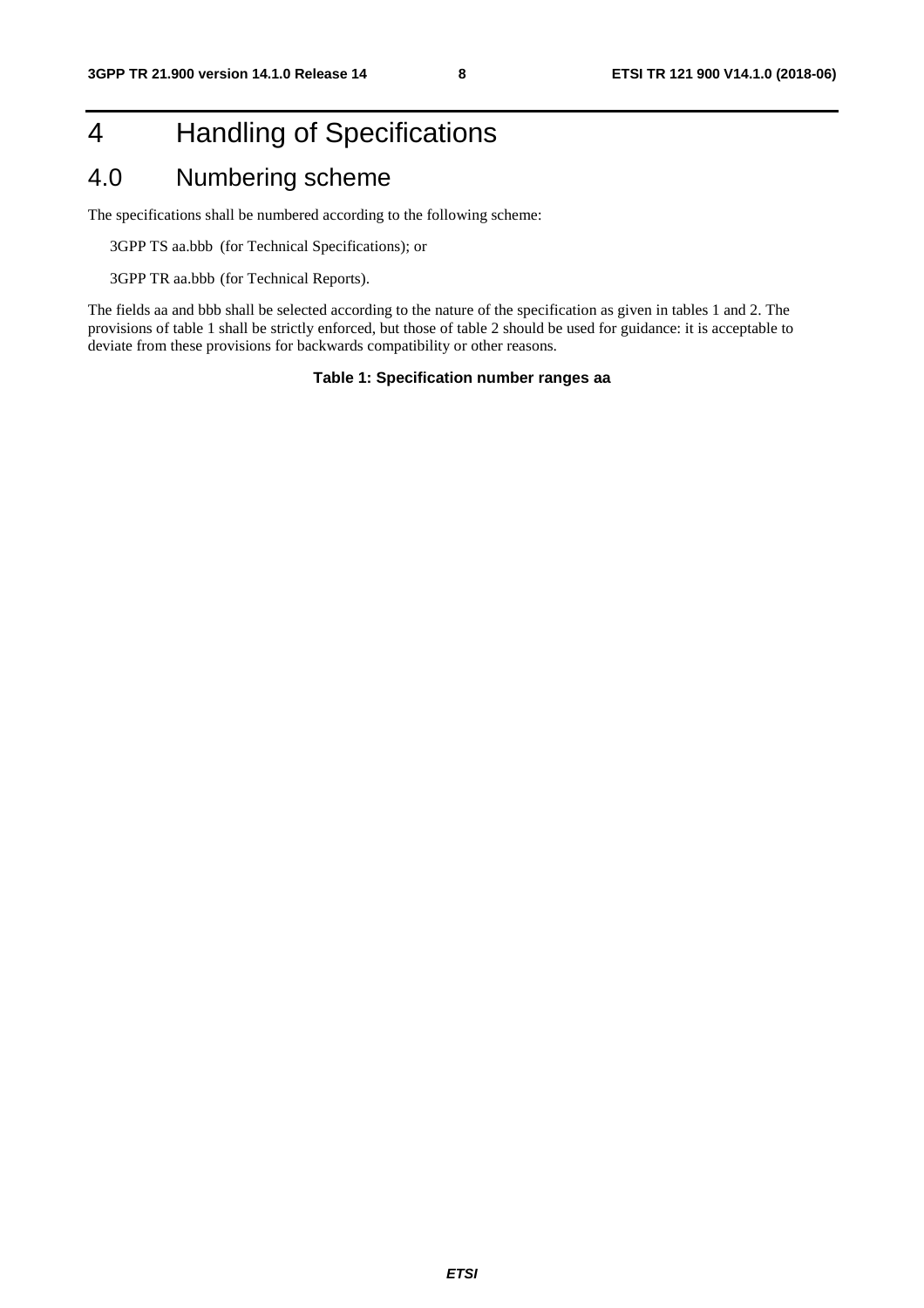| Range for                                               | <b>Range for</b>            | <b>Range for</b>                          | Use                                                                               | <b>Remarks</b>                                                                                                                                                                                                                                                                                                                                                                                                                                                                                                             |
|---------------------------------------------------------|-----------------------------|-------------------------------------------|-----------------------------------------------------------------------------------|----------------------------------------------------------------------------------------------------------------------------------------------------------------------------------------------------------------------------------------------------------------------------------------------------------------------------------------------------------------------------------------------------------------------------------------------------------------------------------------------------------------------------|
| GSM up<br>to and<br>including<br><b>Release</b><br>1999 | GSM<br>Release 4<br>onwards | <b>UMTS</b><br>Release<br>1999<br>onwards |                                                                                   |                                                                                                                                                                                                                                                                                                                                                                                                                                                                                                                            |
| 01.bb                                                   | 41.bbb                      | 21.bbb                                    | Requirements specifications                                                       | Often transient specifications containing<br>requirements leading to other specifications;<br>may become obsolete when technical<br>solutions have been fully specified; they could<br>then, e.g., be replaced by reports describing<br>the performance of the system, they could be<br>deleted without replacement, or be kept for<br>historical reasons but treated as background<br>material.                                                                                                                           |
| 02.bb                                                   | 42.bbb                      | 22.bbb                                    | Service aspects                                                                   | Services, service features, building blocks or<br>platforms for services (a service feature or<br>service building block may provide certain<br>generic functionality for the composition of a<br>service, including the control by the user; a<br>platform may comprise one or more network<br>elements, e.g. UIM, mobile terminal, auxiliary<br>system to the core network etc.); also<br>appropriate stage 1 specifications; also reports<br>defining services which can be realized by<br>generic building blocks etc. |
| 03.bb                                                   | 43.bbb                      | 23.bbb                                    | <b>Technical realization</b>                                                      | Mainly stage 2 specifications (or specifications<br>of a similar nature describing interworking over<br>several interfaces, the behaviour in<br>unexceptional cases, etc.).                                                                                                                                                                                                                                                                                                                                                |
| 04.bb                                                   | 44.bbb                      | 24.bbb                                    | Signalling protocols (UE to<br>CN)                                                | Detailed and bit-exact stage 3 specifications of<br>protocols between MS/UE and the Core<br>Network.                                                                                                                                                                                                                                                                                                                                                                                                                       |
| 05.bb                                                   | 45.bbb                      | 25.bbb                                    | Radio access aspects                                                              | 25.1bb:<br>UTRAN radio performance<br>25.2bb:<br>UTRA layer 1<br>25.3bb:<br>UTRA layers 2 & 3<br>25.4bb:<br>UTRAN lub, lur & lu interfaces                                                                                                                                                                                                                                                                                                                                                                                 |
| 06.bb                                                   | 46.bbb                      | $26.$ bbb                                 | Codecs                                                                            | Speech and other codecs (video etc.).                                                                                                                                                                                                                                                                                                                                                                                                                                                                                      |
| 07.bb                                                   | 47.bbb                      | 27.bbb                                    | Data                                                                              | Functions necessary to support data<br>applications.                                                                                                                                                                                                                                                                                                                                                                                                                                                                       |
| 08.bb                                                   | 48.bbb                      | 28.bbb                                    | Signalling protocols (RSS to<br>CN)                                               | Detailed and bit-exact stage 3 specifications of<br>protocols between radio subsystem (eg BSS)<br>and periphery of CN (eg MSC). (Not used in<br>Release 1999.)                                                                                                                                                                                                                                                                                                                                                             |
| 09.bb                                                   | 49.bbb                      | 29.bbb                                    | Core Network signalling<br>protocols                                              | Detailed and bit-exact stage 3 specifications of<br>protocols within the Core Network.                                                                                                                                                                                                                                                                                                                                                                                                                                     |
| 10.bb                                                   | 50.bbb                      | 30.bbb                                    | Programme management                                                              | 3rd Generation Mobile System, project plans /<br>project work programme and stand-alone<br>documents for major Work Items.                                                                                                                                                                                                                                                                                                                                                                                                 |
| 11.bb                                                   | 51.bbb                      | 31.bbb                                    | SIM / UIM                                                                         | Subscriber / User Identity Module and the<br>interfaces between it and other entities.                                                                                                                                                                                                                                                                                                                                                                                                                                     |
| 12.bb                                                   | 52.bbb                      | 32.bbb                                    | Charging and OAM&P<br>(Operations, Administration,<br>Maintenance & Provisioning) | Application of TMN for the 3GPP 3rd<br>Generation Mobile System and other functions<br>for operation, administration and maintenance<br>of a 3 <sup>rd</sup> Generation Mobile System network.                                                                                                                                                                                                                                                                                                                             |
| 13.bb                                                   |                             |                                           |                                                                                   | Regulatory test specifications. (Transferred<br>from ETSI TC SMG to ETSI TC MSG.)                                                                                                                                                                                                                                                                                                                                                                                                                                          |
|                                                         |                             | 33.bbb                                    | Security aspects                                                                  |                                                                                                                                                                                                                                                                                                                                                                                                                                                                                                                            |
|                                                         |                             | 34.bbb                                    | <b>Test specifications</b>                                                        |                                                                                                                                                                                                                                                                                                                                                                                                                                                                                                                            |
|                                                         | 55.bbb                      | 35.bbb                                    | Algorithms                                                                        | Specifications of encryption algorithms for<br>confidentiality and authentication, etc.                                                                                                                                                                                                                                                                                                                                                                                                                                    |
|                                                         |                             | 36.bbb                                    | <b>Evolved Universal Terrestrial</b><br>Radio Access (Network)                    | Introduced in Release 8 for the so-called<br>"Long Term Evolution" of the radio technology.<br>A similar subdivision to that used for the 25-<br>series above is used.                                                                                                                                                                                                                                                                                                                                                     |
|                                                         |                             | 37.bbb                                    | Multiple radio access<br>technology aspects                                       | Such as handover, fallback, interworking.                                                                                                                                                                                                                                                                                                                                                                                                                                                                                  |
|                                                         |                             | 38.bbb                                    | 5G "New Radio"                                                                    | Release 14: first studies.                                                                                                                                                                                                                                                                                                                                                                                                                                                                                                 |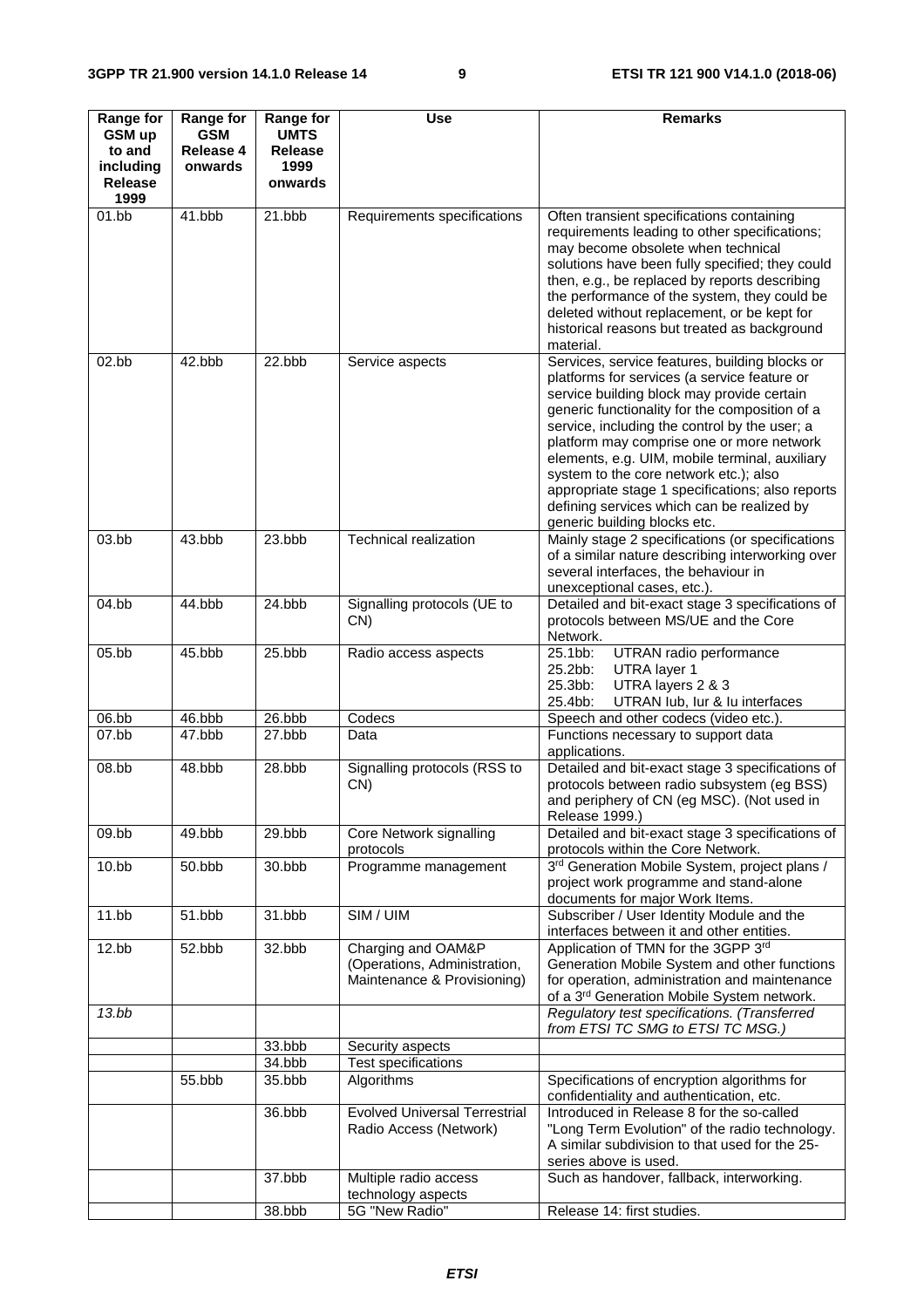| Range for<br>GSM up<br>to and<br>including<br>Release<br>1999                                           | Range for<br><b>GSM</b><br>Release 4<br>onwards | Range for<br><b>UMTS</b><br><b>Release</b><br>1999<br>onwards | Use | <b>Remarks</b> |
|---------------------------------------------------------------------------------------------------------|-------------------------------------------------|---------------------------------------------------------------|-----|----------------|
| NOTE:<br>Column 1 refers to the original GSM specification series used up to Release 1999.              |                                                 |                                                               |     |                |
| Column 2 refers to the specifications peculiar to GSM implementations for Release 4 onwards – that is,  |                                                 |                                                               |     |                |
| those specifications relating solely to GSM/EDGE radio access.                                          |                                                 |                                                               |     |                |
| Column 3 refers to the specifications created by 3GPP for Release 1999 onwards implementations having a |                                                 |                                                               |     |                |
| UTRAN radio access. Many of these are common to GSM/EDGE and UTRAN systems (see table 2).               |                                                 |                                                               |     |                |
| Separate specifications list the specs required to implement Releases GSM/EDGE and UTRAN systems        |                                                 |                                                               |     |                |
| (3GPP TSs 21.101 [3], 01.01 / 41.101 [4]).                                                              |                                                 |                                                               |     |                |

| Range  | <b>Use</b>                                       | <b>Remarks</b>                                            |
|--------|--------------------------------------------------|-----------------------------------------------------------|
| aa.bb  | Specification applicable to pre-Release-4 GSM    | Continue to be maintained by 3GPP. Not propagated         |
|        | systems.                                         | beyond Release 1999.                                      |
| aa.0bb | Specifications applicable to both 2G (GSM) and   | aa in range 21 to 39:                                     |
|        | 3G systems.                                      | For most specifications in this range for a given         |
|        |                                                  | Release, a GSM specification numbered [aa - 20].[bb]      |
|        |                                                  | will have existed for earlier Releases.                   |
|        |                                                  | Example: 3GPP TS 28.032 replaces GSM 08.32 for            |
|        |                                                  | Release 1999 onwards.                                     |
|        |                                                  | aa in range 41 to 59:                                     |
|        |                                                  | Direct equivalent to aa.bb GSM specification for          |
|        |                                                  | previous Releases.                                        |
| aa.1bb | Specification either (a) derived from earlier 2G | aa in range 21 to 39:                                     |
|        | (GSM) specification, but with technical          | For most specifications in this range for a given         |
|        | modification; or (b) new specifications.         | Release, a GSM specification numbered                     |
|        |                                                  | [aa - 20].[bbb - 100] will have existed for earlier       |
|        |                                                  | Releases, and may continue to exist (in parallel) for the |
|        |                                                  | same Release.                                             |
|        |                                                  | Example: 3GPP TS 28.133 will have been based on           |
|        |                                                  | GSM 08.33, but both specifications exist for              |
|        |                                                  | Release 1999 onwards.                                     |
|        |                                                  | aa in range 41 to 59:                                     |
|        |                                                  | New GSM specification for Release 4 or later.             |
| aa.2bb | New specifications.                              | Not, in general, derived from pre-Release 4 GSM           |
| to     |                                                  | predecessors.                                             |
| aa.7bb |                                                  | NOTE:<br>See table 1 for specific allocation within       |
|        |                                                  | 25.bbb series.                                            |
| aa.8bb | Technical Reports not intended for publication.  | Working documents of 3GPP Groups not intended to be       |
|        |                                                  | transposed into publications by the Partner               |
|        |                                                  | Organizations.                                            |
| aa.9bb | Technical Reports intended for publication.      | As distinct from those of the aa.8bb series.              |

### **Table 2: Specification number ranges bbb**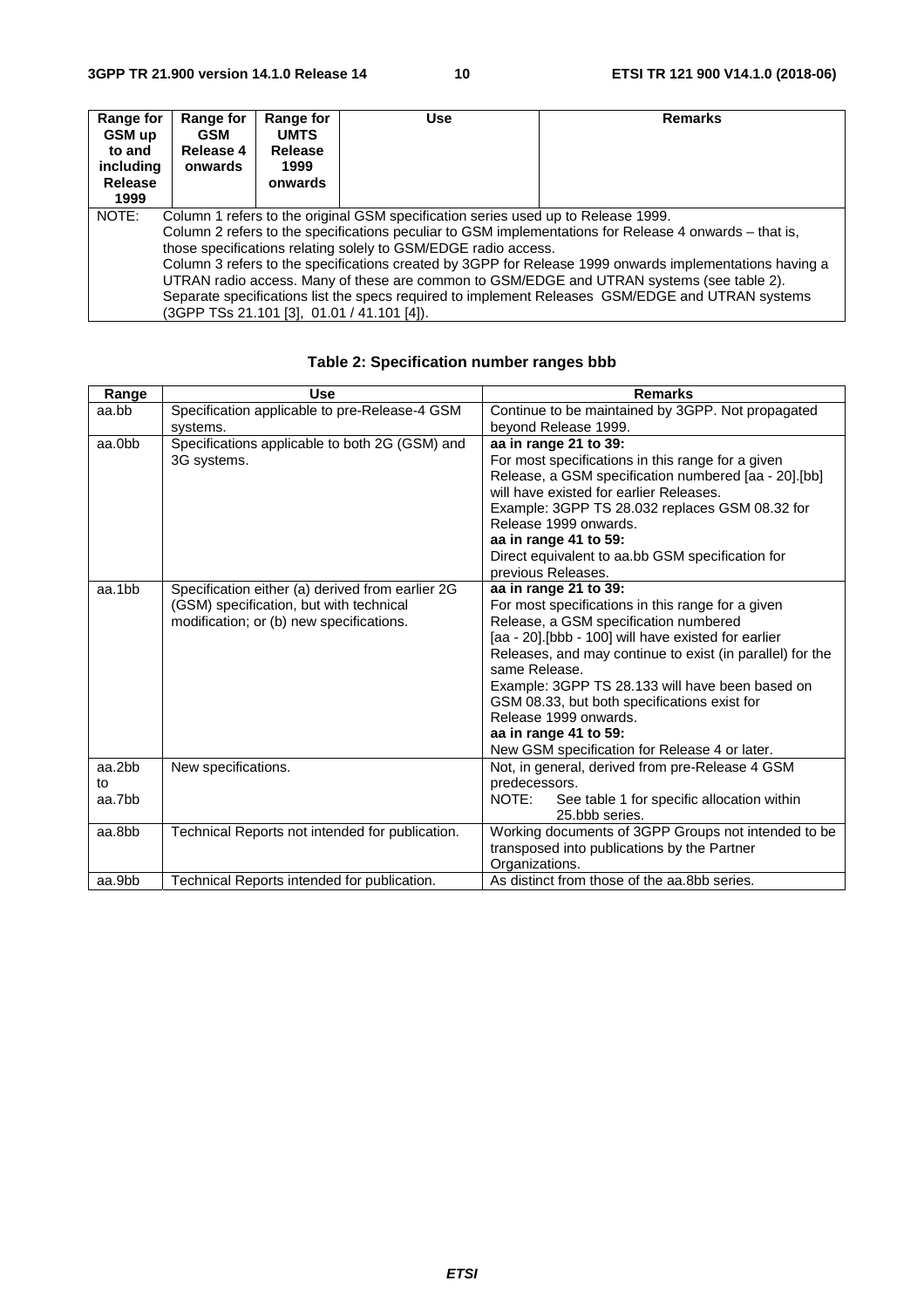## 4.0A Version nomenclature

Each specification is associated with a "version number" in the form x.y.z which uniquely identifies the document. The significance of the three fields is defined in table 3.

| Field          | <b>Use</b>                    | <b>Remarks</b>                                              |  |
|----------------|-------------------------------|-------------------------------------------------------------|--|
| x              | major                         | 0:<br>draft                                                 |  |
|                | also referred to as "release" | 1:<br>presented to TSG for information                      |  |
|                |                               | (specification estimated by prime responsible               |  |
|                |                               | Group to be at least 60% stable)                            |  |
|                |                               | presented to TSG for approval (specification<br>2:          |  |
|                |                               | estimated by prime responsible Group to be                  |  |
|                |                               | at least 80% stable)                                        |  |
|                |                               | 3 or greater: approved by TSG and under change              |  |
|                |                               | control; the value indicates the Release                    |  |
|                |                               | according to table 4.                                       |  |
|                | technical                     | Incremented every time a technical change is                |  |
|                |                               | introduced into the specification. Once under change        |  |
|                |                               | control, such changes shall only occur when the TSG         |  |
|                |                               | approves one or more Change Requests. Reset to zero         |  |
|                |                               | every time the "major" field is incremented.                |  |
| $\overline{z}$ | editorial                     | Incremented every time a purely editorial change is         |  |
|                |                               | introduced into the specification. Reset to zero every      |  |
|                |                               | time the "technical" field is incremented or reset to zero. |  |

#### **Table 3: Version number fields**

Table 3 shows the estimated degree of stability to be used as a guideline for determining when to raise a specification to version 1.y.z and to 2.y.z. Such figures are obviously subjective, and the decision is ultimately at the discretion of the responsible Group.

A TS or TR having reached at least 60% stability and presented to the TSG for the first time shall be presented with its major version number set to 1, i.e. as version 1.y.z..

# 4.0B Releases

Specifications are grouped into "Releases". A mobile system can be constructed based on the set of all specifications which comprise a given Release. A Release differs from the previous Release by having added functionality introduced as a result of ongoing standardization work within the Groups.

Specifications pertaining to a given Release shall be distinguished by the first field of the version number ("x" in x.y.z) according to table 4. Table 0 also shows for comparison the equivalent significance of the GSM Releases.

For further details on Release control, see subclause 4.10.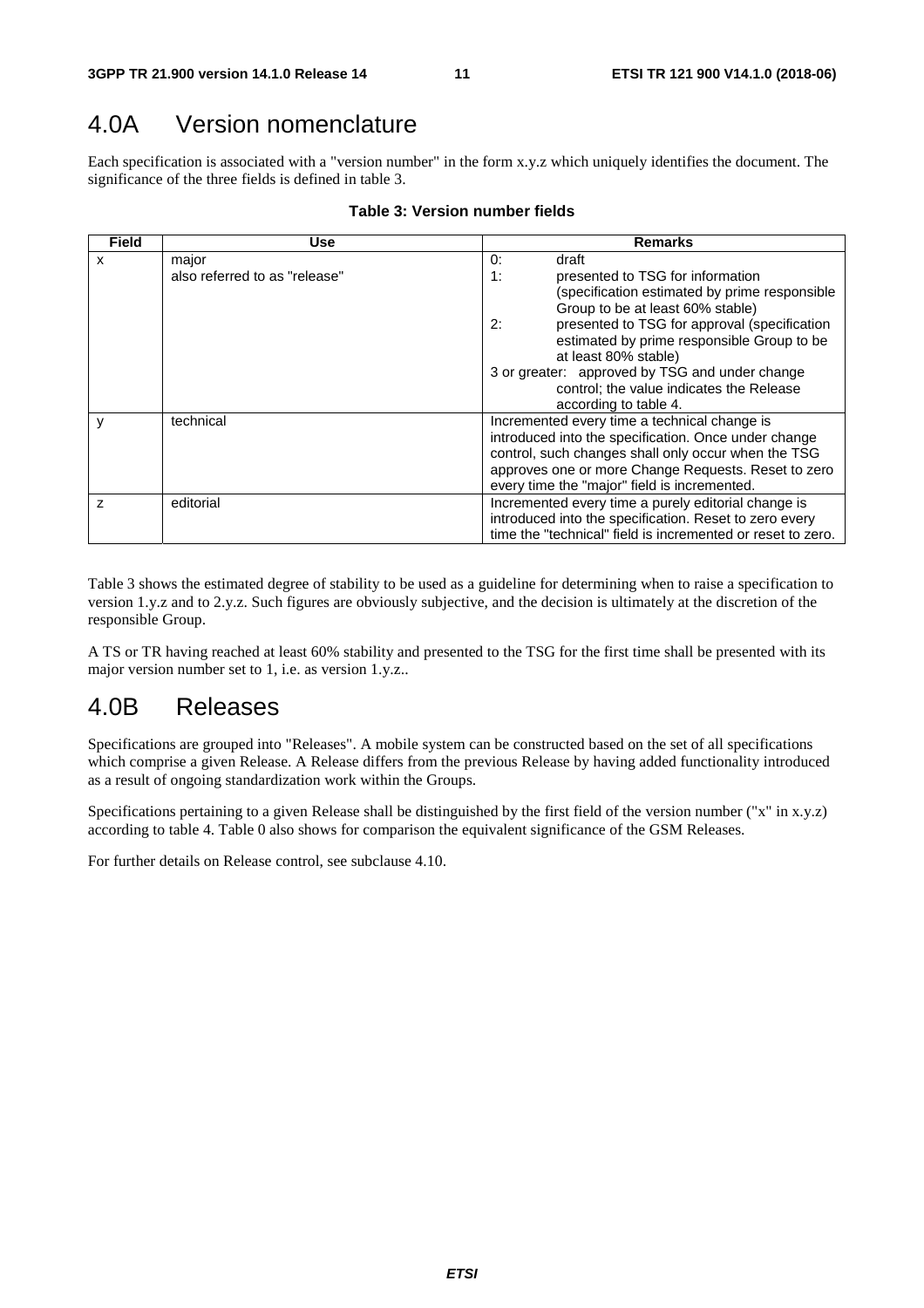| Spec under change control for                       | spec number<br>format and<br>version |  |
|-----------------------------------------------------|--------------------------------------|--|
| <b>GSM Phase 1</b>                                  | aa.bb                                |  |
|                                                     | v3.y.z                               |  |
| <b>GSM Phase 2</b>                                  | aa.bb<br>v4.y.z                      |  |
| GSM Phase 2+<br>Release 1996                        | aa.bb<br>v5.y.z                      |  |
| GSM Phase 2+<br>Release 1997                        | aa.bb<br>v6.y.z                      |  |
| GSM Phase 2+<br>Release 1998                        | aa.bb<br>v7.y.z                      |  |
| GSM Phase 2+<br>Release 1999                        | aa.bb<br>v8.y.z                      |  |
| (pure GERAN-based system)                           |                                      |  |
| pure UTRAN-based system and common                  | aa.bbb<br>v3.y.z                     |  |
| <b>UTRAN- &amp; GERAN-based systems</b>             |                                      |  |
| Release 1999                                        |                                      |  |
| <b>GERAN- &amp; UTRAN-based systems</b>             | aa.bbb<br>v4.y.z                     |  |
| Release 4                                           |                                      |  |
| <b>GERAN- &amp; UTRAN-based systems</b>             | aa.bbb<br>v5.y.z                     |  |
| Release 5                                           |                                      |  |
| <b>GERAN- &amp; UTRAN-based systems</b>             | aa.bbb<br>v6.y.z                     |  |
| Release 6                                           |                                      |  |
| <b>GERAN- &amp; UTRAN-based systems</b>             | aa.bbb<br>V7.Y.Z                     |  |
| Release 7                                           |                                      |  |
|                                                     |                                      |  |
| NOTE:<br>From Release 4 onwards the 3GPP format for |                                      |  |
| specification numbers and versions applies to all   |                                      |  |
| specifications (including those only relevant for   |                                      |  |
| implementation of a stand-alone GSM system).        |                                      |  |

**Table 4: Version numbers vs. Releases** 

### 4.1 Overview

Where appropriate, the three-stage methodology defined in ITU-T Recommendation I.130 should be employed:

Stage 1 is an overall service description from the user's standpoint.

Stage 2 is an overall description of the organization of the network functions to map service requirements into network capabilities.

Stage 3 is the definition of switching and signalling capabilities needed to support services defined in stage 1.

In addition, it is often appropriate to perform a feasibility study prior to formal specification work. This is sometimes referred to as "stage 0".

Furthermore, it will often be appropriate to follow stage 3 with the production of test specifications – a stage 4.

### 4.1.1 General

A new specification shall be created in a Group. At creation, a rapporteur shall be appointed. The rapporteur shall produce an initial draft, version 0.0.0, and subsequent revised versions (version 0.1.0, possibly 0.1.1, 0.1.2 and so on, then version 0.2.0 etc.). Details of the role of the rapporteur are described in subclause 4.1.2.

The rules for drafting specifications, and the software tools to be used are listed in 3GPP TR 21.801 [1].

Versions 0.1.0, 0.2.0, 0.3.0 etc. should be presented to the responsible Group. Versions 0.i.1, 0.i.2 etc. may be internal to the drafting group.

Further drafts may be produced, with appropriate increments in the "technical" / "editorial" fields of the version number. Every new draft with an incremented "technical" version field shall be presented to the responsible Group. Although two or more Groups may have an interest in contributing to the development of a specification, ultimate responsibility vests in a single (responsible) Group. The responsible Group shall ensure that all other Groups which might have an interest are given the opportunity to participate in the drafting. The objectives intended to be provided or decided by a working group with secondary responsibility shall be made clear in a corresponding Work Item Description document, identifying additional rapporteurs from such secondary group(s) if necessary.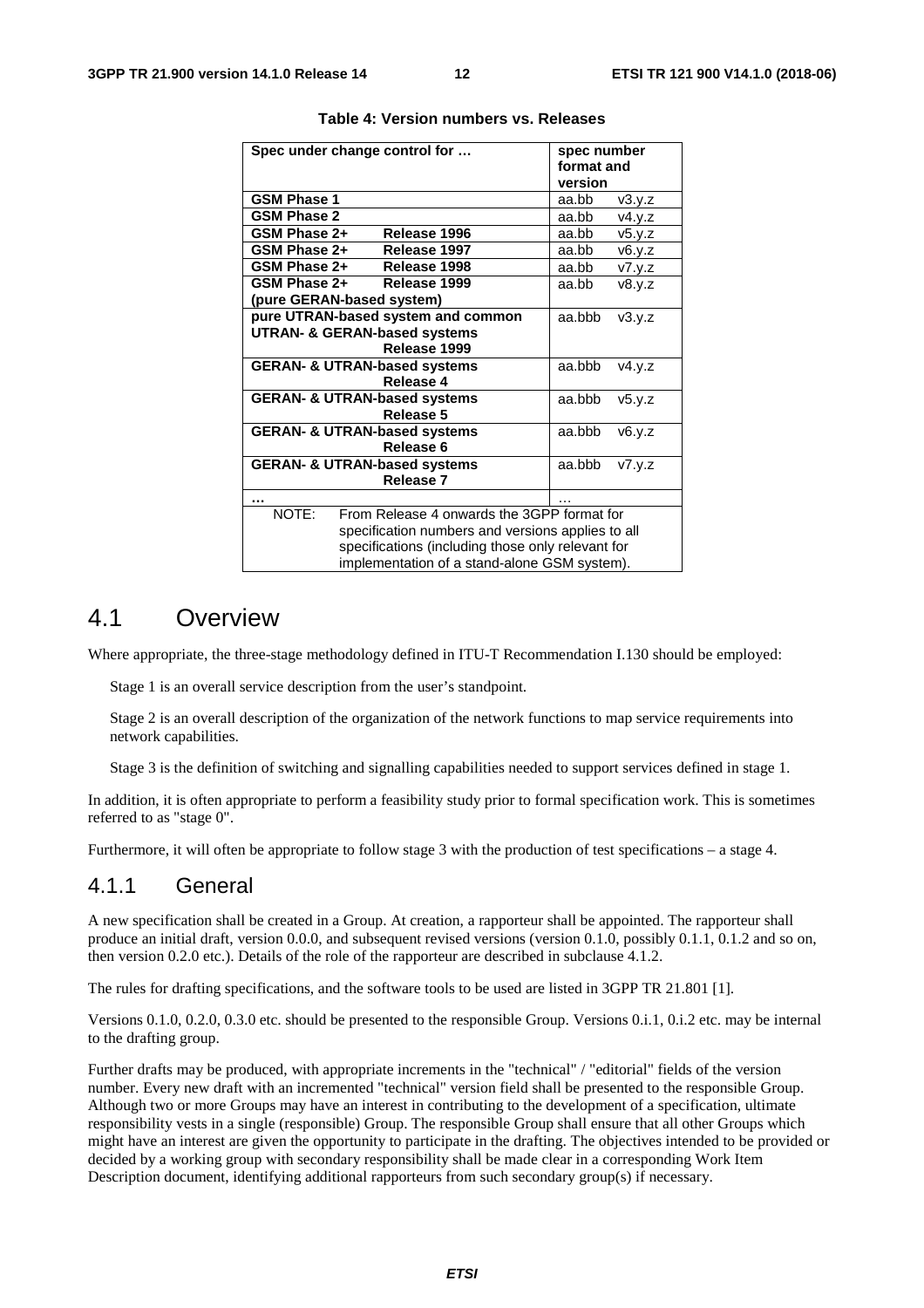The Support Team is responsible for allocating specification numbers. As soon as title, scope and some other information on the specification is stable, the Support Team shall assign a specification number according to the provisions of subclause 4.0 and shall enter the specification into the Status List of Specifications (see clause 7). The TSG Sub-Group responsible for the specification shall inform its parent TSG that such a new specification is under construction.

When a specification is sufficiently stable (see table 3), it shall be converted to version 1.0.0 (with no technical changes with respect to the previous version 0.y.z) by the Support Team, and presented to the TSG for information. Further drafts bearing version numbers 1.y.z may be produced until the specification is sufficiently stable to be approved by the TSG. At this stage, and until formal approval by the TSG, the specification is, unless it belongs directly to a TSG, under the control of the responsible TSG Sub-Group. The modalities governing the introduction of changes shall be decided on a case by case basis by the WG concerned.

Once the responsible Group considers that the draft is sufficiently stable (see table 3) that it is desirable to place it under change control, the latest version 1.y.z shall be converted to version 2.0.0 (with no technical changes with respect to the previous version 1.y.z) by the Support Team and presented for approval at the TSG.

If the TSG does not approve the draft, further drafts version 2.y.z may be produced by the responsible Group.

If the TSG does approve the draft, the approved version (with no technical changes) shall be converted to version x.0.0 where "x" corresponds to the Release identity given in table 4.

NOTE: It is thus quite normal that a 3GPP specification approved for, say, Release 4, jumps directly from version 2.0.0 to version 4.0.0; there is no Release 1999 document, therefore no version 3.y.z.

The specification shall now be under TSG change control. Further changes shall be made by means of formal Change Requests, to be approved by the TSG. On approval of a CR, the middle number shall be incremented and the right-most number reset to 0 (e.g., from 7.2.1 to 7.3.0).

#### 4.1.2 Role of the rapporteur

The role of the rapporteur is to:

- Serve as Editor (following the guidance of the WG) until the specification is placed under change control.
- Deliver a clean specification to the MCC for editorial clean-up before submission for TSG approval to come under change control.

and, in co-operation with MCC, to:

- Review all CRs to the specification prior to agreement in the Working Group. This includes identifying and resolving clashes.
- Oversee the technical quality of the specification.
- Explain the specification to any other group (TSC, TSG, inside or outside 3GPP), where appropriate.
- Serve as focal point for technical questions.

### 4.2 Characteristics of a specification

- The specification has a prime responsible TSG.
- The specification may have a prime responsible TSG WG.
- The specification may have one or more secondary responsible TSGs and/or TSG WGs. WIDs will express the specific objectives justifying changes to the specification or any other action by any Group with secondary responsibility.
- The specification may have a prime responsible TSG Sub-Group below a Working Group as decided by the prime responsible TSG Working Group.
- The specification shall have a rapporteur: a delegate from a member company (or, in exceptional cases, a Support Team expert); the delegate should participate regularly in the prime responsible TSG WG (and further TSG SG if applicable).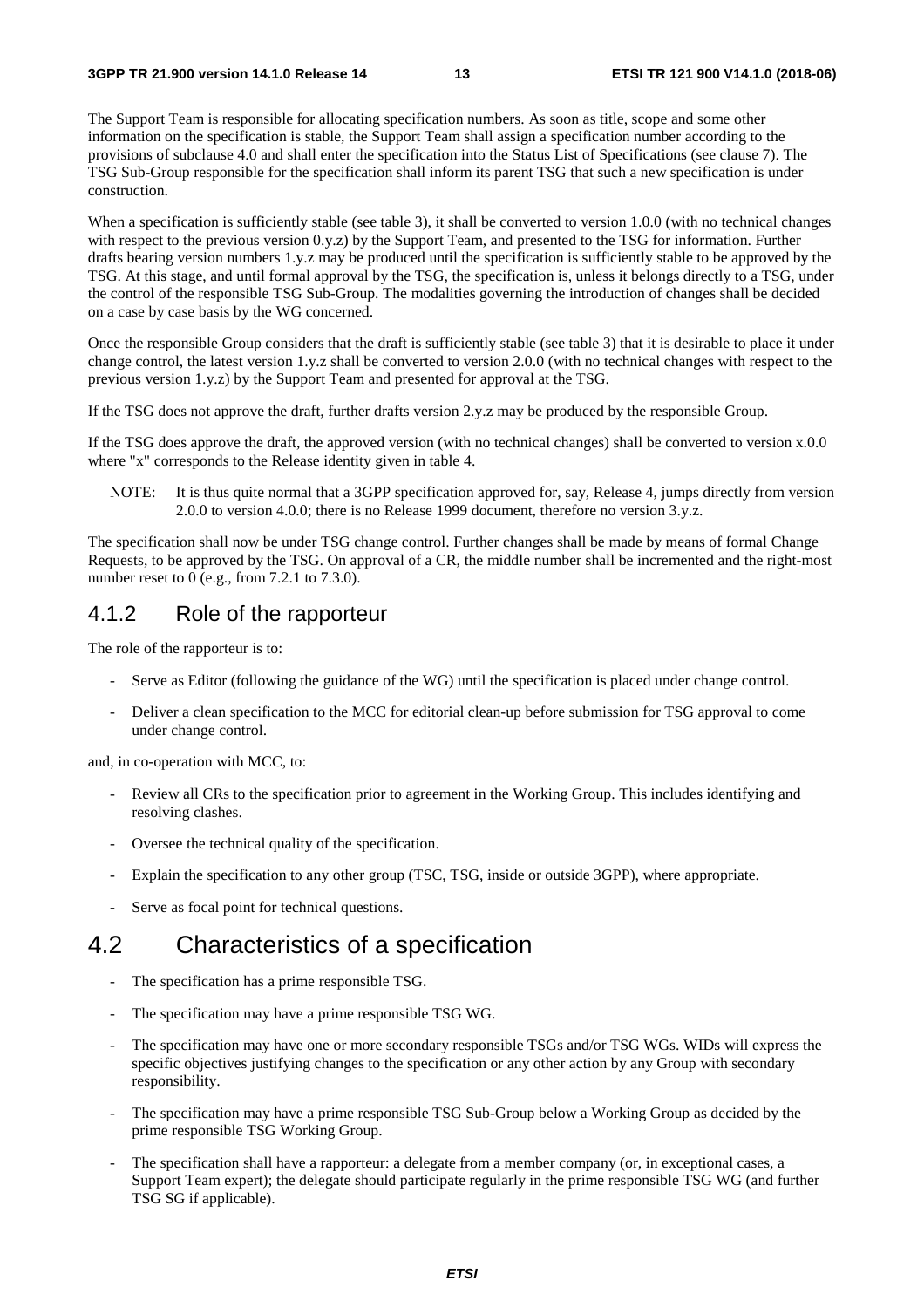- The specification is a Technical Report or a Technical Specification
- A specification has versions which are identified by three numbers (see 4.0A).

### 4.3 Characteristics of a major version of a specification

A major version 0 or 1 or 2 of a specification has the following characteristics:

- It is either a **draft** or **withdrawn**.
- It is **TSG internal**.

A major version  $w > 2$  of a specification has the following characteristics:

- It is either **under TSG WG Change Control** or **under TSG Change Control** or **closed** or **withdrawn**.
- It is either **authorized for publication** or **TSG internal**.

A major version of a specification under TSG WG Change Control is TSG internal.

A major version under TSG WG Change Control or TSG Change Control is called major version under Change Control.

A major version of a specification under TSG Change Control is

- either **not yet frozen** or **frozen**.

Note: In the description above, attribute values are **bold**.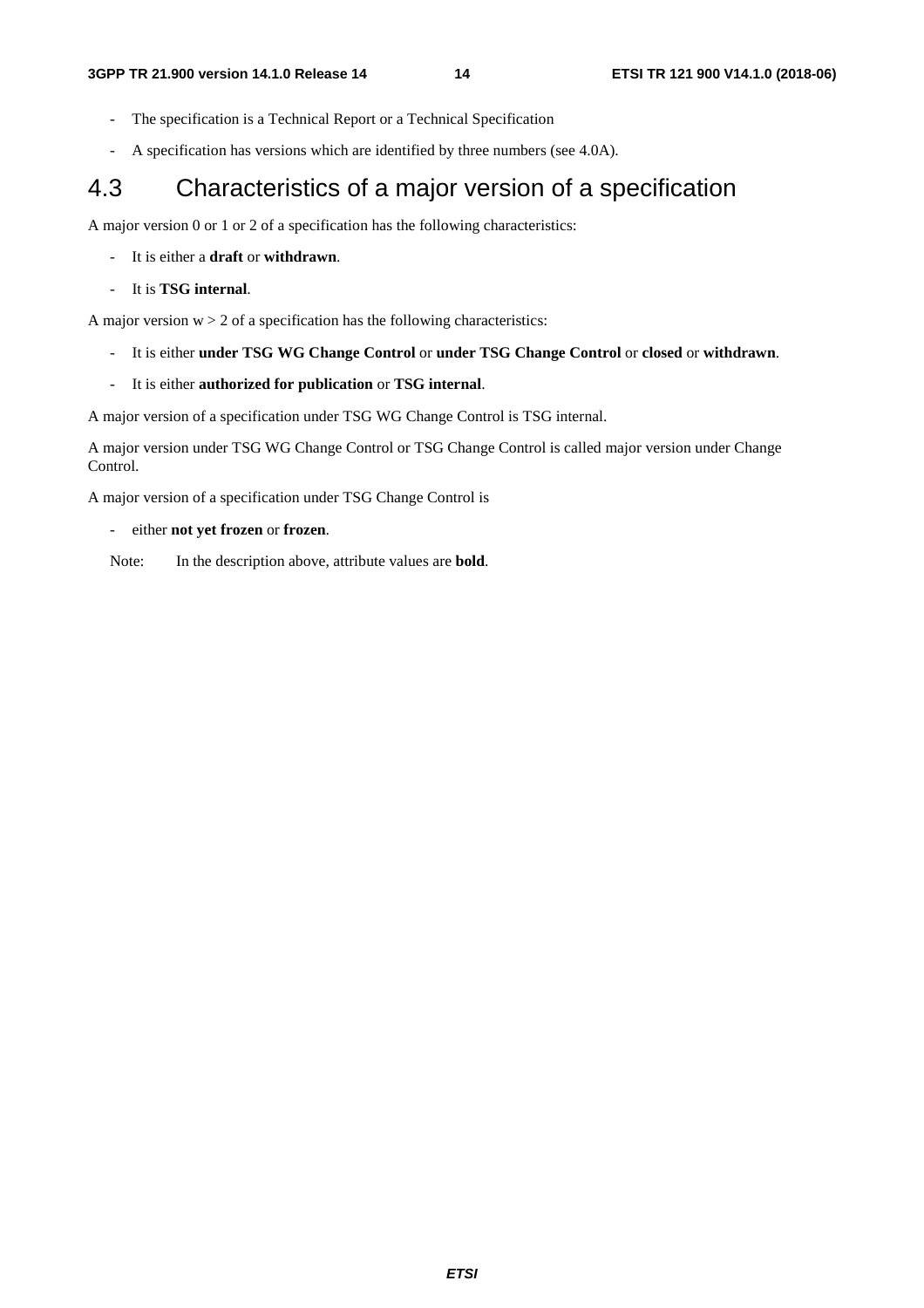# 4.4 Characteristics of a version of a specification

| 0.x.y                        | draft (or withdrawn)                                                                   |
|------------------------------|----------------------------------------------------------------------------------------|
|                              | <b>TSG</b> internal                                                                    |
|                              | no version of the specification has been presented for information to the TSG yet      |
|                              | no major version of the specification is under TSG change control yet                  |
| 1.0.0                        | draft (or withdrawn)                                                                   |
|                              | <b>TSG</b> internal                                                                    |
|                              | this version 1.0.0 is presented to TSG                                                 |
|                              | for information                                                                        |
|                              | or for information and approval                                                        |
|                              | no major version of the specification has been under TSG Change Control yet            |
| 1.x.y ( $x > 0$ or $y > 0$ ) | draft (or withdrawn)                                                                   |
|                              | earlier version 1.0.0 has been presented for information to the TSG                    |
|                              | no major version of the specification is under TSG Change Control yet                  |
| 2.0.0                        | draft or withdrawn                                                                     |
|                              | <b>TSG</b> internal                                                                    |
|                              | earlier version 1.0.0 has been presented for information to the TSG                    |
|                              | this version 2.0.0 is presented to the TSG for approval                                |
|                              | no version of the specification has been approved yet                                  |
|                              | no major version of the specification has been under TSG Change Control yet            |
| 2.x.y (x > 0 or y > 0)       | draft                                                                                  |
|                              | <b>TSG</b> internal                                                                    |
|                              | earlier version 1.0.0 has been presented for information to the TSG]                   |
|                              | no major version of the specification is under TSG Change Control yet                  |
|                              | earlier version 2.0.0 had been presented to the TSG for approval but had not been      |
|                              | approved by the TSG                                                                    |
| x.y.z ( $x \ge 3$ )          | under TSG Change Control or closed                                                     |
|                              | TSG internal or authorized for publication                                             |
|                              | earlier version 1.0.0 has been presented for information to the TSG]                   |
|                              | earlier major versions of the specification, if any, shall be under TSG Change Control |
|                              | or closed or withdrawn                                                                 |
| draft y.z of version x       | under TSG WG Change Control                                                            |
|                              | <b>TSG</b> internal                                                                    |
|                              | earlier version 1.0.0 has been presented for information to TSG]                       |
|                              | earlier major versions of the specification, if any, shall be under TSG Change Control |
|                              | or closed or withdrawn                                                                 |

NOTE: In the table above, statements between square brackets are true but not relevant. The first two lines of each row are implied by clause 4.2.

### 4.5 (void)

### 4.6 Change Request regime

### 4.6.1 Change Requests

Once a specification has been approved by the TSG and version  $x.0.0$  (where  $x \ge 3$ , corresponding to the Release - see table 4) has been produced, it shall be considered to be under change control. Any technical change which may be identified for inclusion in the specification from this point on shall be accomplished by means of a Change Request (CR).

A CR may be raised by any individual and brought to the attention of the responsible Working Group. The WG Secretary shall allocate a unique (for that specification) reference number to the CR, and shall cause its details to be entered into a CR database maintained by the Support Team and made available on the 3GPP file server. CR numbers shall not be re-used, even if a CR is ultimately rejected (see note) by the TSG, though a CR may undergo one or more revisions before a final decision is made on it. The database shall show all revisions of each CR. The TSG Secretary shall collate all CRs approved by the WGs of that TSG and shall bring them to the TSG for approval. For specifications which are directly under the control of a TSG, the CR shall be allocated a number and brought directly to the attention of the TSG by the TSG Secretary.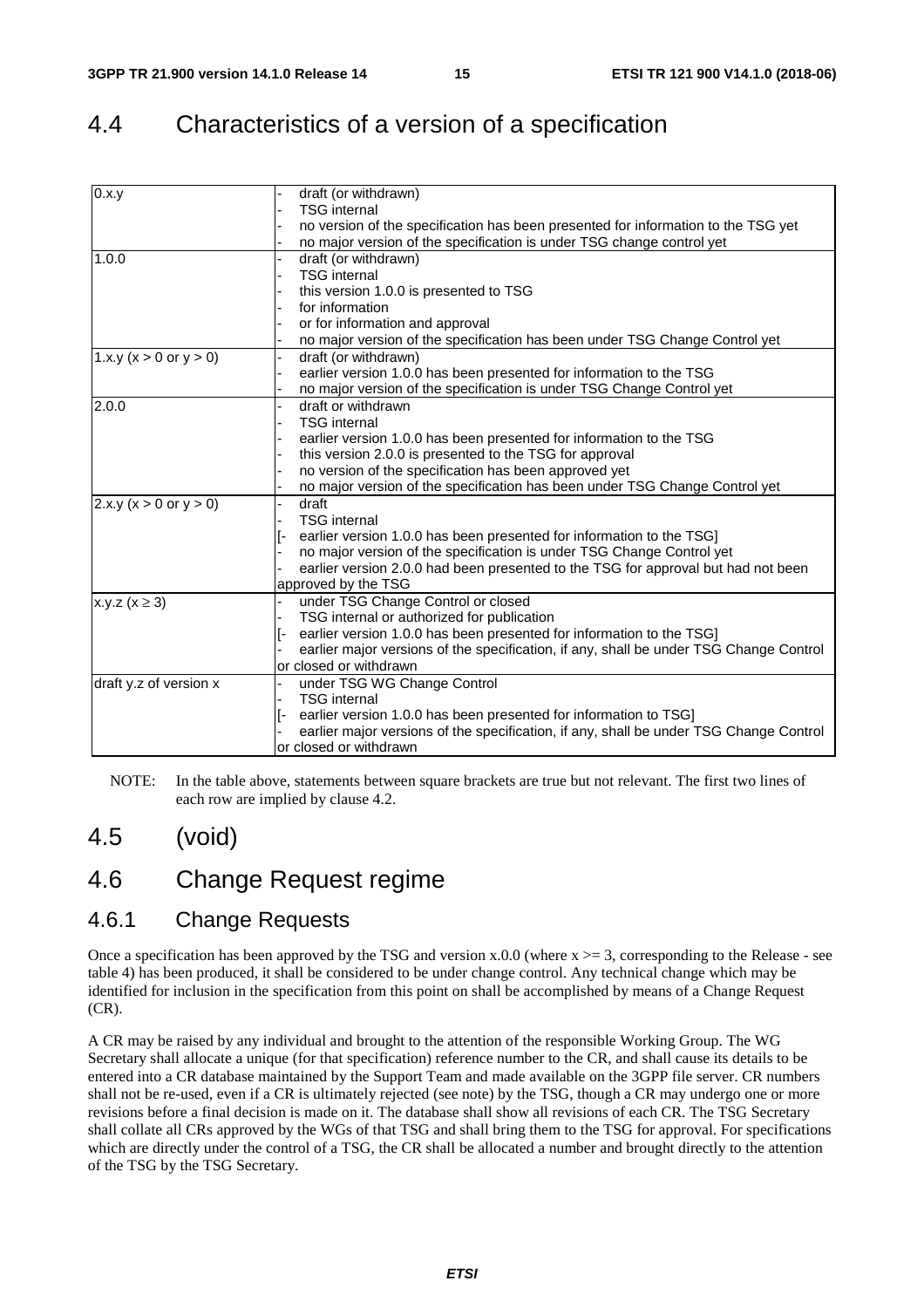NOTE: The CR status "rejected", and indeed this status for any other TDoc type has become unacceptable in some groups, and is replaced by "not pursued". Unless evident from the context, in the present document, any reference to the status "rejected" applies equally to status "not pursued".

Following approval at TSG level, the Support Team person responsible for the specification shall edit the original specification to incorporate the changes of all Change Requests approved by the TSG. The new version of the specification shall then be made available on the 3GPP file server.

A Change Request shall relate to a specific version of a specification. A CR may be revised by the responsible Group; thus care shall be taken that the WG-agreed revision of a CR is presented for TSG approval and subsequently implemented.

The TSG should approve, reject or postpone a CR in its entirety (after revision, if necessary). That is, the modifications proposed by the CR should either be accepted without change, or unconditionally rejected. For ease of management, a single Change Request should therefore pertain to a single technical topic only. Each topic can thus be cleanly accepted or rejected by the TSG.

Where two or more CRs pertain to the same (version of a) specification, the responsible Group shall check for potential interaction amongst those CRs to ensure that, if all are approved by the TSG, each is implementable without contradicting any other.

The TSG Secretary shall record the TSG's decisions (see table 5) on each CR in the meeting report and those decisions shall be reflected in the CR database.

### 4.6.2 Change Request forms

To ensure an appropriate and consistent way of presenting and documenting Change Requests, there exist standardized front covers (forms) for CRs as well as rules on how to accurately identify the modified parts of the specification.

The purpose of the CR form itself is to provide the relevant management information of the proposed changes, e.g. such as:

- Target specification with its version number (i.e. the original version to which CR is drafted),
- Source of the CR.
- Reason for the proposed change and consequences if not accepted,
- Category of proposed change (i.e. correction, Change Request corresponding to an earlier release Change Request, addition of feature, functional modification of feature, or editorial modification),
- Cross-phase compatibility aspects.

A CR to a major version of a specification which is not yet frozen can fall into any of the categories quoted below.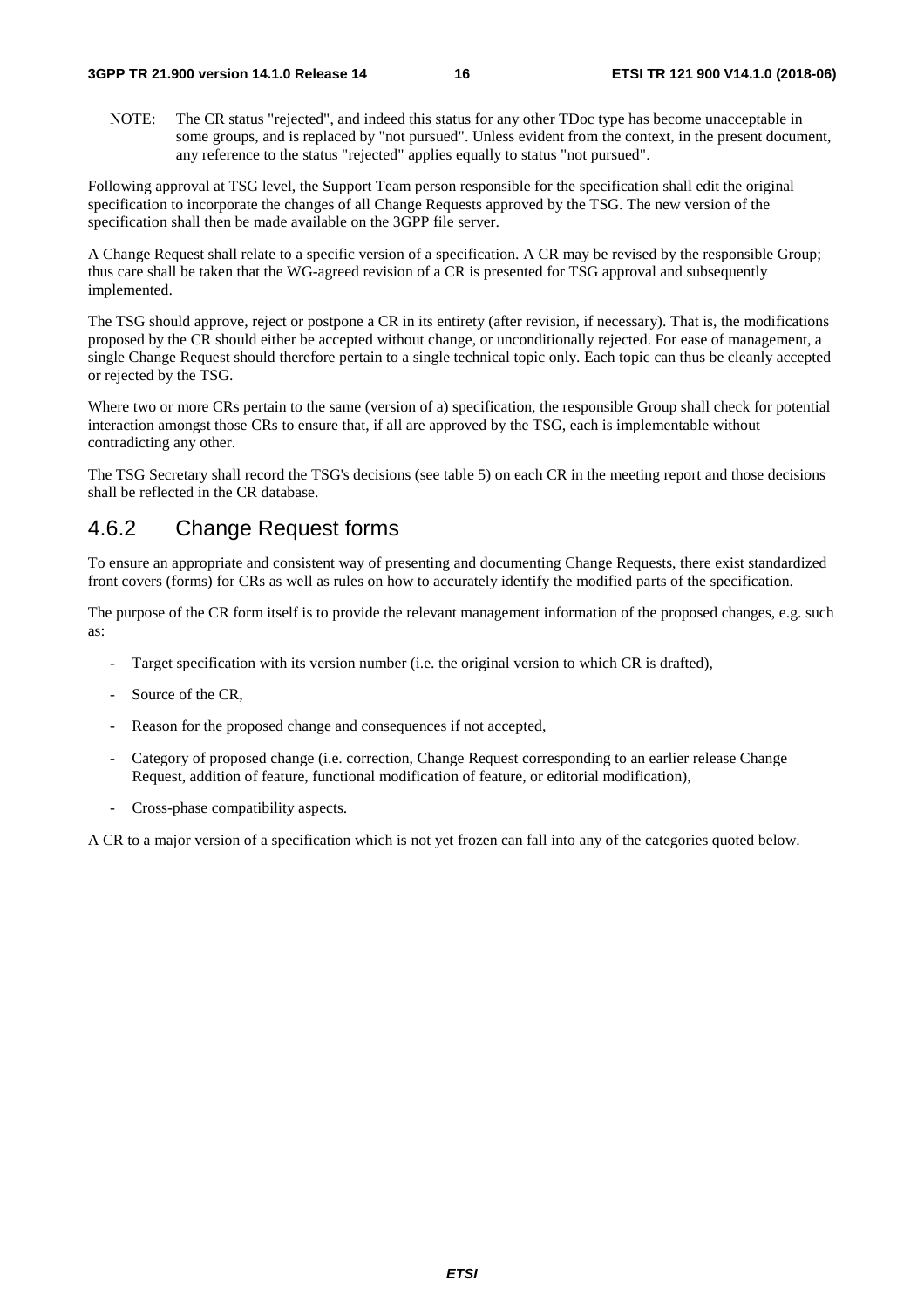| Category | <b>Meaning</b>                                   | <b>Remarks</b>                                                                                                                                                                                                                                                                                                                                                                                                                                                                                                                                                                                                  |
|----------|--------------------------------------------------|-----------------------------------------------------------------------------------------------------------------------------------------------------------------------------------------------------------------------------------------------------------------------------------------------------------------------------------------------------------------------------------------------------------------------------------------------------------------------------------------------------------------------------------------------------------------------------------------------------------------|
| A        | Corresponds to a change to an<br>earlier Release | Used to reflect functionally equivalent changes made to an earlier<br>Release of the same Specification.                                                                                                                                                                                                                                                                                                                                                                                                                                                                                                        |
|          |                                                  | Note:<br>The proposed change to the later Release of the<br>Specification need not be absolutely identical to the<br>proposed change to the earlier Release, since it is possible<br>that, due to earlier change requests, the affected text is not<br>identical in each Release. Category A should be used when<br>the functional objective of the proposed changes is<br>equivalent in the earlier and later Releases.                                                                                                                                                                                        |
| B        | Addition or deletion of feature                  | The new feature is to be added to the Release; the reference is not to<br>the Specification itself. This will normally correspond to an identified<br>Work Item. This category shall not be used for a frozen Release,<br>except for alignment CRs as described below.                                                                                                                                                                                                                                                                                                                                          |
| C        | Functional modification of<br>feature            | Any functional modification shall correspond to an identified Work Item.<br>However backward compatibility shall be ensured when the issue has<br>an impact on the UE. This category shall not be used for a frozen<br>Release, except for alignment CRs as described below.                                                                                                                                                                                                                                                                                                                                    |
| D        | <b>Editorial modification</b>                    | Editorial modifications shall have no impact on an implementation. An<br>editorial modification CR to a frozen Release shall not be permitted.                                                                                                                                                                                                                                                                                                                                                                                                                                                                  |
| Е        | (not used)                                       |                                                                                                                                                                                                                                                                                                                                                                                                                                                                                                                                                                                                                 |
| F        | Correction                                       | Used:<br>to correct an error in the specification (i.e. a clear<br>1<br>instruction in the specification which leads to incorrect<br>operation of the system); or<br>$\overline{2}$<br>to correct an ambiguity in the specification which could<br>lead to different implementations which cannot inter-<br>operate; or<br>3<br>(void); or<br>4<br>to remedy the incorrect implementation of a previously<br>approved CR; or<br>5<br>to correct a misalignment between the specifications<br>(stage 1, stage 2 & stage 3) for a feature or service when<br>not introducing a new function or functional change. |

The Change Request form, with embedded instructions for use, is available from the 3GPP file server (http://www.3gpp.org/ftp/Information/).

The CR database is available from the 3GPP file server (http://www.3gpp.org/ftp/Information/Databases/Change\_Request/).

As the degree of acceptability for modifications differs between major versions of specifications which are not yet frozen and versions which are already frozen (see subclause 4.7), CRs differ on the allowed/possible categories. A CR to a frozen major version of a specification can only be a correction (category A or category F, defined in table 4A) or an alignment of the specification with the agreed functionality for the release (category B or category C, defined in table 4A). Such alignment CRs may either add functionality to or remove functionality from a frozen specification. If it is category F, it shall fit into one of the following classifications.

- Essential correction, i.e. where a frequently occurring (successful or unsuccessful) case is not handled properly because there is some error or significant ambiguity in the specification.
- A CR to remedy the incorrect implementation of a previously approved CR.
- A CR which is supported by consensus in the meeting.
- NOTE: An alignment CR is a CR to a frozen release to add or remove functionality to ensure a consistent specification set across a particular Release.

When a CR is presented for approval, the classification into which it falls shall be identified. If this cannot be done then the CR shall be automatically rejected.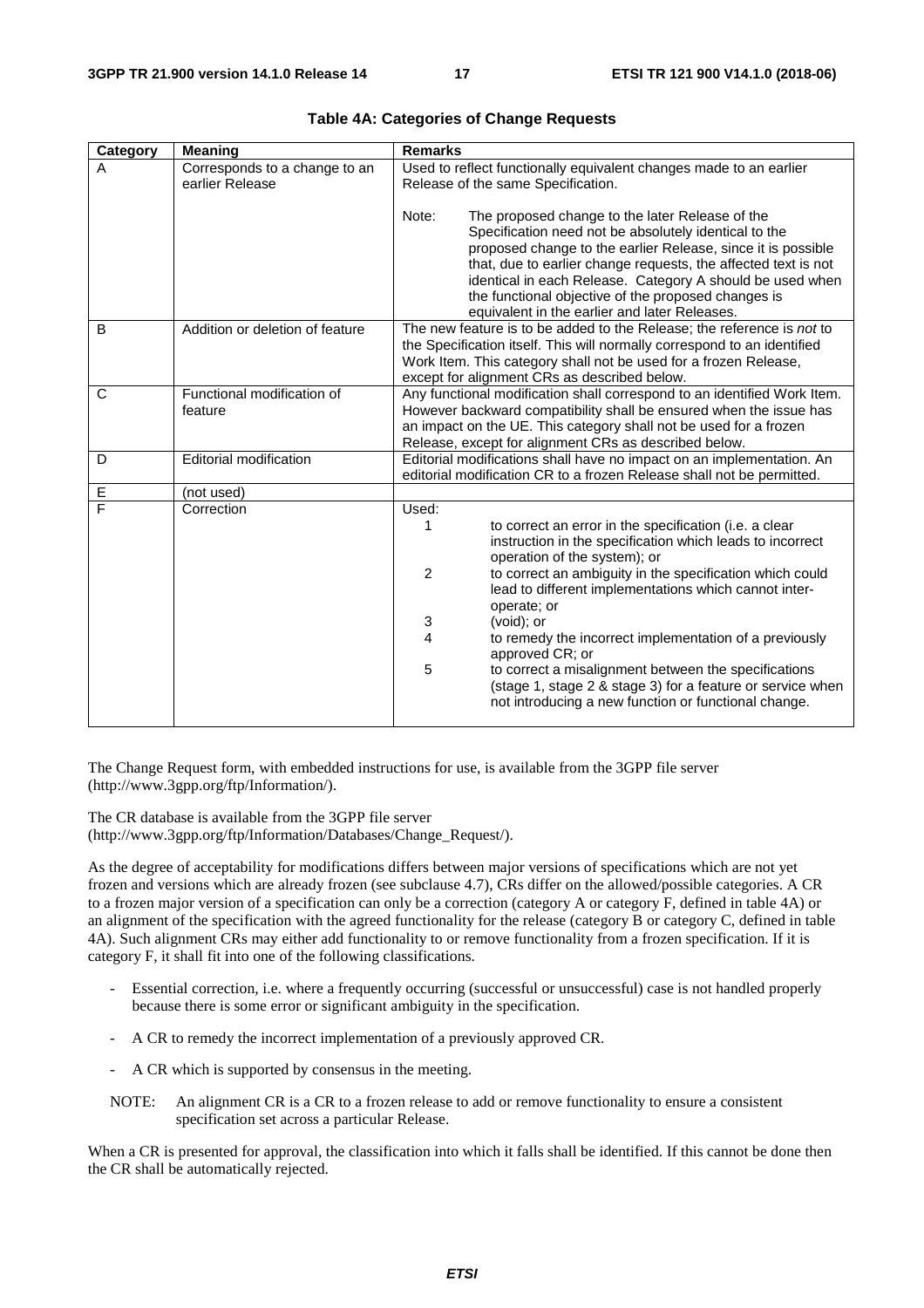The CR form bears a field to indicate the Release number to which the CR pertains. This field shall show the Release of the intended *resulting* specification – that is, the Release of the specification *after* implementation of the CR. The Release shown on the CR form is not related to the Release of the feature to which the change relates, but to the Release of the specification being changed.

### 4.6.3 Contents of Change Requests

Although the CR form shall indicate the details of change, each CR shall have attached the pages of the specification that are affected by the CR, using the latest version of the major version. These pages shall have the proposed modifications clearly marked, by means of the word processor's "revision mode".

In case there are more than one independent CR to the same part of the specification, neither of them should contain the proposed modifications from the other(s), however any potential interaction between the modifications should of course be resolved before presentation.

### 4.6.4 Handling of the Change Requests

#### **Entry to the TSG WG:**

A proposed CR should be brought to the relevant Group primarily responsible for the specification concerned and discussed there, before presentation to the TSG. If possible it should be distributed, by the source, as soon as possible and prior to the coming Group meeting to the relevant e mail reflector (with a clear indication of the subject), for the purpose of shortening discussions in meetings and to try at as early a stage as possible to come to a widely acceptable solution. Comments from secondarily responsible TSGs (if any) shall have been sought and comments shall have been taken into account before presentation to the TSG for approval.

To ease the work of the Group and of the Support Team , a proposed CR should be presented in a form suitable for TSG WG agreement and TSG approval. If a CR is not immediately accepted the originator shall update the CR taking into account comments and other guidelines from the relevant groups, including change of reference version if needed, and to re-present it to the Group.

All CRs shall be presented in electronic form.

#### **CR identification:**

During the course of its development, a CR may be modified, and the CR's progress shall be indicated by allocation of a revision number: rev. 1, 2, and so on. A given revision of a CR is uniquely defined by

- the specification to which it belongs, and
- an alphanumeric string (the CR number) and
- the revision number (default, i.e. the value if no number is given, is 0, i.e. the original, unrevised, CR).

The CR number shall be allocated by the Support Team.For a given Specification, CR numbers shall be unique and shall never be reused (see clause 4.6.1). Numbers used for rejected CRs shall not be reused. If a CR is rejected, and the responsible Group considers it useful to bring a modification of the CR to a subsequent TSG for approval, the new CR shall be allocated a new number. That is, it shall not be presented as a revision of the same CR number previously rejected.

#### **Impact on other specifications and Joint CRs:**

If the content of the CR is such that, in isolation, it makes the whole set of approved Specifications inconsistent, corresponding CRs shall also be considered and produced. This should be carried out by the originator of the CR (and his colleagues in other Groups) in advance. The Support Team is co-responsible for identifying and communicating cross-TSG and cross-TSG-WG impacts.

In principle, a CR shall not be forwarded to the TSG unless the potential impact on other specifications has been thoroughly examined and concluded, either resulting in a "No impact" statement or in a full and consistent set of corresponding CRs to all affected specifications. Such sets of CRs should be combined into a single document, by the Support Team , before submission to all responsible TSGs and called "Joint CRs". An approval by all primarily responsible TSGs is necessary.

If some of the corresponding CRs are to be considered by other Groups, the Support Team shall be responsible for monitoring the result in those Groups and for submitting the full set, when available, to the TSG. This might mean that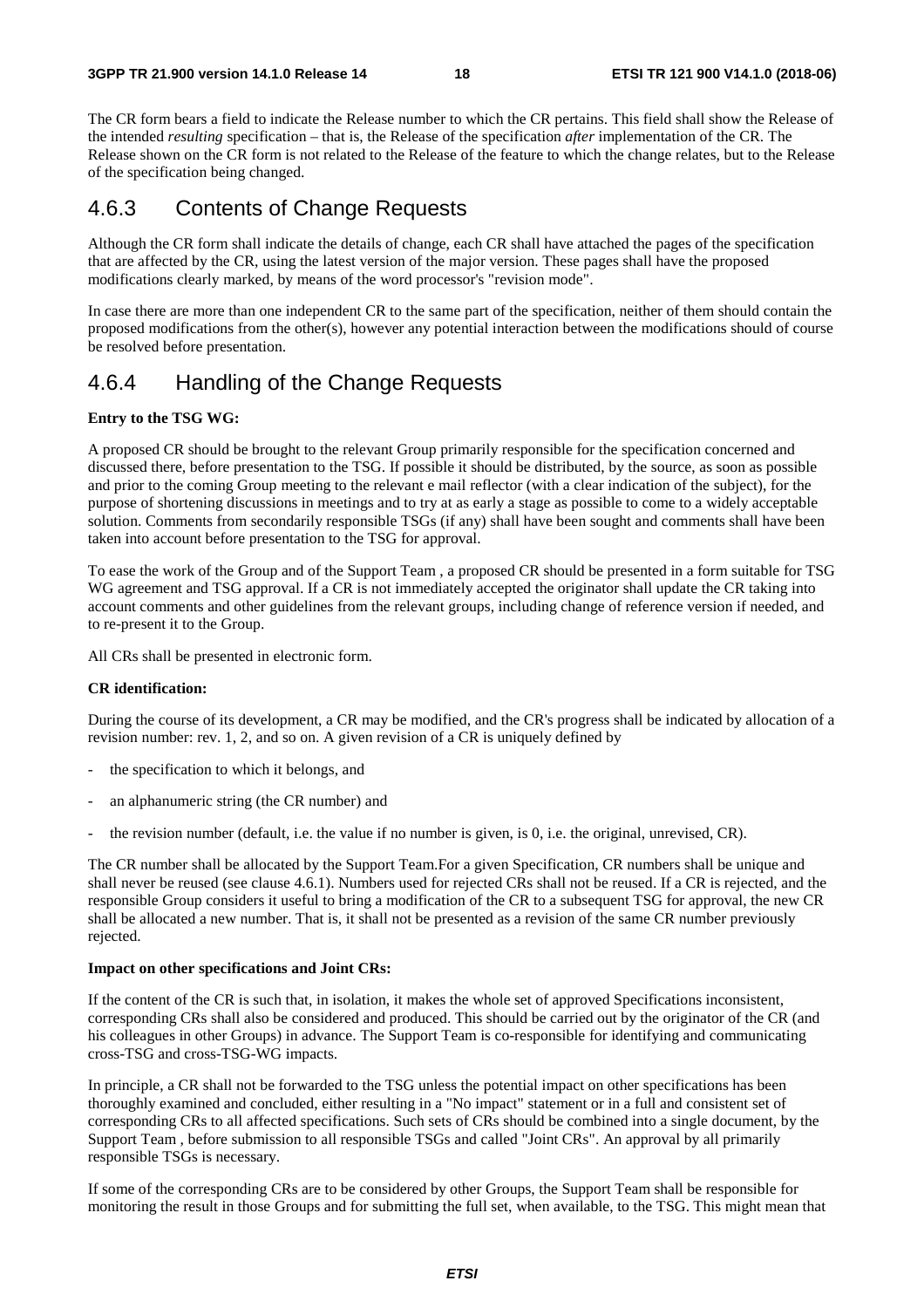in some cases the CRs agreed in the TSG WG are not presented to the immediately following TSG meeting due to outstanding CRs from other Groups.

Other "consequential" CRs, needed for reasons other than direct consistency, may be drafted, presented and agreed independently. This covers typically additions to test specifications and O&M specifications. If a CR causes an inconsistency with an existing/approved test or O&M specification, the corresponding CRs should be presented together with the core specification CR.

#### **Handling of the CR in the TSG:**

When the TSG WG has agreed to a CR and comments from secondarily responsible TSGs (WGs) have been taken into account, the Support Team shall ensure that it is correctly formatted and assembled, and shall submit the CR to the primarily responsible TSG for formal approval.

The Support Team shall make available to the TSG summary lists of all CRs presented for decision. This list shall be updated to show the decision reached for each and every CR.

#### **Decisions on CRs, and results:**

The TSG shall consider and conclude on each CR independently, except for Joint CRs, which are handled and concluded together; the verdict on each CR shall be one of the values listed in clause 9.2

#### **Table 5: (void)**

#### **Control and notification of CR decisions:**

At the end of each TSG meeting, the Support Team shall issue lists containing the detailed result of the CRs presented at the meeting, including information about the consequential new version numbers of the concerned specifications. These lists shall form an annex to the meeting report (and hence are part of a permanent document). These lists, being the evidence of which specifications have changed and how, are important management tools for both TSG delegates and the Support Team since it takes some time before the new versions of the specifications can be compiled and released.

### 4.6.5 Updating and release of new versions of the specifications

If there is at least one Approved CR to a given specification, a new version number of the specification shall be allocated (see clause 4.2.3), and the Support Team shall produce and issue a new version of the specification.

### 4.6.6 Other changes to specifications

The Support Team may update a specification to correct purely editorial deficiencies brought to its attention. In this case, only the "editorial" field (third digit) of the version number shall be incremented. Such changes should be avoided if possible: normally, they should be held over for inclusion next time a technical change is made to the specification.

All such changes shall be clearly explained in the "change history" of the specification.

### 4.7 "Freezing" of specifications

A TSG may decide that a specification is sufficiently stable that it may be considered "frozen". That is, only CRs for essential corrections of errors shall be considered.

(At the same time, a new major version may be developed for inclusion of new features).

Normally, all specifications of a Release will be frozen when the TSGs decide that the functionality of the Release is stable – i.e that all new features to be included in the Release have been defined and that all new or modified functionality required to implement those features has been incorporated into the specifications. At this point, the Release as a whole shall be declared to be "frozen", and its constituent specifications shall likewise be "frozen". Thereafter, only essential corrections (CR categories A or  $F$  – see subclause 4.6.2) shall be permitted.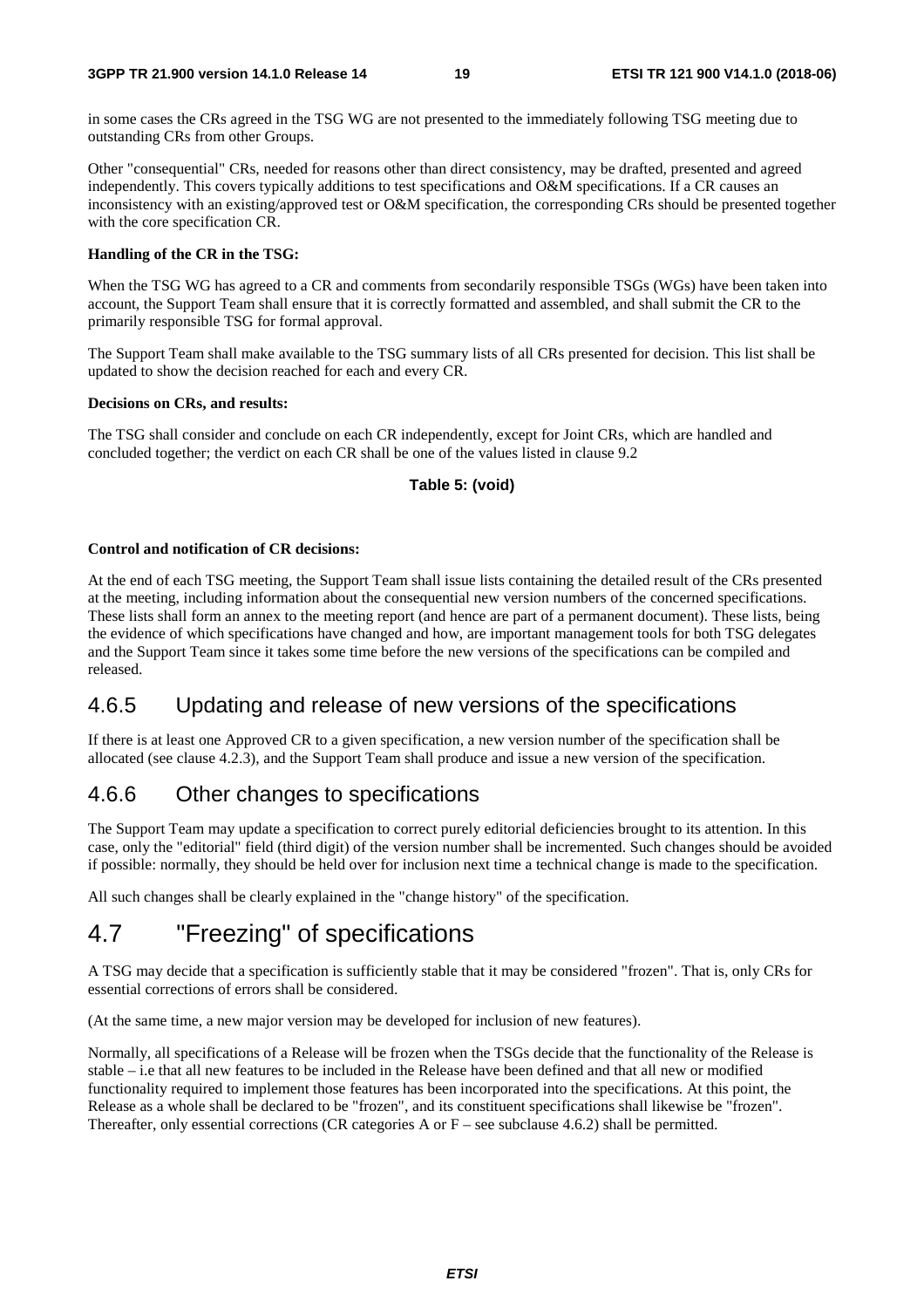# 4.8 "Closing" of specifications

A TSG may decide that a specification will no longer be maintained. That is, no further Change Requests should be considered. The specification remains available, but no further Change Requests should be produced, even corrective ones to align with the equivalent specification of a subsequent Release.

(At the same time, higher major versions of the specification may be under development.)

# 4.9 "Withdrawing" of specifications

A TSG may decide to withdraw a specification which is obsolete if its remaining available would confuse implementors (for example, if it contained provisions which were contradictory to provisions of other, later, specifications).

Before withdrawing a specification, the TSG shall ensure that no references are made to it from any other 3GPP specification (and raise appropriate Change Requests to eliminate any such references discovered).

A TSG shall use the procedure in clause 4.9B to withdraw specifications and functionality.

### 4.9A "Withdrawing" of functionality

A TSG may decide to withdraw functionality.

Before withdrawing functionality, the TSG shall:

- raise Change Requests to eliminate any references made to this functionality from any 3GPP specifications; and
- move text within specifications which were created for the functionality, that is applicable to other functionality as well, to other appropriate specifications.

### 4.9B Procedure for withdrawing of specifications and functionality

### 4.9B.2 Diligent assessment

The decision whether to withdraw (a) specification(s) or whether to remove functionality from within specifications shall only be taken once thorough consideration has been given to the implications and applicability of the action.

The withdrawing of a specification or functionality shall be explictly identified as one of the objectives of a work item.

The withdrawing of a specification or functionality may be documented in:

- a) a work item that defines new functionality that will obsolete the specification or functionality; or
- b) documented in a work item that is solely for the purpose of withdrawing.

Techincal Enhancements and Improvement (TEI) and other similar general purpose enhancement work items shall not be used for the withdrawing of a specification or functionality.

The assessment of whether to withdraw functionality may extend beyond 3GPP TSGs and their working groups. A notice shall be placed on the 3GPP site to solicit comments from other concerned parties and shall clearly indicate which specifications and functionality are considered for withdrawal, including which versions of the specification would be affected, the date at which a decision will be taken and the responsible TSG to which third parties may send related Liaison Statements or other correspondence.

A study item may contain, as one of its objectives and/or its conclusions, consideration of whether existing functionality should be withdrawn and the identification of the impact of the withdrawing of functionality or specifications.

### 4.9B.3 Changes to affected specifications

Removal of functionality shall be done using the normal change request procedure (see sub-clause 4.6).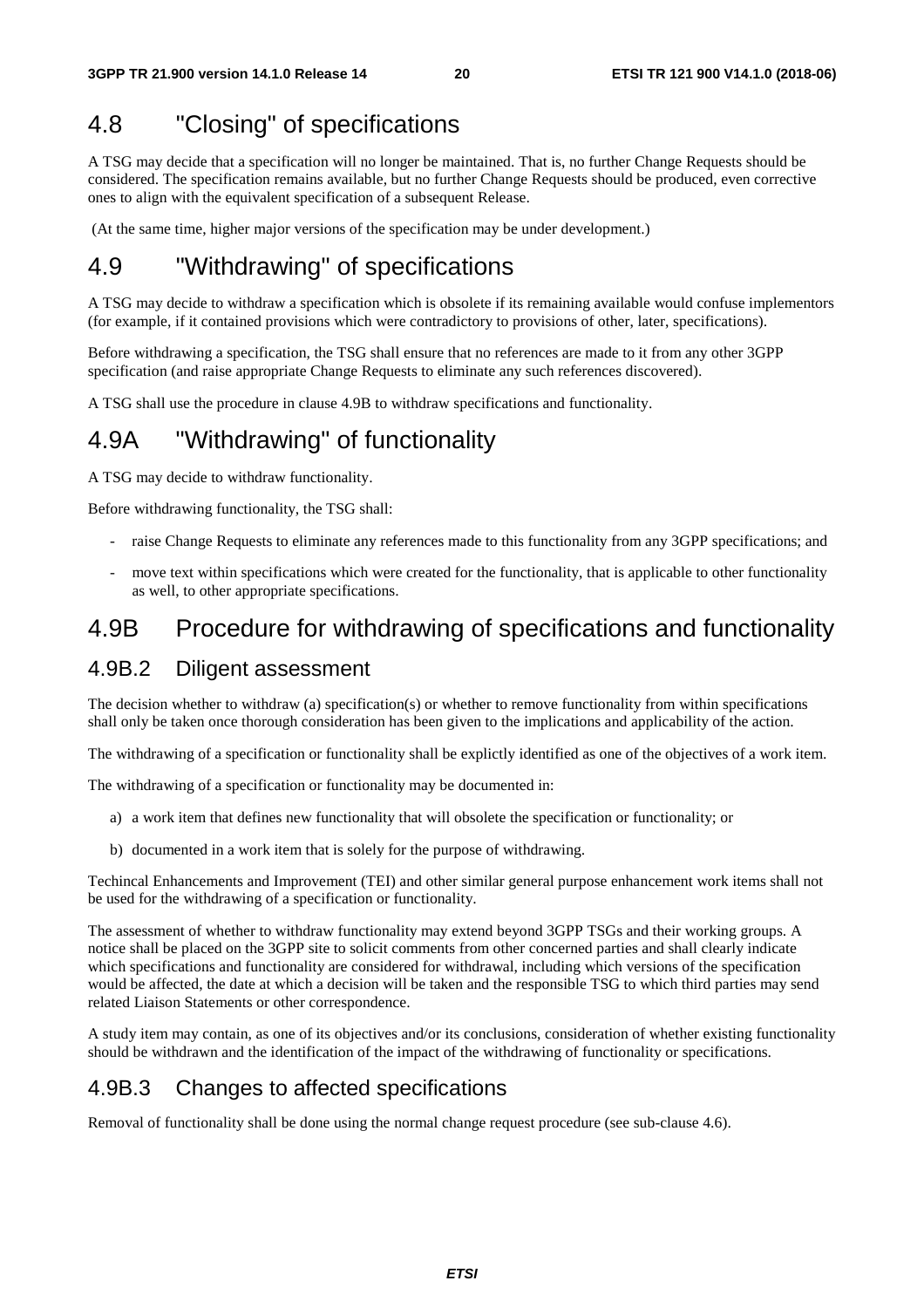### 4.9B.4 Considerations for ongoing maintenance, enhancement and new Release versions of specifications

When a specific version or all versions in a specific Release of a specification, are withdrawn further versions of the specification in the same Release shall not be created and the specification shall not be promoted to a subsequent Release.

Evolution of specifications and functionality in Releases unaffected by the withdrawal are allowed.

A Category B or Category C CR that adds to or modifies a specification or functionality that has been withdrawn in a subsequent version shall clearly state on the CR cover sheet in the Summary of change that the subsequent version of the specification or functionality has been withdrawn.

Category A CRs for Releases in which the specification or functionality has been withdrawn shall not be produced.

### 4.10 Release control

### 4.10.1 Creation of a new Release version of a specification

The concept of Releases was introduced in subclause 4.0B. A given specification may simultaneously exist in several versions, each corresponding to a different Release.

In principle, a Release of the specification can be identified as consisting of all those specifications with a "major" version field of a given value.

### 4.10.1.1 With no technical changes compared to the previous Release

A given Release consists of a set of specifications having a common "major" version field; therefore, for the set of specifications to be complete, a new specification needs to be produced even if its provisions are identical with those of the previous Release's version. The creation of such a specification shall be delayed until the latest possible moment that is, until the TSG is on the point of declaring a given Release to be complete, having determined that no technical changes are needed in the specification compared with the previous Release.

The creation of the new version under these circumstances shall be via the responsible TSG's taking a decision to upgrade to the next Release of the specification.

This implies that all Groups need to conduct a rigorous review of all specifications for which they are responsible to determine which are to be propagated to the next Release and which are not.

### 4.10.1.2 When introducing technical changes

A new version of a specification, corresponding to a new Release, shall be prepared when a technical change needs to be introduced to satisfy a requirement of a feature of that new Release. This shall be accomplished by the raising of a Change Request (see clause 4.6) in the usual way, with the version number of the resulting specification indicating the new Release. The CR shall bear the identity of the new Release (rather than the starting point Release – see subclause 4.6.2.

#### 4.10.1.3 Specifications not propagated to next Release

Specifications which are not propagated from Release N-1 to Release N in one of the above two methods shall be deemed not to form part of Release N. Under these circumstances, the responsible Group shall undertake a review of all other specifications of Release N to eliminate references to the specification concerned.

### 4.10.2 Mirror Change Requests

When a Group produces a Change Request changing an early Release of a specification, it shall check whether the same change also needs to be made to later Releases of the specification. Changes which are corrective or clarifying in nature will generally be applicable to such other versions.

Where it is determined that several Releases are affected, an (independently numbered) Change Request shall be created for *each such affected version* of the specification. Such CRs are termed "mirror Change Requests". The principal CR and its related mirror CRs should be grouped together for the purpose of presentation to the TSG (unless some other grouping is more logical).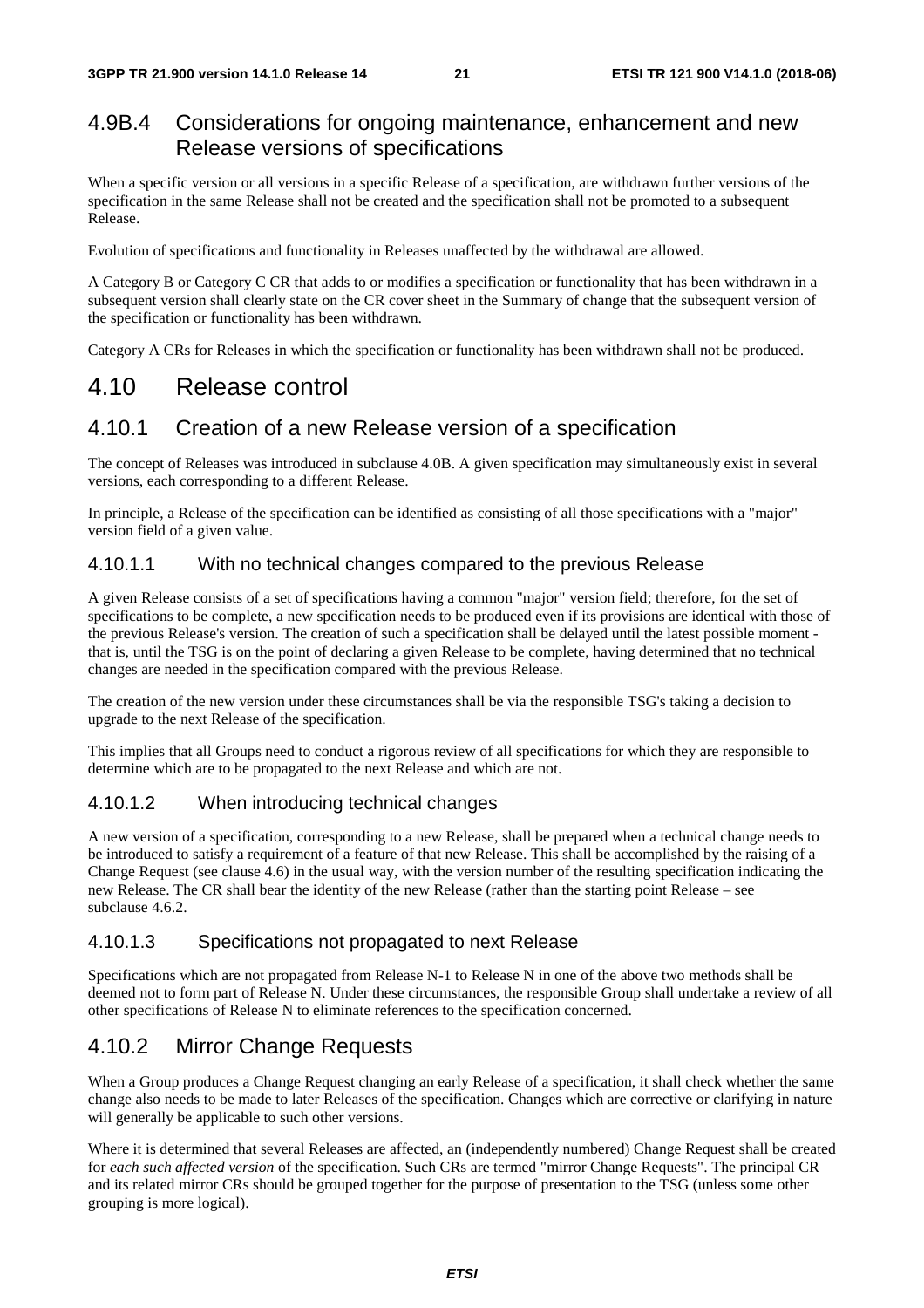The TSG shall approve (or postpone or reject) a CR to a given Release together with the corresponding mirror CRs to later Releases. This will provide consistency between Releases.

See also subclause 4.6.2.

### 4.10.3 Release mechanisms

It is important that the 3GPP release structure provides a sound basis for implementations and equipment interoperation. Key principles important to ensure this are:

- A Release shall consist of a well-defined, stable and internally consistent set of functions.
- A Release shall be documented in a maintained, consistent stream of specifications.
- Essential corrections to a stable or frozen release shall be included in the applicable Release.
- New or changed functionality shall be included in a new (rather than retrospectively in an old) Release.

These principles will ensure successful interoperability (roaming) amongst different instantiations of 3GPP systems.

#### 4.10.3.1 Corrections to Releases

Each release should be consistent and implementable to ensure interworking. This implies that essential corrections become normative parts of the Release as soon as possible. If essential changes to "old" functionality are made to a new release, similar corresponding changes shall be made to correct the same error in the specifications pertaining to all previous, non-closed, Releases. This is illustrated in figure A.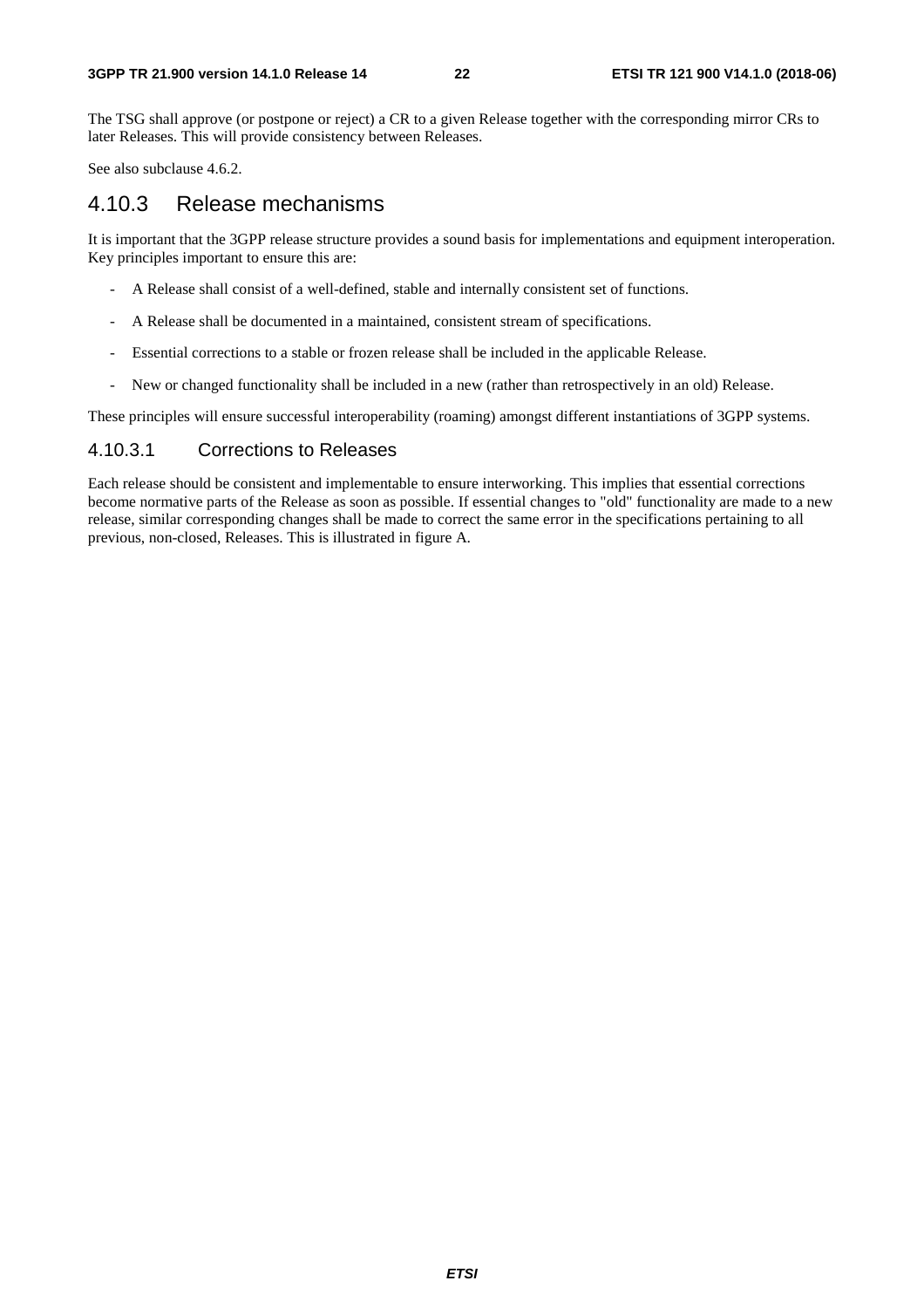#### 4.10.3.2 New features

New functionality shall be included in the latest, non-frozen, Release. New functionality shall not be included in previous, frozen, Releases. To do so would cause incompatibility amongst instantiations of those Releases. This is illustrated in figure A.

| <b>CR</b> category<br>(see table 4A) | <b>Release</b><br>1999<br>v3.0.0 | <b>Release</b><br>$\overline{\mathbf{4}}$ |
|--------------------------------------|----------------------------------|-------------------------------------------|
| $\mathbf C$                          | $\downarrow$                     |                                           |
|                                      | v3.1.0                           |                                           |
| $\mathcal{C}$                        | $\downarrow$                     |                                           |
|                                      | v3.2.0                           |                                           |
| $\mathsf{C}$                         | $\downarrow$                     |                                           |
|                                      | v3.4.0                           |                                           |
| $\mathbf C$                          | $\downarrow$                     |                                           |
|                                      | v3.5.0                           |                                           |
| $\bf{B}$                             | →                                |                                           |
|                                      |                                  | v4.0.0                                    |
| $\mathbf F$<br>$\overline{A}$        | $\downarrow$                     | $\downarrow$                              |
|                                      | v3.6.0                           | v4.1.0                                    |
| $\overline{C}$                       |                                  | $\downarrow$                              |
|                                      |                                  |                                           |
|                                      |                                  | v4.2.0                                    |
| $\mathsf{C}$                         |                                  | ↓                                         |
|                                      |                                  | v4.3.0                                    |
| ${\bf F}$<br>$\overline{A}$          | ↓                                | $\downarrow$                              |
|                                      | 3.7.0                            | 4.4.0                                     |

#### **Figure A: Introduction and development of new features to the latest Release; and corrections to multiple Releases (example)**

### 4.10.3.3 Release naming

GSM phase 2+ specifications were grouped into annual Releases from 1996 to 1999. The first  $3<sup>rd</sup>$  generation specifications were grouped into an initial Release 1999.

Subsequent Releases are not necessarily annual, and shall be referred to as Release 4, Release 5, etc., according to the major field of the version number (see table 4 and subclause 4.3).

#### 4.10.3.4 Introduction of features into Releases

Development of the 3GPP system specifications shall be controlled by means of a work plan covering the inclusion of new features (functionality). Target dates for completion of Work Items (see clause 6) shall be estimated by the responsible Groups. Milestones may be defined to monitor the progress of Work Items. Based on the estimated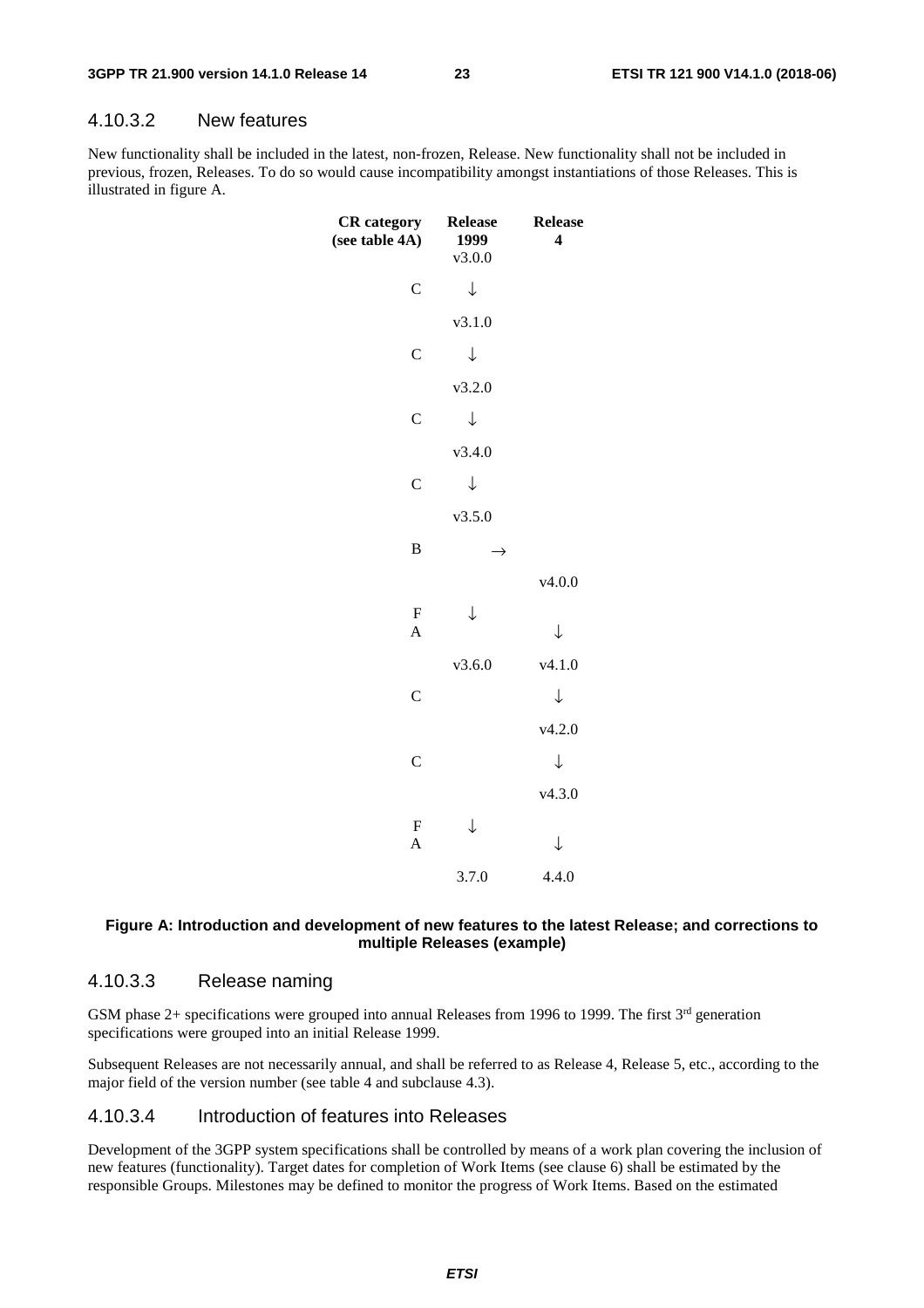#### **3GPP TR 21.900 version 14.1.0 Release 14 24 ETSI TR 121 900 V14.1.0 (2018-06)**

completion of the desired features, a target date for freezing of the specifications pertaining to the next Release can – and shall – be calculated. Feature development should be based around *approximately* annual Releases.

Thus the work plan shall indicate (a) the estimated freeze date of forthcoming Releases and (b) the functional content of each such Release. The work plan shall show all projected work, regardless of Release; this will ease long term planning and the packaging of features into Releases. Completed Work Items shall be removed from the plan once the Release of which they form a part has been frozen.

3GPP technical coordination should set target dates for the freezing of each individual stage (cf. clause 4.1) on all currently worked-upon Releases (i.e. non-frozen).. On freezing stage 2 of Release x, TSGs should propose a target freeze date for stages 1, 2 and 3 of Release x+1. It is possible that features of exceptional complexity may span more than one Release (eg new core network architecture, new radio interface).

The freezing date for a particular stage of a Release should insofar as is possible be adhered to, even if, due to delays, it is not possible to include all the features originally intended. Features which cannot be completed in time should be held over to the next Release. It will normally be the case that test specifications and O&M specifications will not necessarily be completed until some time after the base specifications; this shall not impede the freezing of the Release as a whole. However, if it becomes evident that, due to delays in a number of important features, a new Release would contain little new functionality, it may be preferable to delay the freezing of the stage of a Release to allow more of the originally intended features to be included.

The project plan shall clearly show the progress of each Work Item. When all component Work Items of a feature have been completed, the TSG shall declare the feature to be frozen. The only further development permitted from that point onwards shall be:

- the essential correction of errors;
- the completion of the test and O&M specifications; and
- unavoidable adjustments required to cater for interworking with other features in the same Release.

See clause 6 for further information on Work Items.

### 4.10.3.5 Early implementation of features

3GPP may identify certain features as being suitable for "early implementation". The selection of "early implementation" features shall be performed at the TSG level.

Additional documentation is provided for early implementation features (see subclause 6.4.4).

All documentation for early implementation features is contained in the Release where the feature is introduced. The status or specification of older Releases shall not be changed by the introduction of early implementation features.

# 5 Availability and distribution of specifications

The Support Team shall make all approved versions of all specifications available as soon as possible after their approval (or after approval of CRs thereto) on a file server. The server shall allow anonymous access by any interested party.

The Support Team should also endeavour to make earlier drafts available on the server, even prior to approval, i.e. versions 0.y.z, 1.y.z and 2.y.z.

Such "availability" does not constitute formal "publication". Under the terms of the 3GPP partnership agreement, the Organizational Partners which are Standards Development Organizations will publish TSG-approved specifications in the form of their own standards. The modalities of such publication processes are specific to those individual Organizations and are beyond the scope of the present document.

The directory structure shall differentiate amongst approved and draft specifications, amongst versions of specifications approved at specific TSG meetings, amongst versions of specifications pertaining to different Releases, and between specifications relating to  $2<sup>nd</sup>$  generation (GSM) only and  $3<sup>rd</sup>$  generation (UMTS) systems.

A clear and unambiguous directory structure shall be adopted, and a guide to that structure provided on the server. A "status list" shall also be provided, showing the latest version of each Release of each specification.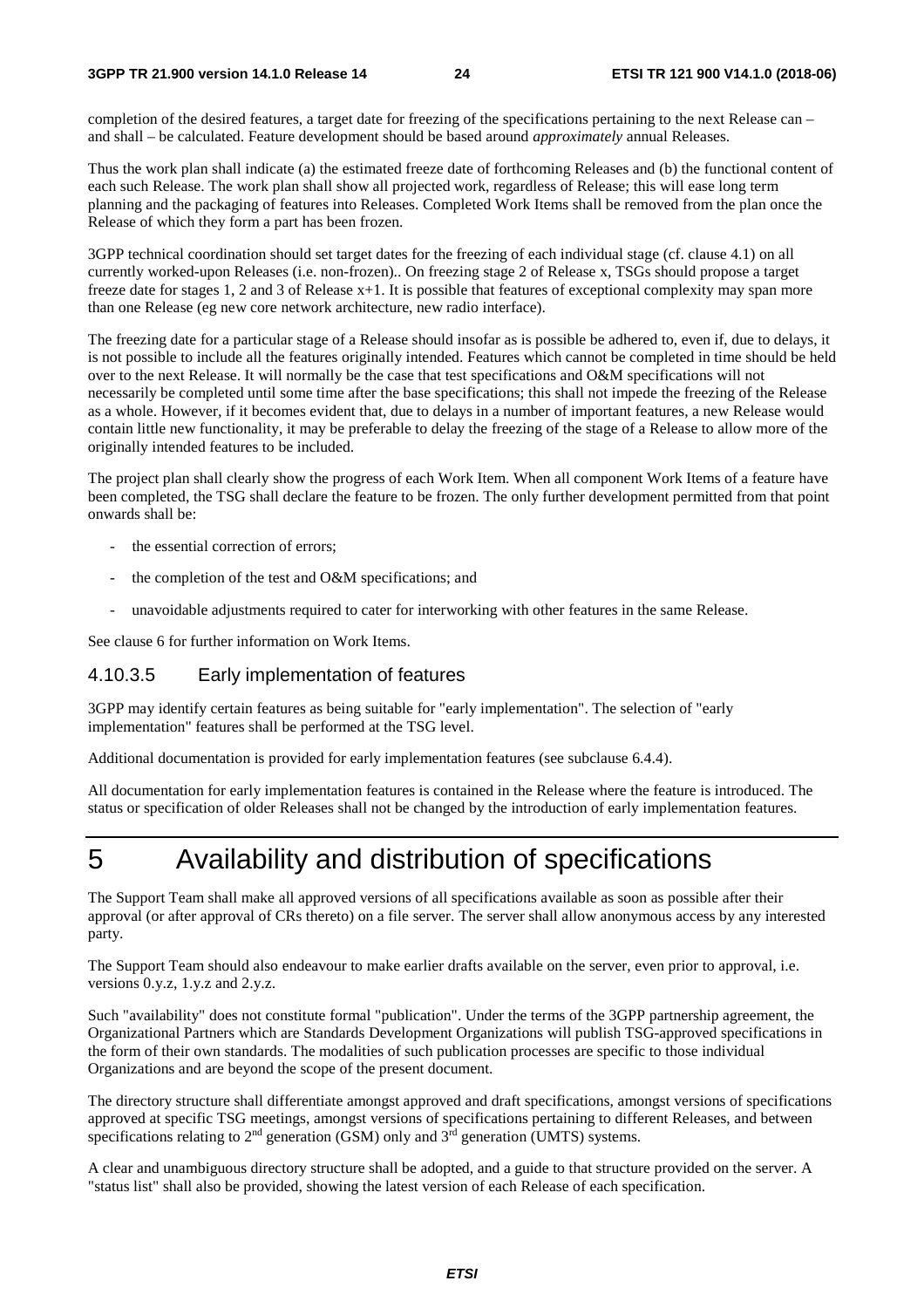# 5A File naming conventions

Specifications shall be maintained in the form of computer-based files. The file name shall be of the form

aabbb-xyz.eee

where:

aa and bbb have the same significance as in the specification number (see tables 1 and 2);

- x, y and z have the same significance as in the version number (see table 6);
- eee is the de facto standard filename extension corresponding to the software tool used to create the file (normally "doc" for Microsoft Word ®).

For multi-part specifications, the filename shall be extended to

aabbb-n-xyz.eee

Where:

n is the part number (see table 6).

To save storage space and to speed up uploading and downloading, source files shall be saved compressed in industry standard "Zip" ® format. The filename of the zipped file shall be the same as that of the contained source file, and it shall bear the file extension ".zip".

If a specification consists of multiple source files - for example, when a very long document is divided into several smaller files for ease of editing and manipulation - , each file should be named with the above convention, but appending a file identifier in the form:

aabbb-xyz(m).eee

where:

m is the file number using characters from table 6.

Where a specification has accompanying files - e.g. ASN.1 coding, C programming language code, TTCN test sequences, etc. - it may not be convenient or possible to abide by the last-mentioned rule. Under these circumstances, the associated files shall be contained in a separate zip file, which shall itself abide by the multiple-source-file rule. A "readme" text file should be included in that zip file to explain the nature of each other file.

|                   | EXAMPLE 1: 29341-420.zip is the compressed file of specification 29.341 version 4.2.0.                                                                                         |
|-------------------|--------------------------------------------------------------------------------------------------------------------------------------------------------------------------------|
| EXAMPLE 2:        | 31811-m-6g2.doc is the source file of specification 31.811 part 22 version 6.16.2.                                                                                             |
| EXAMPLE 3:        | $22354-480(1)$ doc and $22354-480(2)$ doc are the two files which make up specification $22.354$<br>version 4.8.0 (and which will both be compressed into file 22354-480.zip). |
| <b>EXAMPLE 4:</b> | $34101-300(1)$ .doc and $34101-300(2)$ .zip are the source text file and the compressed set of TTCN<br>files respectively which together comprise 34.101 version 3.0.0.        |

Draft versions of specifications may be made available in the responsible Groups' directories. Such versions shall be clearly distinguishable from "official" versions by substituting "d" for the hyphen before the version code. Thus:

aabbb**d**xyz.eee

(for example, 28033d410.zip). Such files shall never appear in the official specification directories.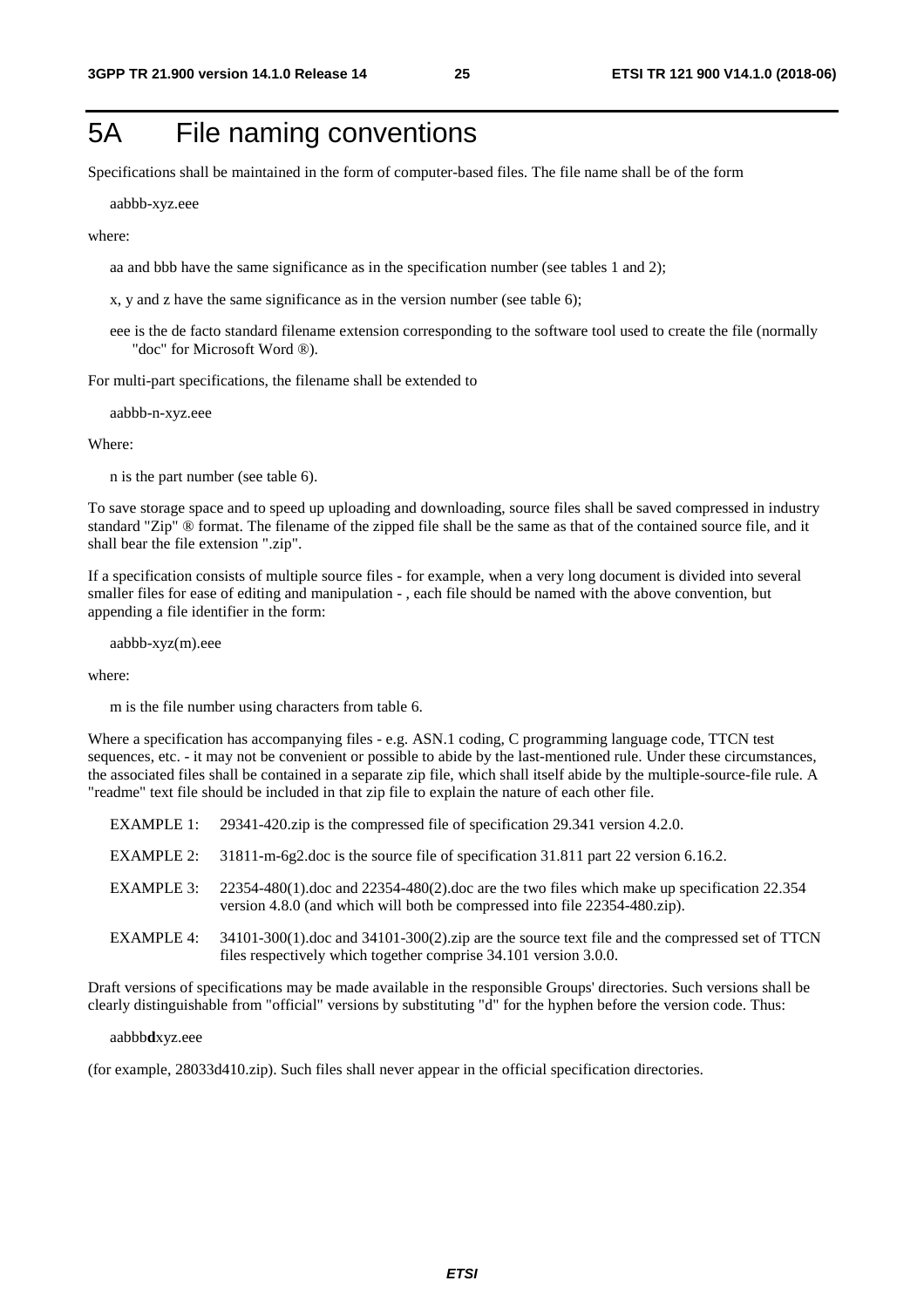| Value           | Character                                  | <b>Remarks</b>                                                                   |
|-----------------|--------------------------------------------|----------------------------------------------------------------------------------|
| $\pmb{0}$       | $\mathbf 0$                                | Only for use in version number fields. Part numbers and file numbers start at 1. |
| $\mathbf{1}$    | $\overline{1}$                             |                                                                                  |
| $\overline{2}$  | $\overline{2}$                             |                                                                                  |
| $\overline{3}$  | $\overline{3}$                             |                                                                                  |
| $\overline{4}$  | $\overline{4}$                             |                                                                                  |
| $\overline{5}$  | $\overline{5}$                             |                                                                                  |
| $\overline{6}$  | $\,6\,$                                    |                                                                                  |
| $\overline{7}$  | $\overline{7}$                             |                                                                                  |
| $\overline{8}$  | $\,8\,$                                    |                                                                                  |
| $\overline{9}$  | $\overline{9}$                             |                                                                                  |
| 10              | $\mathsf{a}$                               |                                                                                  |
| 11              | $\mathsf b$                                |                                                                                  |
| $\overline{12}$ | $\mathbf c$                                |                                                                                  |
| $\overline{13}$ | $\overline{d}$                             |                                                                                  |
| 14              | $\mathsf{e}% _{0}\left( \mathsf{e}\right)$ |                                                                                  |
| 15              | $\mathsf{f}$                               |                                                                                  |
| 16              | $\mathsf{g}$                               |                                                                                  |
| 17              | $\boldsymbol{\mathsf{h}}$                  |                                                                                  |
| 18              |                                            |                                                                                  |
| 19              |                                            |                                                                                  |
| 20              | $\sf k$                                    |                                                                                  |
| $\overline{21}$ |                                            |                                                                                  |
| $\overline{22}$ | ${\sf m}$                                  |                                                                                  |
| $\overline{23}$ | $\sf n$                                    |                                                                                  |
| 24              | $\mathsf{o}$                               |                                                                                  |
| $\overline{25}$ | p                                          |                                                                                  |
| 26              | $\mathsf{q}$                               |                                                                                  |
| 27              | $\mathbf{r}$                               |                                                                                  |
| 28              | $\mathsf{s}$                               |                                                                                  |
| 29              | $\mathsf{t}$                               |                                                                                  |
| $30\,$          | $\sf u$                                    |                                                                                  |
| 31              | $\mathsf{V}$                               |                                                                                  |
| 32              | ${\mathsf w}$                              |                                                                                  |
| 33              | $\pmb{\mathsf{x}}$                         |                                                                                  |
| $\overline{34}$ | V                                          |                                                                                  |
| 35              | $\mathsf{Z}$                               | Higher values for further study if necessary.                                    |

#### **Table 6: Characters used in filenames to represent numeric values**

# 6 Work Items

### 6.0 Introduction

### 6.0.1 Introduction: why manage a project?

In any complex engineering venture, it is necessary to plan the project, to monitor its progress, and to be able to determine whether it is being completed on schedule and within budget. In many ways, the concepts and constraints which apply to an engineering project can also be applied to system standardization activity.

### 6.0.2 How to manage a project?

Any project needs to have its goals defined. It is then possible to analyse the steps needed to achieve each goal, starting from the status quo.

It will often be desirable to first produce a feasibility report, which is to be undertaken in the context of a Study Item.

#### **Study Item**:

An initial study, resulting in a Technical Report, which typically performs a feasibility study for additional functionality. If the results of the study are positive, one or more subsequent Feature-type Work Items may follow.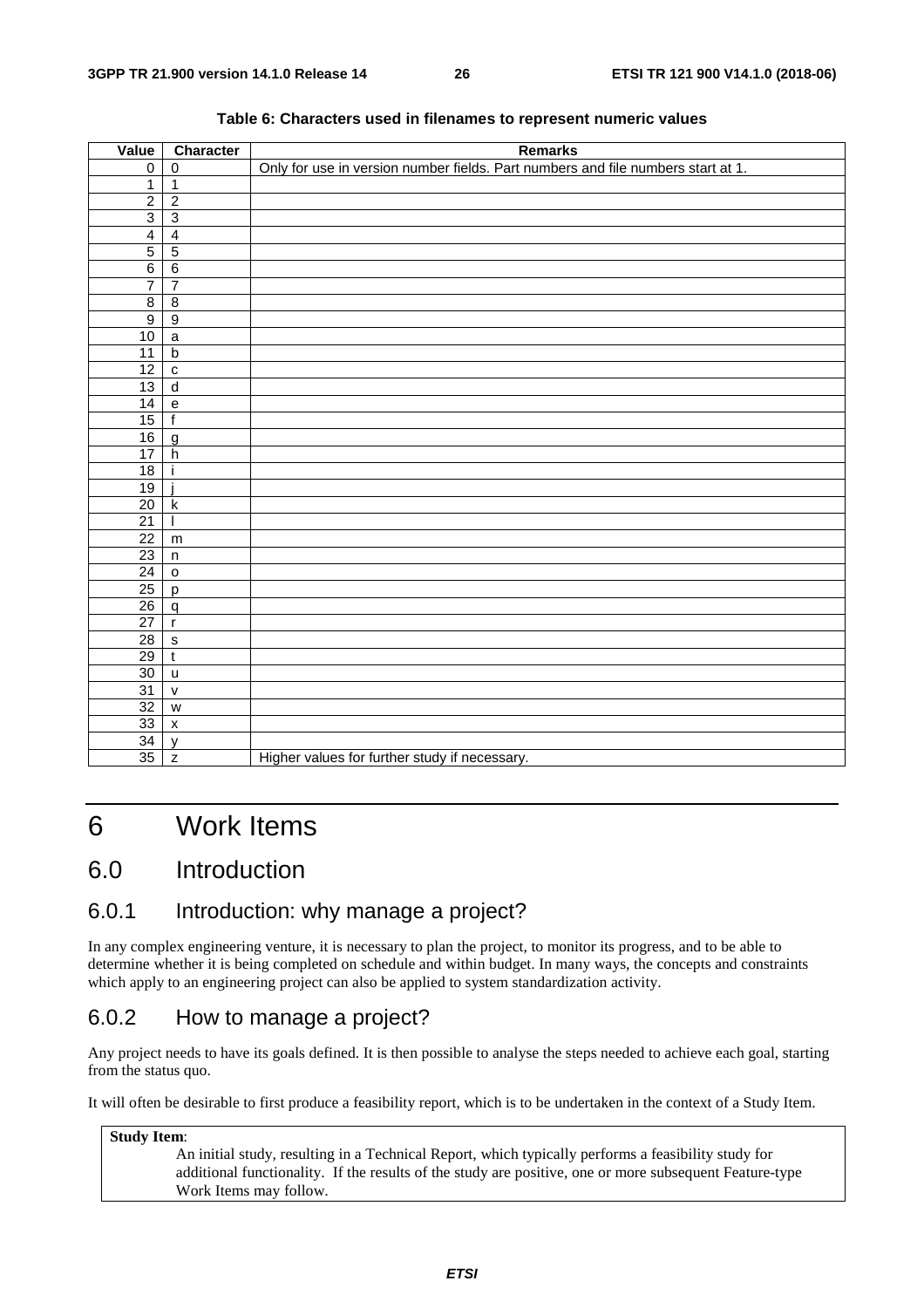A feasibility study may include commercial as well as technical considerations. This analysis will naturally lead to defining the new *features* which it is wished to add to the existing system.

#### **Feature**:

New, or substantially enhanced functionality which represents added value to the existing system.

A feature should be more or less self-contained - that is, each feature can be viewed as an optional extra, which can be added or not as a function of market demand. Network operators and equipment manufacturers can decide using *commercial* considerations whether or not to implement a feature. The description of a feature need not be technically precise, but should represent a concept which can be understood at a "service" level. It should answer the question: what do I get for my money? **A feature should normally embody an improved service to the customer and / or increased revenue generation potential to the supplier**.

This being the case, most features would be the responsibility of TSG-SA WG1. The ensemble of the features of a particular release of the system represents the difference between that release and the previous release.

A feature can be considered as a high-level goal for project management purposes. But most features will be quite complex, and will need to be broken down into simpler elements or building blocks for the purpose of specifying precise functionality.

Work on a study item or feature may be carried out by multiple working groups spanning one or more TSGs. In the case of multi-TSG study items and features, all such TSGs should be shown in the work plan as being responsible for the study item or feature; this should be refined as soon as possible into an identification of the individual working groups responsible. To allow work to progress, the Work Item Descriptions (see clause 6.1) may be approved by one TSG before formal contribution has been received by other involved TSGs and WGs, which should review the Work Item Description in a timely manner, and provide their own input as soon as possible.

#### **Building block**:

A sub-division of a feature, representing a coherent set of technical functionality which would generally be expected to reside in a single system element.

A building block shall be defined in technical terms, and its description will require an understanding of the architecture of the overall system. A building block should generally be restricted to a single physical or logical entity or a single protocol such as "terminal" or "call control". **Building blocks may be "re-usable" - that is, a single building block may be common to two or more features.** This implies a generic or object-oriented approach. A building block should normally be the responsibility of a single TSG.

In the case of very simple features, a single building block may suffice, in which case the feature and its building block are synonymous.

To implement a building block it will generally be necessary further to subdivide the functionality into smaller tasks, each representing a closely specified and easily comprehended activity. Such work tasks may not only be divided by technical content, but potentially by phase. So, for example, it is necessary fully to define service aspects (one or more work tasks) before considering functional information flows (one or more work tasks) which in turn will be followed by detailed protocol specification (one or more work tasks).

#### **Work task**:

A sub-division of a building block, representing a self-contained, well-scoped and well-scheduled item of work.

It is at this lowest hierarchical level of breakdown that estimations of work content and thus time scales can be calculated. From the estimated schedules of all work tasks which comprise a building block, and from their interdependences, can be derived the overall schedule for the "parent" building block. From the schedules of all component building blocks, the time-to-completion of the parent feature can be estimated. **A work task will almost certainly be the responsibility of a single Working Group.**

The output of a work task shall be:

- One or more new Technical Specifications (or Reports); and / or
- Change Requests to existing TSs / TRs.

Features, building blocks and work tasks are the three specific types of "Work Item".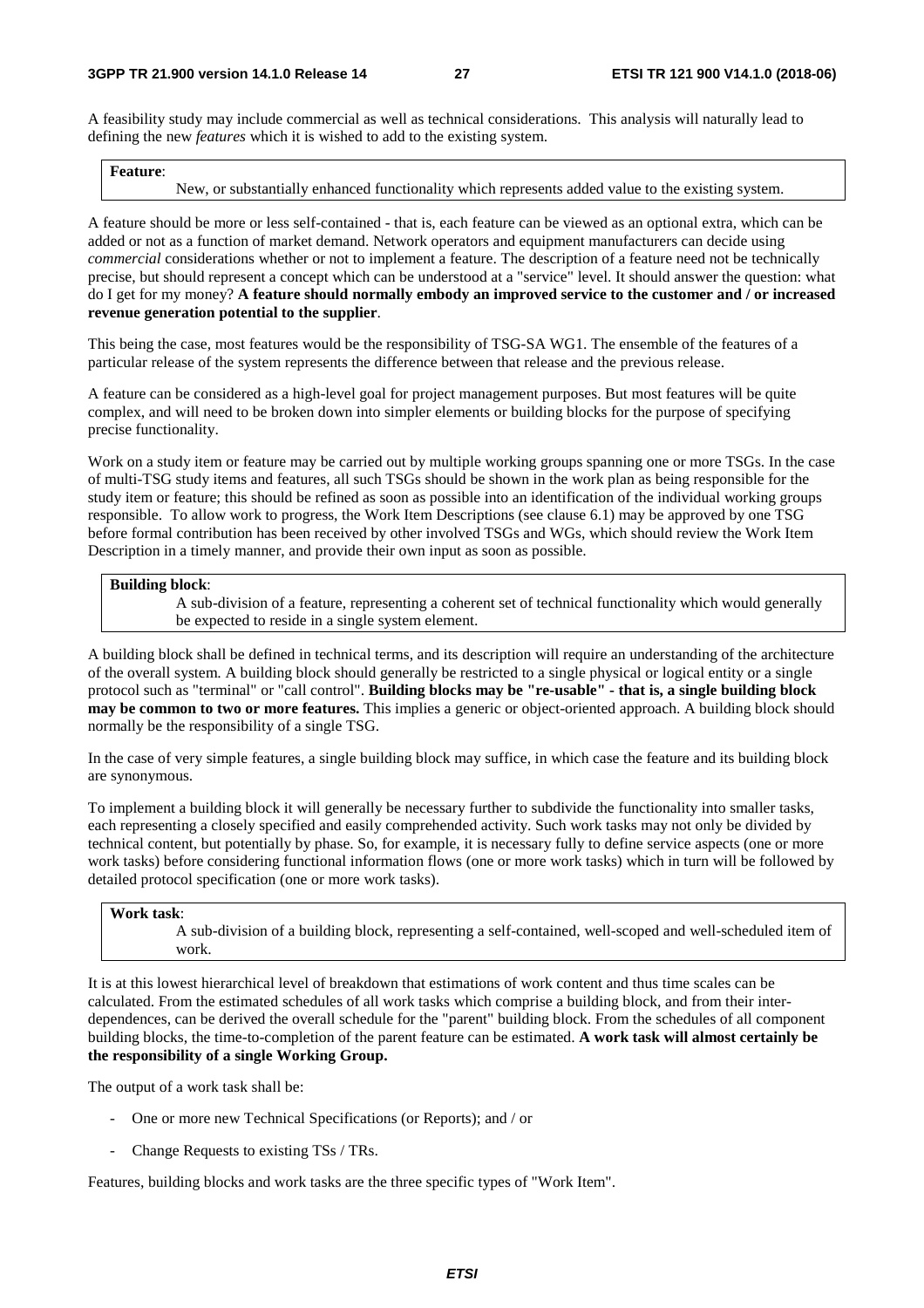In the case of very simple building blocks, a single work task may suffice, in which case the building block and its work task are synonymous.

#### **Work Item**:

A generic term used to encompass study item, feature, building block and work task.

All Work Items, whatever their class (feature, building block or work task) require:

- A precise definition of content ("scope");
- An estimated schedule, with milestones to track progress if possible; (in the case of building blocks and features, the schedule can be derived from those of the component work tasks);
- A named person to act as rapporteur (in effect, the manager of the Work Item);
- At least four Member Organizations supporting the Work Item and willing to offer active participation in its realization.

### 6.0.3 Types of modifications to specifications

The possible modifications of the specifications are basically of different natures:

- Error corrections: modifications which correct overlooked errors or inconsistencies in the specifications.
- Enhancements: modifications that enhance the system, e.g. by new services or features, or by improving performance or decreasing costs.

Modifications of the correction category are ongoing maintenance tasks and are handled with direct CRs and thus not by means of Work Items.

Modifications of the enhancement category are handled within the concept of Work Items. Note that prior agreement of the TSG is needed before any substantial work is launched.

# 6.1 Creation of a Work Item

When an enhancement of the standard is considered desirable a delegate or delegation may make a proposal by submitting a Work Item Description sheet to the relevant TSG or TSG WG:

- For new services, features or functions, the TSG responsible for Services and System Aspects is the relevant TSG. This TSG shall assign prime and, if necessary, secondary responsible TSGs for the corresponding Work Items.
- For pure performance enhancements, other TSG WGs may be responsible (the test specifications are normally not seen as independent Work Items).

The relevant TSG WG should study and refine the WI sheet before passing it on to the TSG for adoption.

No substantial work shall commence in a TSG WG prior to a decision of the responsible TSG.

The actual WI description sheets to be used and guidance on how to apply them shall be distributed by the Support Team.

The TSG shall not approve a WI unless the Work Item Description (WID) sheet has been properly filled in to the degree possible.

The Support Team shall maintain a database of Work Items, and make it available on the 3GPP file server.

A Work Item normally implies the creation of new specification and Change Requests to existing specifications.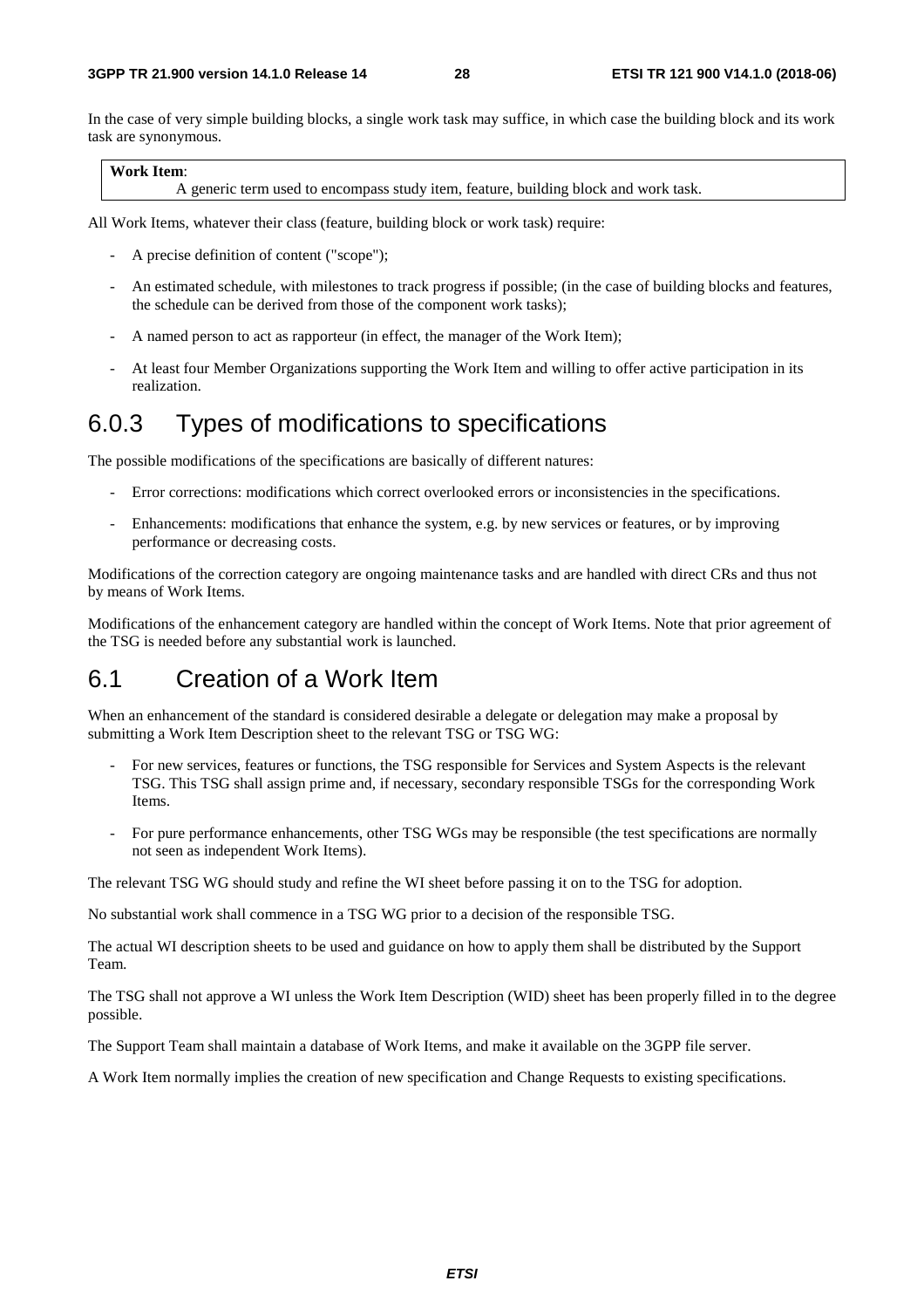# 6.2 Type of Work Items

Modifications of the standard could in principle be of two different types:

- New services/features/functions that in general affect several specifications and involve several TSG-SGs;
- Pure (technical) enhancements that affect one or small number of specifications and involve a single or a few Groups only.

Modifications of the latter type may be submitted to the TSG Sub-Group(s) and then the TSG directly as a Change Request without prior presentation/agreement of a WI Description sheet. Such CRs shall instead refer to the pseudo Work Item 'Technical Enhancements'. For the other type of modifications, the provisions of subclause 6.3 apply.

# 6.3 Start and continuation of the work and responsibilities

### 6.3.1 General

An early task when elaborating a Work Item is to identify the tasks related to the WI and to allocate them to the TSGs and TSG Sub-Groups.

In most cases the tasks from a WI can be split immediately into the following areas:

- Service requirements
- System/Architectural requirements and implications
- Protocol specifications

#### **Service requirements:**

The responsibility of the service requirements can usually be allocated immediately at the creation/adoption of the WI. Occasionally another Group may be given responsibility for the service requirements. In any case, however, it should be a single group and one that reports directly to the TSG.

#### **System/Architectural requirements and implications:**

In addition, the responsibility for system/architectural requirements should be allocated immediately, even though the implications and requirements normally will be seen only after the study on service/system requirements have been initiated. The responsibility for the system/architectural requirements shall be given to a single body to guarantee the consistency of the adopted solution.

The choice of group should not pre-determine the technical choices and in many cases, the responsibility for system and architectural requirement study needs a widening of the competency and a readiness to look at a variety of technical aspects. This can be obtained either by drawing the attraction of the suitable experts (e.g., by setting special meetings or clear meeting dates) or by the organization of joint meetings.

TSG SA shall maintain the overall consistency of the system architecture despite the numerous modifications due to various Work Items. TSG SA, shall ensure the co-ordination of the development of general architecture concepts and their applications to individual Work Items, and should thus also draw attention and expertise from other Groups.

#### **Protocol specifications:**

The responsibility for the elaboration of the protocol specifications cannot, in most cases, be allocated at the early stages since it depends on the technical implementation choices and hence on the results of the study of the service/system requirements as well as on the architectural conclusions.

The identification of new protocols to be specified and/or existing protocols to be enhanced shall be derived from the system/architectural requirements. In general, modifications of existing protocols shall be done by the TSG WG in charge of the protocol in question, whilst the responsibility for development of new protocols shall be allocated by the TSG based on proposals from the TSG WG on system/architecture. Then, whether the actual work is done in the TSG WG itself or in an ad hoc subgroup thereof is at the discretion of that TSG WG.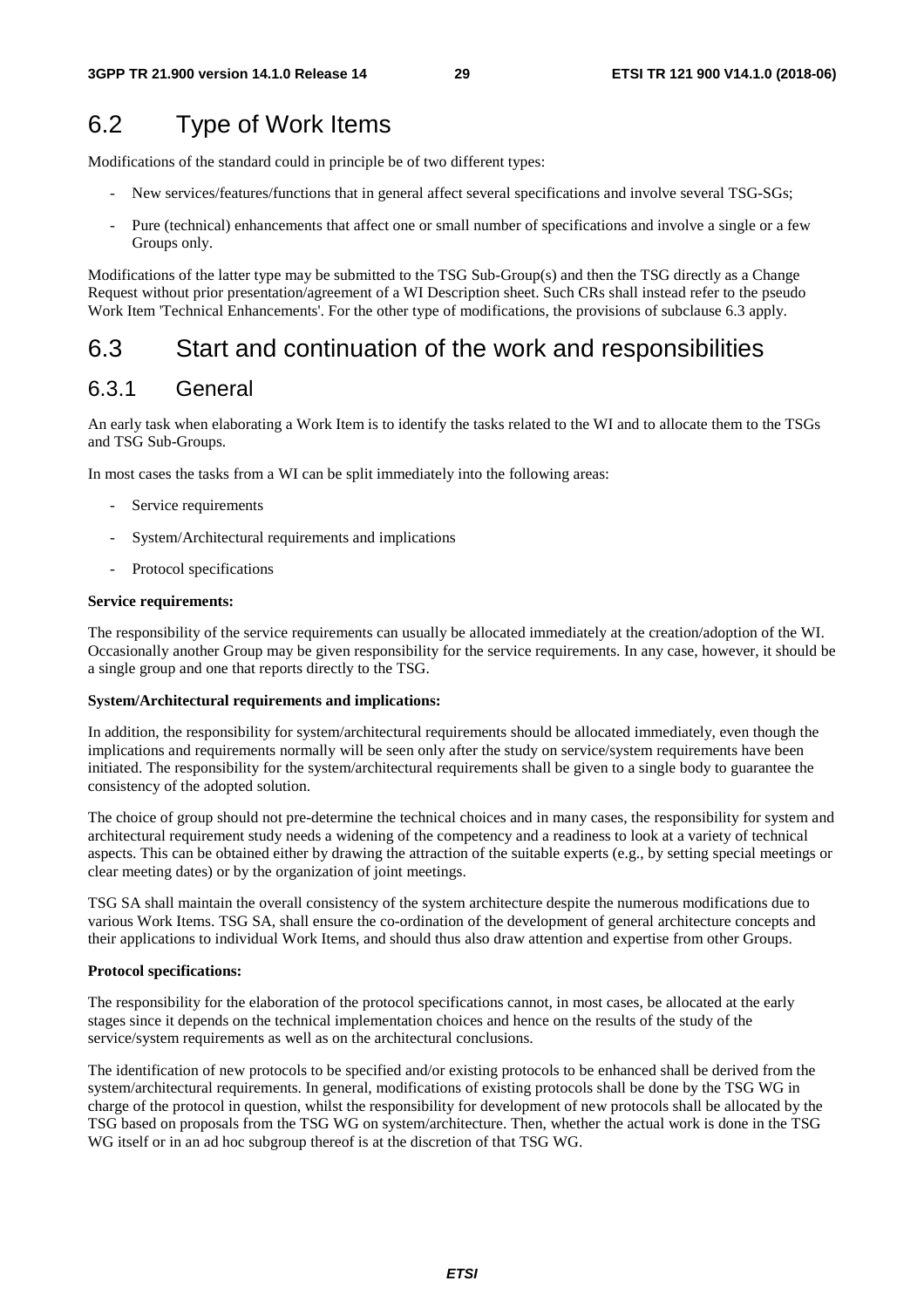### 6.3.2 Role of the rapporteur

Every Work Item shall have a rapporteur. The rapporteur should be selected from regular attendees of the primary responsible Group and shall be selected from supporting companies. The role of the rapporteur is to:

- Monitor the progress of the work in all WGs for the WI.
- Report to the responsible WG and produce a report to the WG plenary on progress.
- Provide feedback to allow the work plan to be updated.
- Keep the WI sheet up-to-date.
- Identify the completion of the WI.

NOTE: Updates of WI sheets require approval by the responsible WG/TSG.

### 6.4 Realization of Work Items

### 6.4.1 Planning and categorization of the deliverables (and control thereof)

#### **Planning:**

An initial time plan should be set up at an early point. As a basis, the time plan should include at least the following points:

- 1. Presentation for principle agreement of the service requirements;
- 2. Presentation for principle agreement of the architectural/system implications and requirements;
- 3. Presentation for information of the drafts of all needed deliverables,
- 4. Presentation for approval of all needed deliverables.

The time plan shall include realistically achievable dates for each step.

The WI Status List shall also contain information about existing and planned permanent and semi-permanent documents related to the WI, e.g. future specifications as well as interim/temporary requirements "specifications", including the responsible Group, the rapporteur, the state of the documents, expected completion dates, etc.

#### **Categorization:**

Before the substantial work on a Work Item starts, the WI shall be examined in the light of its technical and commercial dependency with respect to the existing specifications as well as with respect to other Work Items. Aspects that shall be considered and settled at an early stage are:

- Required versus acceptable time scales;
- Whether the WI has an impact on User Equipment or not;
- Whether the WI has an architectural impact or not;
- To which degree the WI needs to specify (and hence how much can be left "open", to speed up the work);
- Whether the WI can be technically and/or commercially combined/grouped with other WIs;

Unless the above aspects are sorted out at the beginning of (or prior to) the work, the risk of getting inefficient and nonoptimal specifications increases and the control of the work becomes difficult and unmanageable.

### 6.4.2 Choice of deliverables

The SI will be realized as a new Technical Report ("feasibility study report").

The WI will be realized as new specifications and/or amendments to existing specifications; the exact structure lies with the individual TSG Sub-Groups and the TSG. Typically, a new feature may result in at least three completely new specifications (stages 1, 2 and 3) but may also cause amendments to the major protocol specifications.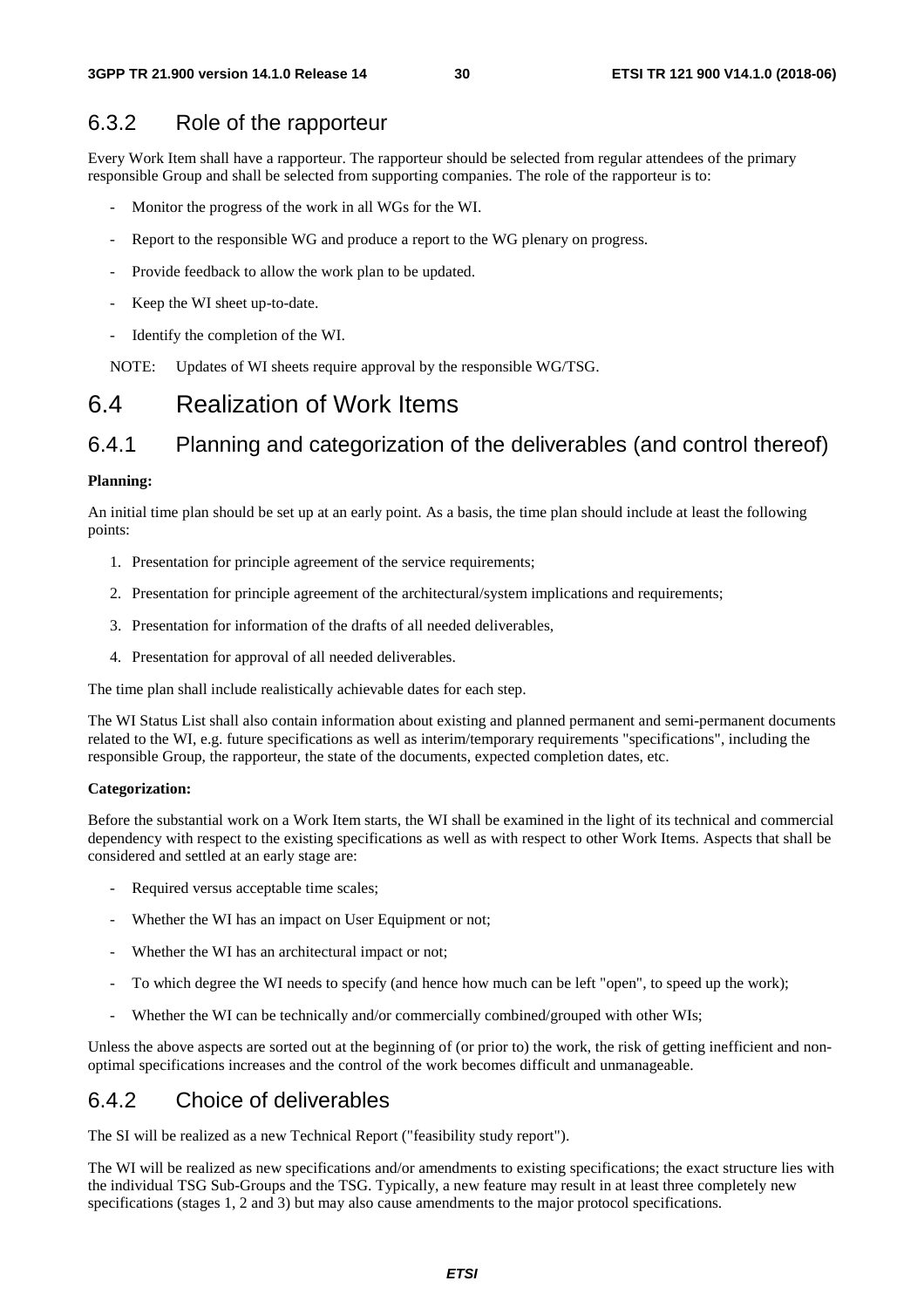### 6.4.3 Contents of deliverables

### 6.4.3.1 Service requirements

This task, allocated and controlled according to the provisions above, consists in describing in details the aim of the Work Item, as seen by those for which a service is provided, e.g. end users, operators, service providers, etc.

In many cases it is desirable that, prior to the actual service requirements specification being produced, an initial combined service and system/architectural requirements and considerations document is produced, involving both service oriented and implementation expertise. In particular when an ad hoc task force is charged with performing a study on a certain WI (aspect) such a starting point document should be produced and then used as a basis for the TSG SGs when carrying out the detailed work on service requirements/descriptions and technical realization specifications. Such setting-the-basis documents should generally be kept for some time after the actual work on the detailed specifications has progressed to a mature level (mainly for the purpose of easing the understanding and to shorten the interaction and negotiation period between service requirements and system/architectural and technical restrictions).

Such 'setting-the-basis' document can also be used to describe the project management of a Work Item (to collect all prepared but not yet approved CRs related to the WI in question).

It may be appropriate to perform the above work in the context of a Study Item, prior to embarking on concrete specification work.

### 6.4.3.2 Technical realization specifications

These cover both the overall architectural and interface specific detailed specifications. The architectural implications and requirements need to be identified at a very early stage, for the purpose of knowing which parts of the standard (and hence of the system) are affected by a WI, and for the purpose of supporting the identification of cross-WI similarities (and hence more overall efficient solutions).

The overall co-ordination of the architectural/system requirements is with a single group as stated above, whilst the ensuing detailed protocol definitions and specifications may be distributed over several groups (according to their scope).

### 6.4.3.3 Test specifications

Changes to the core specifications may have impact on the test specifications. The corresponding changes to test specifications should be approved before publication the new core specifications.

### 6.4.4 Early implementation

The responsible TSG may decide that a particular Work Item is a candidate for "early implementation". If a feature is a candidate for early implementation this shall be indicated in the 3GPP work plan.

Where a feature is a candidate for early implementation the deliverables shall include an early implementation Technical Report. The Technical Report shall give guidance on how to perform early implementation of a Work Item. This report shall not define any new technical requirements. It is there to help implementers identify which parts of the specifications are relevant to the Work Item and how they should be handled when early implementation is performed.

The early implementation Technical Report shall be identified in the list of impacted documents in the WID. The early implementation Technical Report is part of the same release as the feature to which is relates.

Where a single early implementation feature consists of several Work Items then the number of different TRs should be minimised. The aim shall be for a single report to be written for the appropriate highest level Work Item (typically the feature level). However, flexibility should be left to take account of different ways Work Items may be structured

Work on the early implementation Technical Report shall begin with the identification of the requirements for early implementation.

The contents of the early implementation Technical Report shall be developed in parallel to the overall progress on standardisation of the Work Item. The responsible Working Groups shall keep the report up to date – particularly the clauses "specification impacts" and "Early Implementation Status" which must be completed before finalisation of the WI and maintained if they are subsequently impacted by any essential corrections.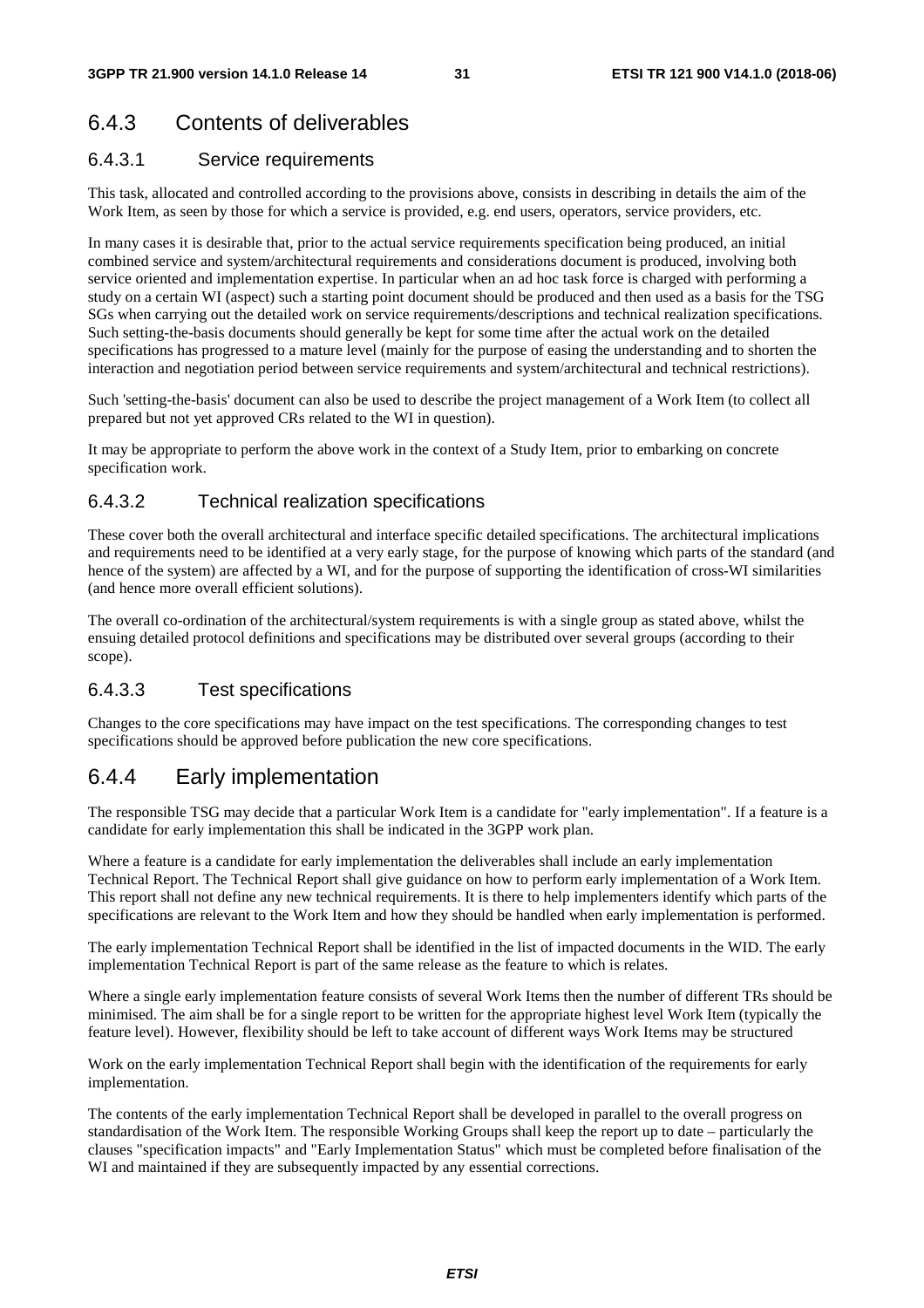### 6.4.5 Late completion

If a Feature cannot be completed by the freeze date for a Release, two options are available:

- 1) If the functionality covered by the late-running work item is considered by the TSG not to be vital to the overall Feature, it may be abandoned, or form part of a later Release. It may be necessary to raise CRs to remove modifications from specifications which have already been implemented, so as not to leave unworking stubs of functionality and to ensure that stages 1, 2 and 3 are harmonized.
- 2) If the foreseen likely overrun is thought to be only a matter of a few months generally no more than two TSG plenary meeting cycles – the responsible WG may raise an "exception sheet" to request a delay in completion until the next or next-but-one TSG meeting. In this case, the responsible WG undertakes to give high priority to completing the work within that time frame, while recognizing that progress can only be made on the basis of contributions to the work.

In the first case, where the delayed work is moved to a later Release, the responsible WG shall make appropriate changes to the 3GPP work plan.

In the second case, the exception sheet should contain enough information to enable the TSG to make a reasoned assessment of the case, and to accept or reject the proposal.

# 6.5 Status tracking of Work Items

The status of each Work Item shall be tracked and recorded throughout its life in the 3GPP work plan. The status may take the following values:

| <b>Status</b>    | <b>Description</b>                                                                                                                                                                                                                                                                 | Indication in work plan                                                                                                                                                          |
|------------------|------------------------------------------------------------------------------------------------------------------------------------------------------------------------------------------------------------------------------------------------------------------------------------|----------------------------------------------------------------------------------------------------------------------------------------------------------------------------------|
| Not TSG approved | This is a draft Work Item which has not yet been<br>approved by a TSG                                                                                                                                                                                                              | The Work Item may appear in the<br>work plan. If it is included then<br>the "level of approval" shall be<br>blank (no approval) or set to<br>"WG" for Working Group<br>approval. |
| Work in Progress | This Work Item has been approved by a TSG. Work on<br>the Work Item is in progress in the relevant Working<br>Groups                                                                                                                                                               | The Work Item shall appear in<br>the work plan. The "level of<br>approval" shall be "TSG". The<br>"%complete" indication shall be<br>less than 100%.                             |
| Frozen           | This Work Item has been approved by a TSG. Work on<br>the Work Item has been completed and the Work Item<br>is frozen. Only essential changes are permitted using<br>this Work Item code.                                                                                          | The Work Item shall appear in<br>the work plan. The "%complete"<br>indication shall be "100%".                                                                                   |
| Stopped          | Work on this Work Item has been stopped without the<br>Work Item being completed. No further changes are<br>permitted using this Work Item code. Existing changes<br>approved using this Work Item code remain in the<br>specifications unless CRs are provided to remove<br>them. | The Work Plan shall record the<br>TSG meeting at which a Work<br>Item was stopped. (Previous<br>practice was to delete the Work<br>Item completely from the Work<br>Plan.)       |

#### **Table 6.5a: Status values of Work Item**

### 6.6 Work Item model

The model described below can be thought of as a reference model for structuring the work. It is not the intention to rigorously enforce the usage of the model on all ongoing work, but merely to use it as the common reference model across the TSGs and to structure future work.

The description below uses TSG SA as an illustration; it can easily be extended to apply to any TSG (or combination of TSGs).

TSG SA is, through SA1, responsible for defining the features and services required in the 3GPP specifications. SA1 is responsible of producing the stage 1 descriptions (requirements) for the relevant features and passing them to SA2. SA1 may also forward their considerations on possible architecture and implementation to SA2, but is not responsible for this part of the work.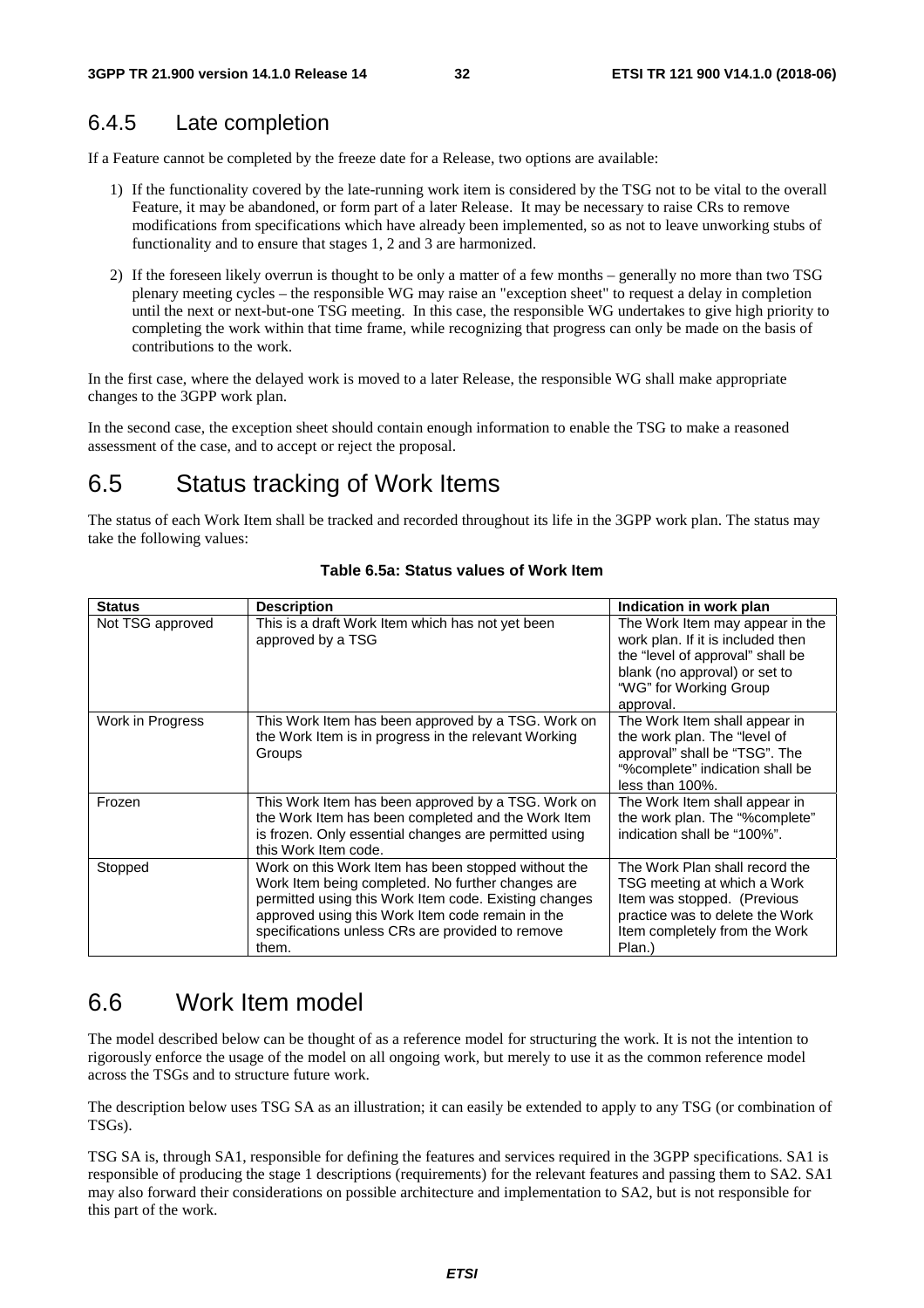SA2 should then define the architecture for the features and the system, and then divide the features into building blocks based on the architectural decisions made in SA2. SA2 shall then forward the building blocks to the relevant TSGs for the detailed work. These proposals shall be reviewed and discussed in an interactive way together with TSGs/WGs, until a common understanding of the required work is reached. During the detailed the work of the TSGs and their Working Groups, SA2 shall be kept informed about the progress.

The TSGs and their WGs treat the building block as one or several dedicated work tasks. Typical output of a work task is new specification(s), updated specification(s), technical report(s) or the conclusion that the necessary support is already provided in the existing specifications.

SA2's role is in co-operation with the TSGs and their WGs to identify if synergy can be obtained by using some of the building blocks for more than one feature. Part of SA2's task is to verify that all required work for a full system specification of the features relevant will take place within 3GPP without overlap between groups. In order for SA2 to be successful, this has to be done in co-operation with other TSGs/WGs.

The following guidelines are proposed for project scheduling. SA1 sets a target, SA2 performs a first technical review and comments on the target. SA2 indicates target for time schedule together with allocation of the defined building blocks. The TSGs and their WGs comment back on these targets. SA2 tries if necessary to align the new target amongst the involved parties. SA1 and SA are kept informed of the overall schedule.

It is the task of TSG SA, SA1 and SA2 to ensure early involvement of SA3 to ensure that the potential security requirements, service requirements and the architectural requirements are aligned and communicated to the TSGs and their WGs.

In order for TSGs CT, GERAN and RAN and their subgroups to plan and perform their horizontal tasks on conformance testing and mobile station capabilities, SA2 should invite those TSGs to evaluate the potential impact of a new feature. If work on horizontal tasks is required, this should be included in the overall work plan.



# 7 Management documents and tools

This clause summarizes and lists the various permanent or semi-permanent documents (and means of documenting).

All these documents/tools are within the responsibilities of the Support Team and or TSG SA.

# 7.1 Status List of Specifications

This list (data base) contains information about all 3GPP specifications, in terms of specification number, title, latest version, rapporteur and other details. The current list shall be annexed to every TSG SA meeting report.

### 7.2 Work Item Status List

This data base contains information about all 3GPP Work Items, in terms of identified future specifications, identified specifications to be amended, supplementary/temporary documentation, expected/planned completion dates and intermediary milestones, and other management information related to specifications, responsible Groups, rapporteurs, completion dates etc.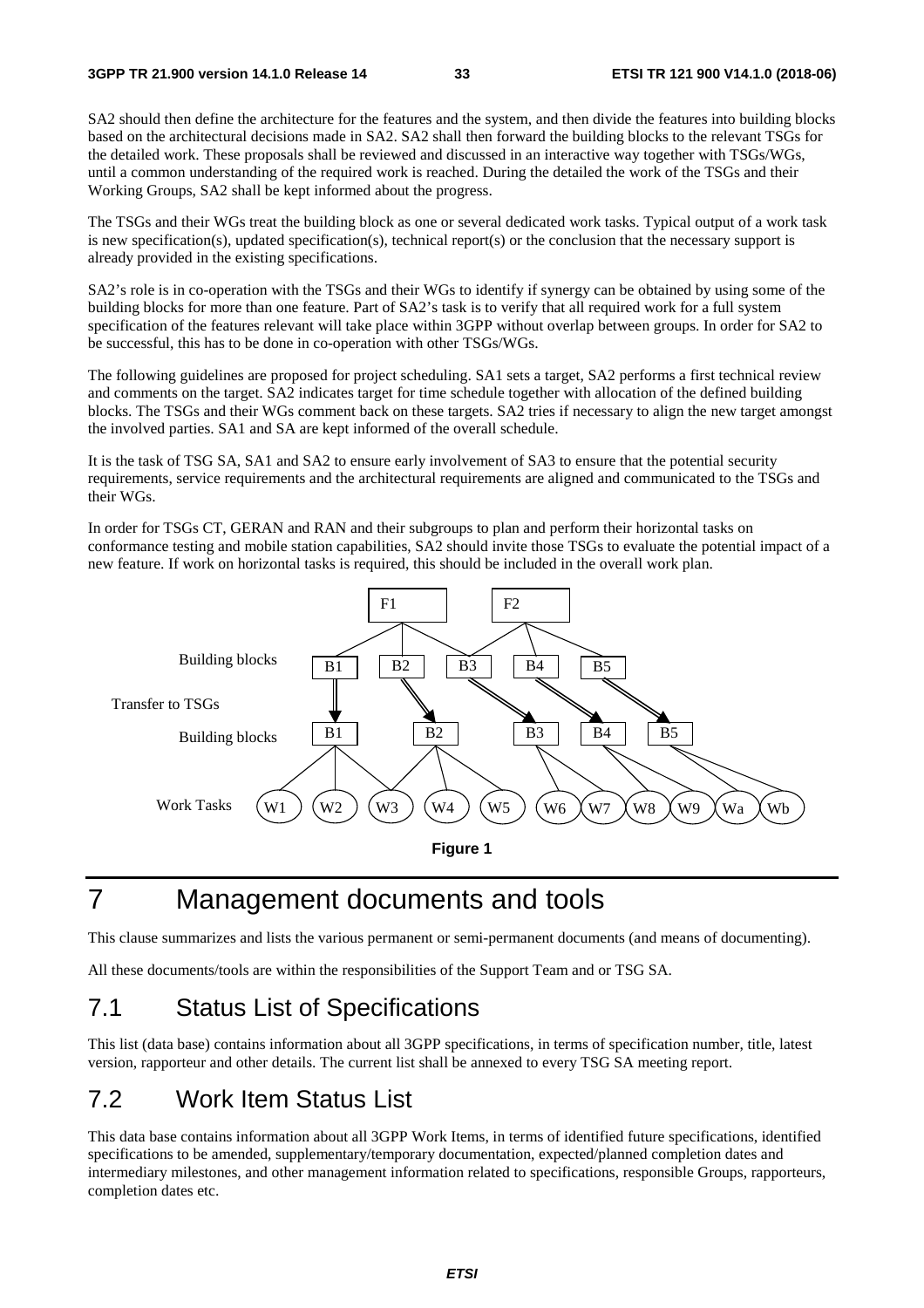# 7.3 Change Request data base

The Change Request data base records all CRs to specifications.

# 7.4 Mailing lists and Membership data bases

The members data base contains information of all delegates in the 3GPP TSGs.

# 7.5 Electronic tools used/preferred

For the various types of documents and parts of documents of 3GPP, a minimum variety of word processors etc. should be used. Those identified in 3GPP TR 21.801 [1] are permitted.

# 7.6 WEB and FTP services

The 3GPP (http://www.3gpp.org) web pages provide up-to-date information on specification work, such as: meeting calendars, meeting minutes, meeting documents and latest specifications. FTP links to file server areas of each TSG and WG can be found via the 3GPP web pages.

# 7.7 E-mail reflectors

TSGs, WGs and SWGs have their own e-mail lists. There are also several additional lists per topic. Further information can be found on 3GPP web pages.

# 8 E-mail decisions

WGs may apply e-mail decision procedures for decisions they are entitled to take, as defined by superior bodies (e.g. on specifications, CRs, Liaison statements, etc.). Each WG may set its rules for making e-mail decisions, however, it is required that:

- the rules are clearly defined and documented;
- a delegate having participated in plenary meetings is able to identify that he has possibly missed an e-mail relevant to e-mail decision.

Clauses 8.1-8.6 describe an e-mail decision procedure example.

# 8.1 E-mail drafting phase

An e-mail drafting session can be launched, either on a dedicated exploder list as a cybermeeting or as an informal discussion between interested delegates. Objectives can extend from debating an existing contribution, a Liaison Statement or a Change Request to progressing the service requirements of a specific Work Item and involving one or more Working Groups.

In case of "cybermeeting", the chairman of the discussions shall issue an un-ambiguous guideline including:

- 1) the objectives and agenda of the meeting;
- 2) input document(s) to be clearly specified;
- 3) start date and end date of the debates;
- 4) afterwards, summary of results of the "cybermeeting".

The end-goal being to reach an "agreement" on the deliverable, either at the next meeting or via an e-mail approval procedure.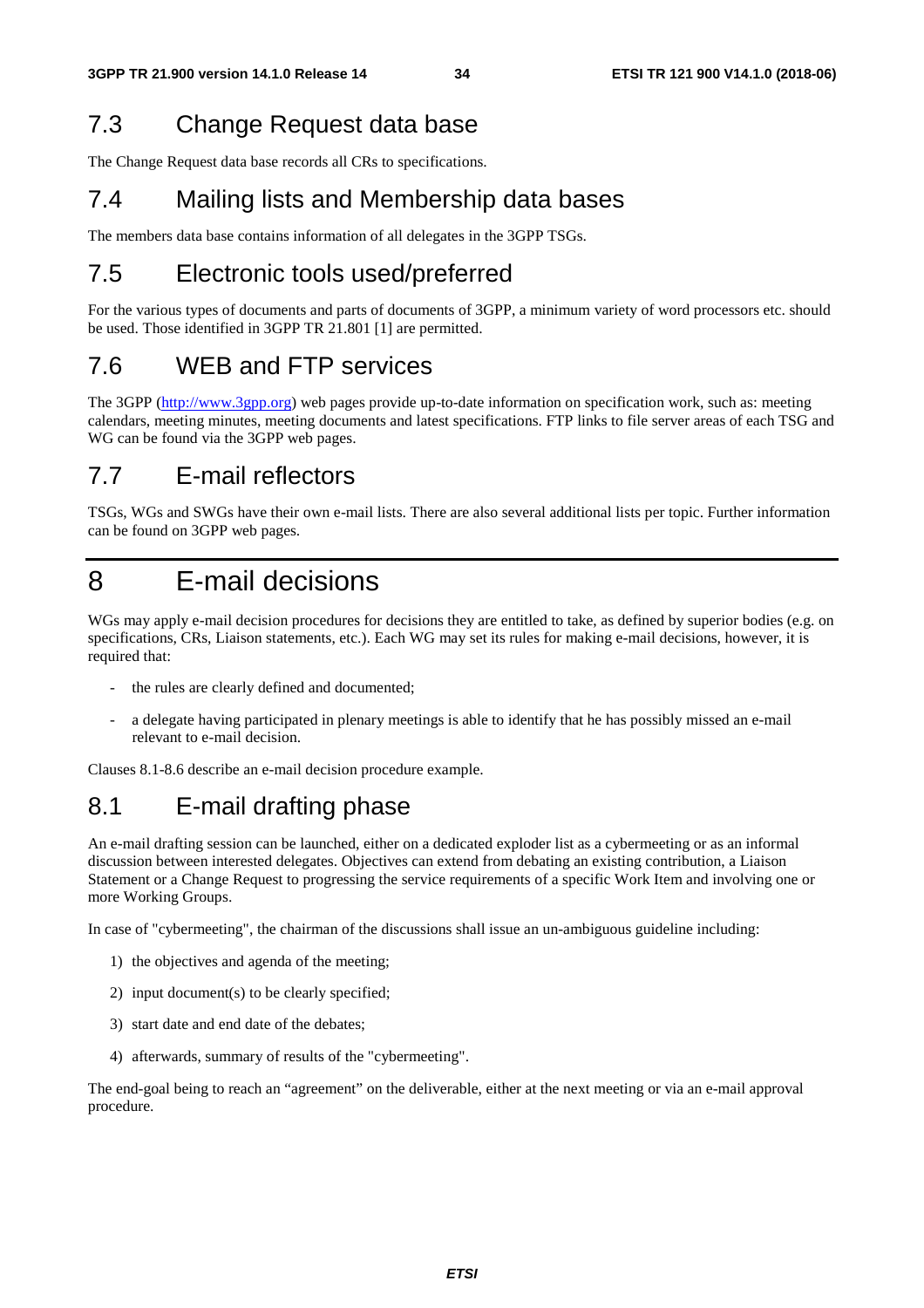## 8.2 E-mail decision declaration

Authority for an e-mail decision to take place should usually be agreed at plenary meeting. If this is not possible, there shall be a clear notification (i.e. status report) indicating that there will be an e-mail decision. This notification shall be sent on the main mailing lists indicating the mailing list where the discussion will take place (TSG, WG or SWG list). Target and timeframe shall be clearly indicated. A permanent Chairman (i.e. WG chairman or vice chairman) shall be nominated, who will be responsible for managing the e-mail decision procedure, including initiation, monitoring and announcing when it is complete.

### 8.3 Status reporting

During the e-mail decision period, there shall be a clear message stating what the status of each open item is. It is recommended to have a weekly summary of the status of all items, from the previous plenary listing:

- the name of the open item:
- the name of the responsible delegate;
- time left for comments before the deadline  $&$  expiration date;
- current work versions of documents: Tdoc number, CR number, Revision number;
- status (Debate ongoing, Agreed, Postponed, Rejected, ...).

### 8.4 Decision announcement

When a decision is made (Agreed, rejected, postponed, ...) a clear notification on what has been agreed shall be sent on the main mailing lists of the relevant groups.

# 8.5 Timing

E-mail decision procedure should start at the latest 3 weeks before relevant plenary:

- the e-mail decision period is two weeks (one status report required);
- the procedure shall be completed one week before the relevant TSG, WG or SWG plenary, due to practical arrangements.

### 8.6 General

- in exceptional cases when the procedure cannot be followed a clear notice from chairman is required;
- e-mails on mailing lists shall contain a subject with meaningful keywords, e.g. SA1 Tdoc xxx on Charging and/or 22xxx-CR012r4;
- if there are no comments during the allowed period, agreement is granted automatically;
- status reports to higher level body meetings, should be e-mailed to the mailing list one week before the meeting. This allows delegates a final possibility to review the progress in the last period.

# 9 Meeting contribution document types and status values

### 9.1 Terminology

Written contributions to 3GPP meetings are called "TDocs".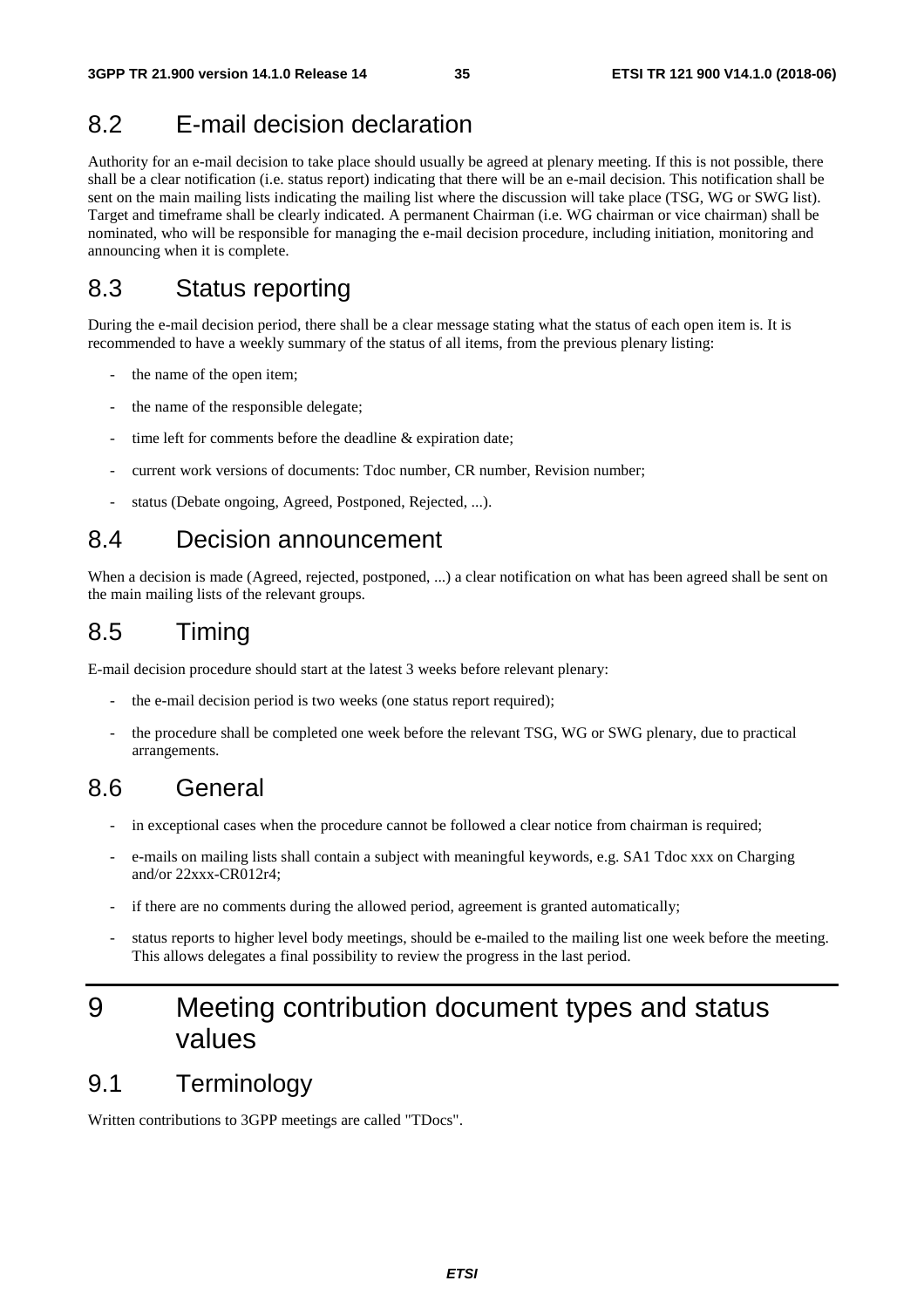NOTE: The term "TDoc" is an abbreviation of "Temporary Document" and is a legacy of when such documents were prepared in paper form. Temporary Documents were not intended to be retained after the end of the meeting at which they were discussed, contrasted with Permanent Documents which were retained after the end of the meeting for longer term (permanent?) reference. 3GPP retains all TDocs in electronic form and thus there is no need for a separate "PDoc" class, although some working groups do retain some documents informally referred to as "permanent reference documents".

Each TDoc shall be one of the following types:

| <b>TDoc type</b>    | <b>Remarks</b>                                                                                                                                                                                                                                                                                                                                               |  |  |  |  |
|---------------------|--------------------------------------------------------------------------------------------------------------------------------------------------------------------------------------------------------------------------------------------------------------------------------------------------------------------------------------------------------------|--|--|--|--|
| agenda              | Meeting agendas, including those showing allocation of TDocs to agenda items, also timing schedules                                                                                                                                                                                                                                                          |  |  |  |  |
| Work Plan           | Ordered list of work items                                                                                                                                                                                                                                                                                                                                   |  |  |  |  |
| LS in               | Liaison Statement, received from some other 3GPP group or an external body                                                                                                                                                                                                                                                                                   |  |  |  |  |
| LS out              | Liaison Statement issued by a group and directed to one or more other 3GPP groups or external bodies.                                                                                                                                                                                                                                                        |  |  |  |  |
| pCR                 | Pseudo-Change-Request: similar to a Change Request but has no CR number and is intended to<br>propose new or revised text for inclusion in 3GPP TSs or TRs not yet under change control (i.e. still in the<br>drafting phase). Known in some groups as "text proposal".                                                                                      |  |  |  |  |
| draftCR             | Similar to a Change Request, but unnumbered; proposes new or revised text for a TS or TR already<br>under change control. May ultimately be revised into a regular Change Request.                                                                                                                                                                           |  |  |  |  |
| CR                  | A formal proposal to make changes to a TS or TR which is under change control - i.e. which has a<br>version number with the first field greater than 2 (see clause 4.0A).                                                                                                                                                                                    |  |  |  |  |
| CR Pack             | One or more Change Requests which have been agreed (or endorsed) at working group level and are<br>being presented as a package to TSG for approval.                                                                                                                                                                                                         |  |  |  |  |
| ToR                 | Terms of reference for a TSG or working group.                                                                                                                                                                                                                                                                                                               |  |  |  |  |
| WID new             | Work item description for a new work item - i.e. one not already approved at TSG level.                                                                                                                                                                                                                                                                      |  |  |  |  |
| <b>WID</b> revised  | Proposes changes to an already TSG-approved Work item description.                                                                                                                                                                                                                                                                                           |  |  |  |  |
| SID new             | As "WID new", where the work item is of type "study".                                                                                                                                                                                                                                                                                                        |  |  |  |  |
| SID revised         | As "WID revised", where the work item is of type "study".                                                                                                                                                                                                                                                                                                    |  |  |  |  |
| WI status<br>report | Rapporteur's report (reviewed by the lead WG) of the current state of completion of a work item (degree<br>of completion, target date, contentious issues, ).                                                                                                                                                                                                |  |  |  |  |
| request             | WI exception Request to TSG to permit an overrun in the schedule for the completion of a work item.                                                                                                                                                                                                                                                          |  |  |  |  |
| TS or TR<br>cover   | Stand-alone cover sheet for a draft TS or TR being presented (normally at TSG level). Typically used in<br>conjunction with a "draft TS" or "draft TR" type where the actual draft TS or TR and its cover are not<br>included in the same TDoc.                                                                                                              |  |  |  |  |
| draft TS            | A complete TS, still in draft state, being presented either for information or approval at TSG level. May<br>also be used at WG level. At TSG level, normally includes a separate "TS or TR cover" indicating the<br>state of development of that TS; if the cover sheet is not included, it can be provided in a separate TDoc<br>of type "TS or TR cover". |  |  |  |  |
| draft TR            | As "draft TS" but pertaining to a TR rather than a TS.                                                                                                                                                                                                                                                                                                       |  |  |  |  |
| report              | Any report (other than "WI status report", see above). Typically documents the proceedings of a TSG or<br>WG, or a subgroup thereof.                                                                                                                                                                                                                         |  |  |  |  |
| discussion          | A TDoc which is intended to be discussed.                                                                                                                                                                                                                                                                                                                    |  |  |  |  |
| response            | A TDoc which has been prepared to provide support for, or a counter argument to, another TDoc.<br>Note:<br>This type is pecular to one particular working group (RAN3).                                                                                                                                                                                      |  |  |  |  |
| other               | Any other kind of TDoc, for which none of the above types is appropriate.                                                                                                                                                                                                                                                                                    |  |  |  |  |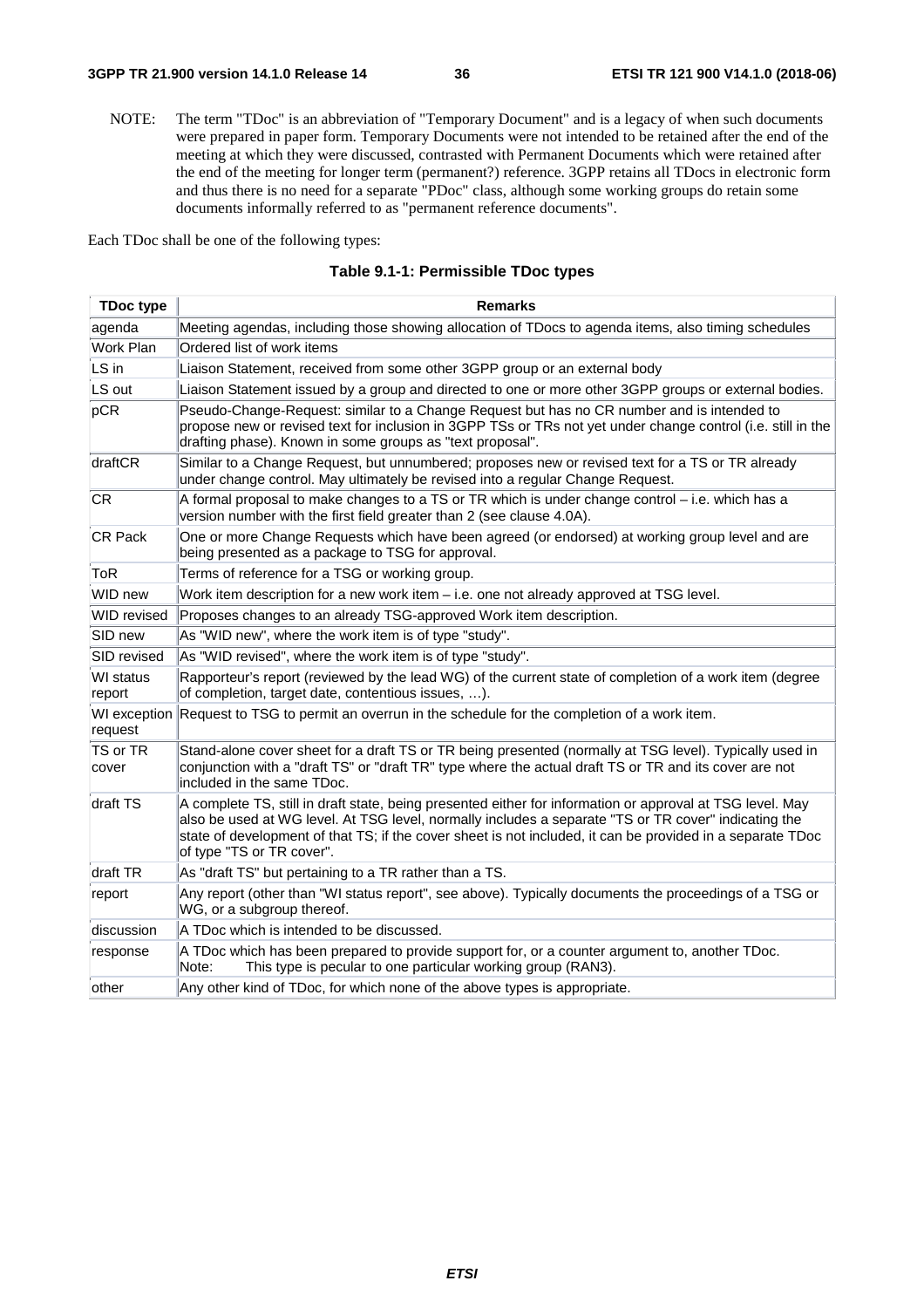# 9.2 TDoc status values

Each TDoc having a formal allocated TDoc number has an associated status chosen from the table below.

**Table 9.2-1: TDoc status values**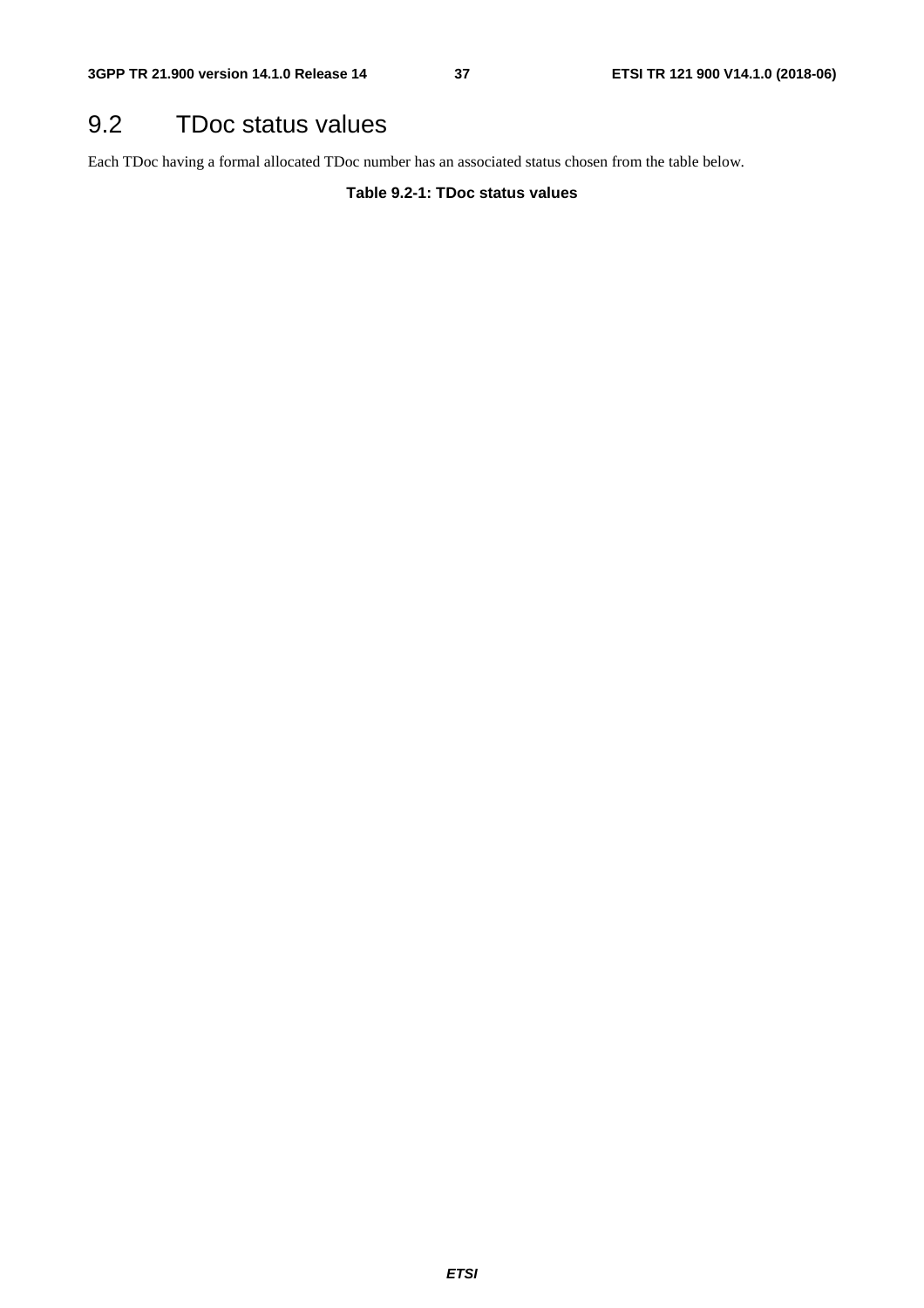| <b>Status value</b> | <b>Meaning</b>                                         | Used for TDocs of type                   |
|---------------------|--------------------------------------------------------|------------------------------------------|
|                     | Retained for compatibility with legacy TDocs.          | None                                     |
| reserved            | TDoc number allocated, not yet available. If this      | Any                                      |
|                     | status remains at the end of the meeting, it will be   |                                          |
|                     | reported in the minutes as "not available".            |                                          |
|                     | Note:<br>It is not uncommon for revised TDocs to       |                                          |
|                     | be agreed or approved in principle prior               |                                          |
|                     | to their becoming available, in which                  |                                          |
|                     | case the appropriate status is set against             |                                          |
|                     | the TDoc immediately. 3GU keeps a                      |                                          |
|                     | separate field indicating whether the                  |                                          |
|                     | TDoc is, in fact, available. If a TDoc                 |                                          |
|                     | remains unavailable at the end of the                  |                                          |
|                     | meeting, or at the end of any post-                    |                                          |
|                     | meeting decision period, then the                      |                                          |
|                     | Secretary will revert its status to                    |                                          |
|                     | "reserved", and the meeting report will                |                                          |
|                     | indicate it as being "not available".                  |                                          |
| available           | TDoc available, not yet treated. If this status        | Any                                      |
|                     | remains at the end of the meeting, it will be reported |                                          |
|                     | in the minutes as "not treated".                       |                                          |
| approved            | Favourable conclusion; the group in question (TSG      | Any                                      |
|                     | or WG) has the final say.                              |                                          |
| agreed              | Favourable conclusion; the decision has to be          | Any                                      |
|                     | confirmed by a higher body (e.g. WG decision has       |                                          |
|                     | to be confirmed by TSG).                               |                                          |
| noted               | TDoc has been presented, no specific action            | Any except for CRs, where interpretation |
|                     | results.                                               | is ambiguous.                            |
| postponed           | TDoc has been presented but no final decision          | Any                                      |
|                     | could be reached; subject is likely to be raised at a  |                                          |
|                     | subsequent meeting.                                    |                                          |
| withdrawn           | Prior to discussion of the TDoc, its author has        | Any                                      |
|                     | decided not to present it.                             |                                          |
| treated             | TDoc has been presented, but no other status is        | Any, but principally intended for CR     |
|                     | appropriate (for example, in the case of a CR pack,    | packs.                                   |
|                     | some CRs in it were revised, some postponed, and       |                                          |
|                     | some reissued - none was approved).                    |                                          |
| revised             | TDoc will be modified and presented in a new           | Any                                      |
|                     | TDoc.<br>Used for CR packs only.                       |                                          |
| partially approved  | One or more CRs contained in the TDoc has been         | CR packs                                 |
|                     | approved at TSG level; other CRs may have status       |                                          |
|                     | revised, postponed, not pursued, etc.                  |                                          |
| endorsed            | The group believes that the TDoc is valid but has      | Any, but principally intended for        |
|                     | not reached a conclusion of "agreed" or "approved".    | CRs where two or more                    |
|                     | May be used as a WG status where alternative           | solutions are proposed,                  |
|                     | solutions to a technical matter have been identified,  | WIDs belonging to another                |
|                     | and the choice between them is being left to the       | ٠                                        |
|                     | TSG. Also by a WG when asked to give an opinion        | group.                                   |
|                     | on a matter (typically a WID) for which another WG     |                                          |
|                     | is responsible.                                        |                                          |
| merged              | The TDoc is combined with one or more others and       | Any, but principally intended for pCRs,  |
|                     | presented in a new, composite TDoc.                    | draftCRs and CRs.                        |
| reissued            | Only used for the status of CRs in a CR Pack.          | CRs within CR packs only.                |
|                     | Indicates that the CR appears unchanged in a           |                                          |
|                     | different CR Pack created because one or more          |                                          |
|                     | other CRs in the original pack is revised or           |                                          |
|                     | withdrawn.                                             |                                          |
| replied to          | Used for incoming Liaisons only.                       | LS in                                    |
|                     | Indicates that an outgoing Liaison has been            |                                          |
|                     | prepared in reply to this incoming Liaison.            |                                          |
| conditionally       | Agreed, but conditional on a decision taken on a       | Any, but principally intended for CRs.   |
| agreed              | different TDoc, possibly in a different group.         |                                          |
| conditionally       | Approved, but conditional on a decision taken on a     | Any, but principally intended for CRs    |
| approved            | different TDoc, possibly in a different group.         | (typically in a CR pack at TSG level)    |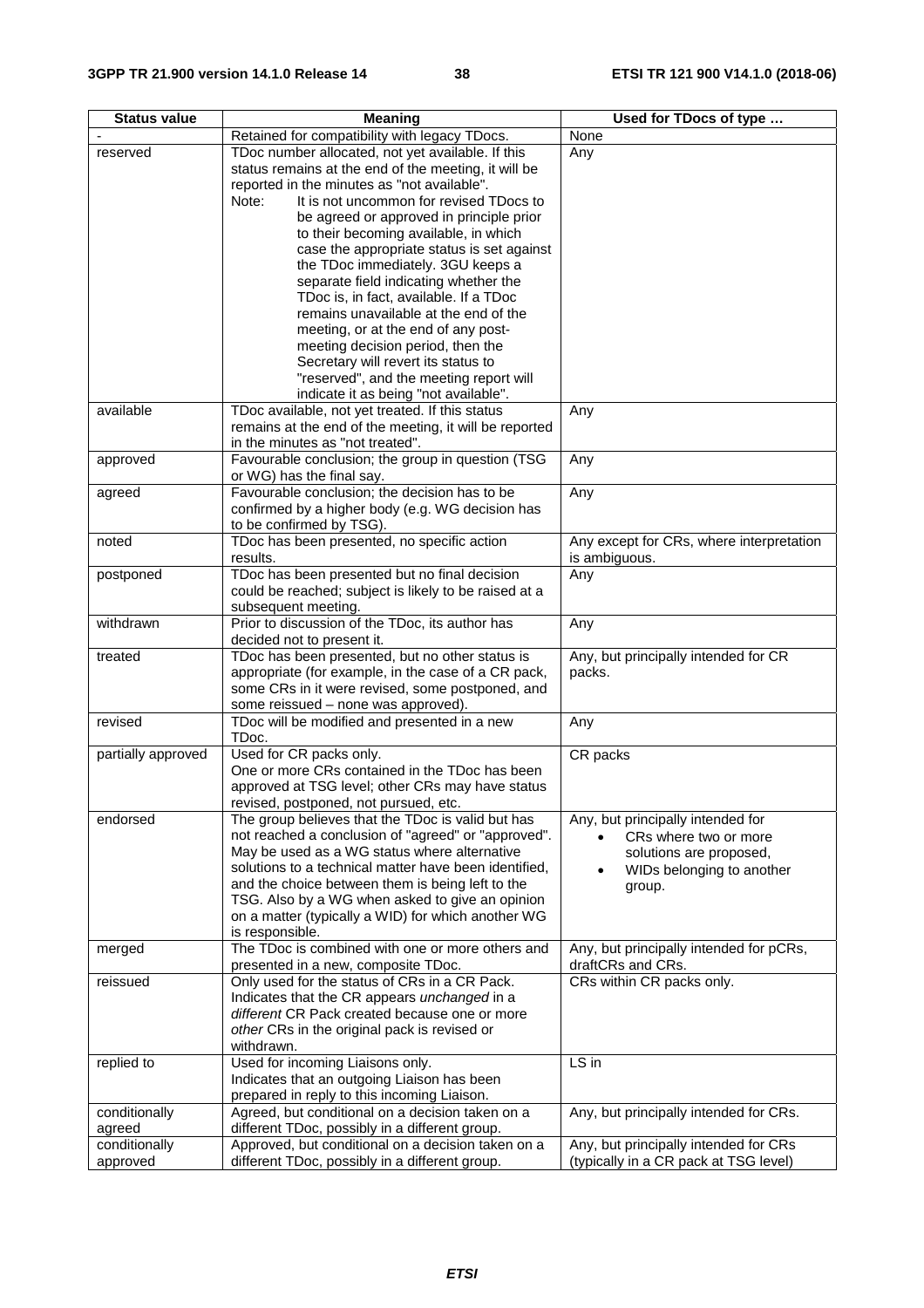| not concluded | Discussion has started but has not finished.<br>Typically used as a temporary status between the<br>end of a meeting any post-meeting review or<br>agreement/approval (for example, by email). | Any |
|---------------|------------------------------------------------------------------------------------------------------------------------------------------------------------------------------------------------|-----|
| not pursued   | No further action to be taken.<br>Replacement for "rejected", without the emotive<br>implications sometimes inferred for "rejected".                                                           | Any |
| rejected      | Retained for compatibility with legacy TDocs.<br>Meaning identical to "not pursued".<br>May be used by groups which are not sensitive to<br>this value.                                        | Any |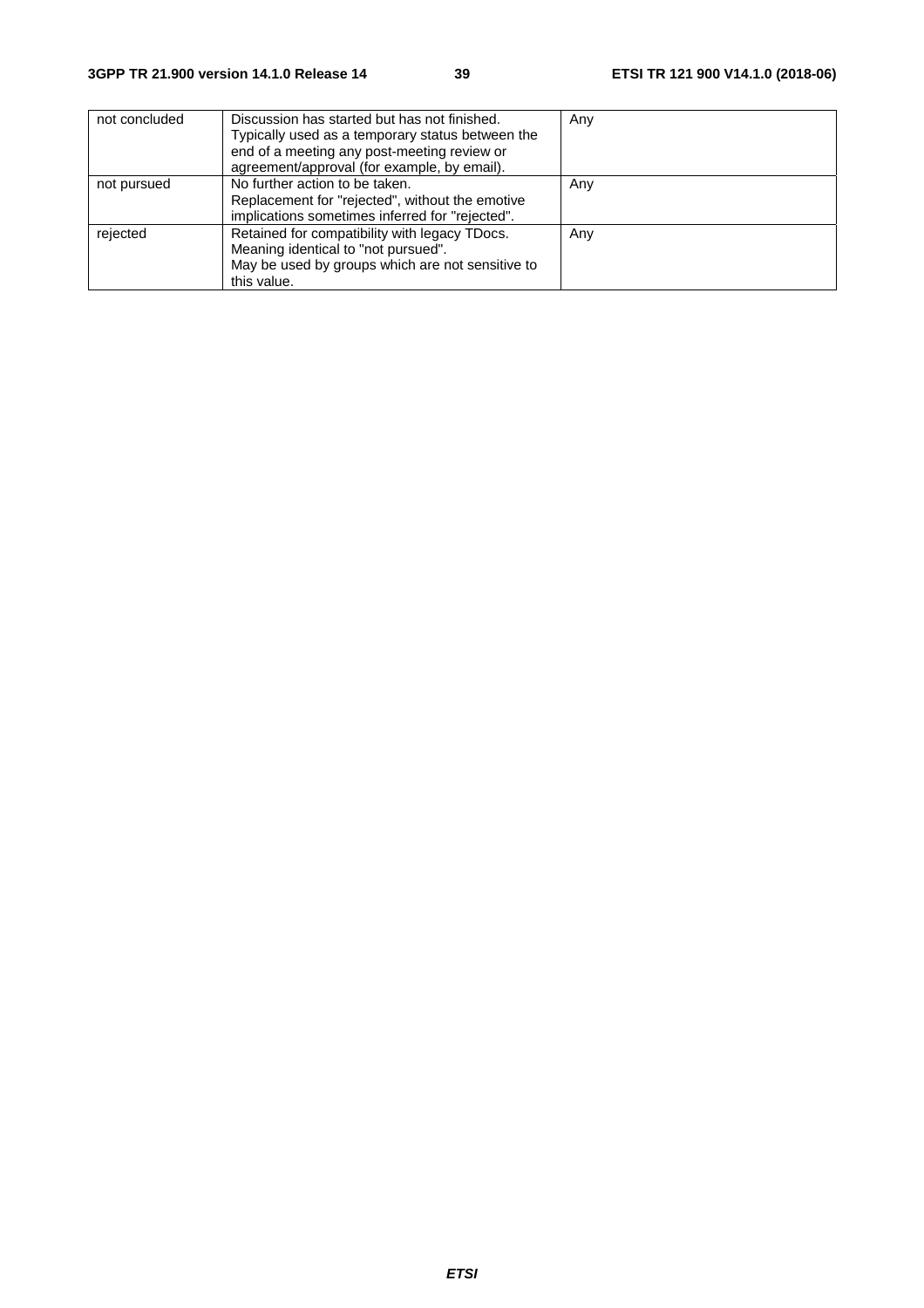# Annex A: Change history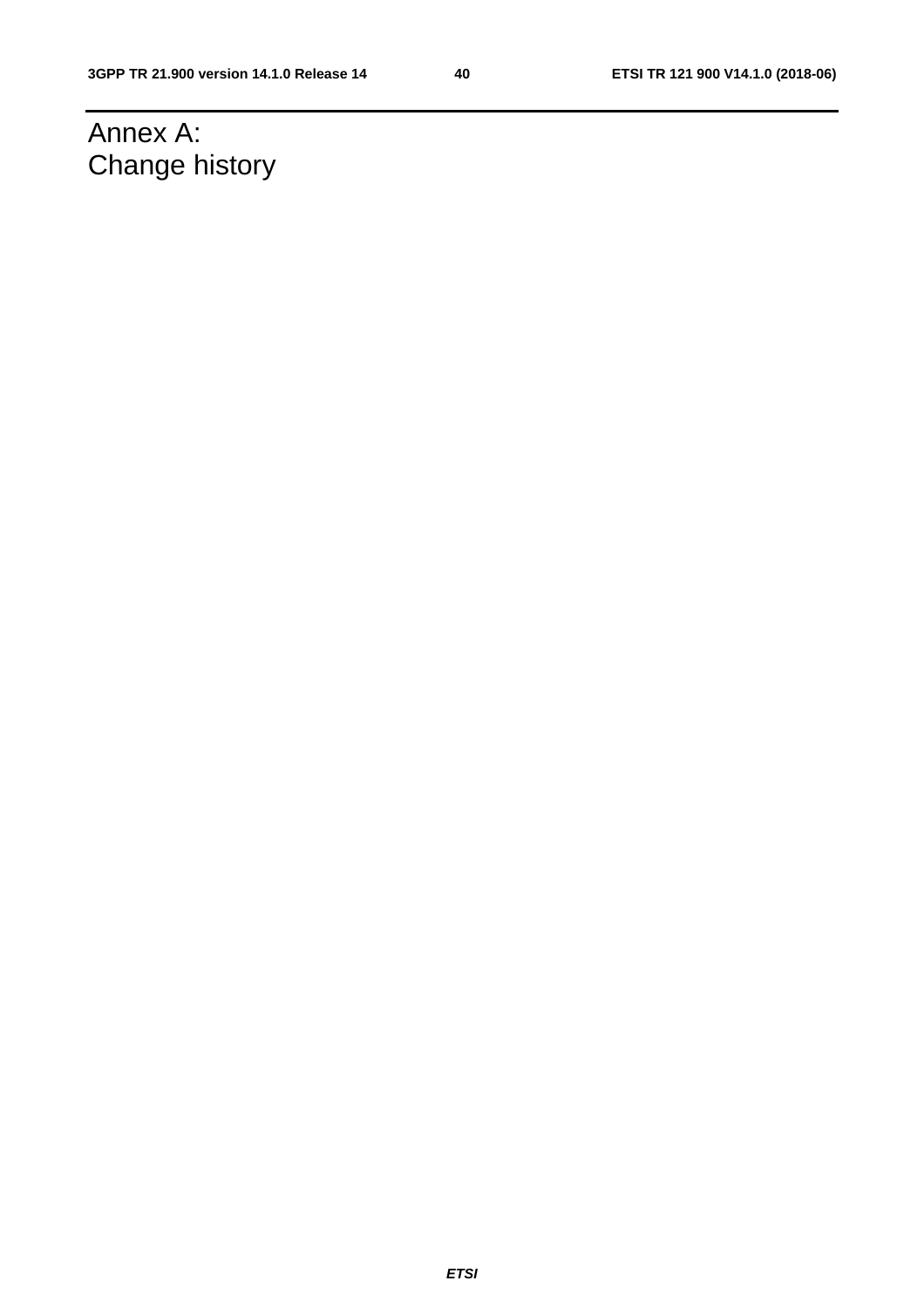| <b>Change history</b> |                |                      |                            |                       |                                                                                                                                                                                                                     |  |
|-----------------------|----------------|----------------------|----------------------------|-----------------------|---------------------------------------------------------------------------------------------------------------------------------------------------------------------------------------------------------------------|--|
| TSG SA#               | Version        | CR.                  | Tdoc SA                    | <b>New</b><br>Version | Subject/Comment                                                                                                                                                                                                     |  |
| $SP-04$               | 3.0.0          | 001                  | SP-99288                   |                       | Alignment with TSG SA decisions made at TSG#3. Deletion of<br>Strategic/non strategic CR references. Change of PT to Support<br>Team, editorial corrections.                                                        |  |
|                       |                | 002                  | SP-99289                   | 3.1.0                 | Harmonisation of the use of software for 3GPP documents in<br>order to minimise the errors due to software conversion problems<br>and to allow efficient interchange of electronic files for electronic<br>working. |  |
| SP-05                 | 3.1.0          | 003                  | SP-99428                   | 3.2.0                 | Addition of new text related to electronic working practices.                                                                                                                                                       |  |
| $SP-08$               | 3.2.0          | 005                  | SP-000279                  | 3.3.0                 | Clarification and editorial corrections to provisions covering the<br>management of specifications and Work Items.                                                                                                  |  |
| SP-09                 | 3.3.0          | 007 r1               | SP-000402                  |                       | Role of rapporteur for both Specifications and Work Items.                                                                                                                                                          |  |
|                       |                | 008 r2               | SP-000492                  |                       | Clarification of CR categories.                                                                                                                                                                                     |  |
|                       |                | 010<br>editorial     | SP-000461                  |                       | Clarification of CR categories for a frozen 3GPP release.<br>Change of "Release 2000" into "Release 4", addition of                                                                                                 |  |
|                       |                |                      |                            | 3.4.0                 | "Release 5".                                                                                                                                                                                                        |  |
| $SP-10$               | 3.4.0          | 011 r1               | SP-000693                  |                       | Release numbers appearing in CR cover sheets                                                                                                                                                                        |  |
|                       | 3.4.0          | 012 r1               | SP-000693                  |                       | Clarification of the "freezing" of specifications                                                                                                                                                                   |  |
|                       | 3.4.0          | 013r2                | SP-000693                  | 3.5.0                 | Release mechanisms                                                                                                                                                                                                  |  |
| SP-11                 | 3.5.0          | 014 r1               | SP-010178                  | 3.6.0                 | Inclusion of GSM spec numbering scheme                                                                                                                                                                              |  |
|                       | 3.6.0<br>4.0.0 | $\Box$<br>$\omega$   | $\blacksquare$<br>$\omega$ | 4.0.0                 | Upgrade to Rel-4.<br>Upgrade to Rel-5.                                                                                                                                                                              |  |
| SP-16<br>2002-09-     | 5.0.0          | $\ddot{\phantom{a}}$ |                            | 5.0.0                 | Editorial correction to front cover (change title to read Release 5                                                                                                                                                 |  |
| 17                    |                |                      |                            | 5.0.1                 | instead of Release 4)                                                                                                                                                                                               |  |
| $SP-21$               | 5.0.1          | 015                  | SP-030499                  | 6.0.0                 | Addition of stage 1-2-3 specification structure description                                                                                                                                                         |  |
| $SP-22$               | 6.0.0          | 019                  | SP-030575                  | 6.1.0                 | Corrects references                                                                                                                                                                                                 |  |
| SP-23                 | 6.1.0          |                      |                            | 6.1.1                 | Corrects Release shown on cover page                                                                                                                                                                                |  |
| $SP-24$               | 6.1.1          | 020                  | SP-040310                  |                       | Rlease planning: target date setting                                                                                                                                                                                |  |
| SP-25                 | 6.2.0          | 021 r3               | SP-040705                  | 6.2.0                 | Editorial: Correction of second clause 6.0.2 to 6.0.3.<br>Introduction of "Early Implementation" process                                                                                                            |  |
|                       |                | 024                  | SP-040706                  | 6.3.0                 | Improved tracking of Work Item status                                                                                                                                                                               |  |
| SP-26                 | 6.3.0          | 025                  | SP-040824                  |                       | Editorial clarification of version numbering system, upgrade to                                                                                                                                                     |  |
|                       |                |                      |                            | 7.0.0                 | Rel-7                                                                                                                                                                                                               |  |
| $SP-28$               | 7.0.0          |                      |                            | 7.0.1                 | Editorial corrections to harmonize use of capitalization plus a<br>typographical error                                                                                                                              |  |
| SP-29                 | 7.0.1          | 028                  | SP-050537                  | 7.1.0                 | Introduction of the concept of "study item"                                                                                                                                                                         |  |
| SP-32                 | 7.1.0          | 029                  |                            |                       | Inclusion of "study item" in definition of "work item"                                                                                                                                                              |  |
|                       |                | 030                  | SP-060403                  |                       | Change "short" to "long" WG abbreviations                                                                                                                                                                           |  |
|                       |                | 031 r1               |                            |                       | Correct references to obsolete TSG.                                                                                                                                                                                 |  |
|                       |                | 032                  |                            | 7.2.0                 | Registration of code points with external bodies                                                                                                                                                                    |  |
| $SP-37$               | 7.2.0          | 034 r2               | SP-070703                  | 8.0.0                 | Alignment of working methods with alignment CR practice<br>agreed in TSG SA #36                                                                                                                                     |  |
| $SP-38$               | 8.0.0          | 035                  | SP-070900                  | 8.1.0                 | Addition of 36.-series to Specs series table                                                                                                                                                                        |  |
|                       | 8.1.0          |                      |                            | 8.1.1                 | Correct typo in previous entry in history table                                                                                                                                                                     |  |
| $SP-39$               | 8.1.1          | 036 r2               | SP-080079                  | 8.2.0                 | Clarification of version nomenclature                                                                                                                                                                               |  |
| $SP-42$               | 8.2.0          | 037r3                | SP-080897                  |                       | Determination of freeze dates for stages of a Release.<br>(Correction recommended by OP ad hoc group on<br>improvements.)                                                                                           |  |
|                       |                | 038 r1               | SP-080721                  |                       | Cross-TSG work coordination. (Correction recommended<br>by OP ad hoc group on improvements.)                                                                                                                        |  |
|                       |                | 039r2                |                            | 8.3.0                 | Introduction of concept of "exception sheets" for late-<br>running work items                                                                                                                                       |  |
| SP-46                 | 8.3.0          |                      |                            | 9.0.0                 | Upgrade without technical change to Rel-9                                                                                                                                                                           |  |
| $SP-51$               | 9.0.0          |                      |                            | 10.0.0                | Upgrade without technical change to Rel-10                                                                                                                                                                          |  |
| SP-54                 | 10.0.0         | 045                  | SP-110802                  | 11.0.0                | The use of Category A CRs                                                                                                                                                                                           |  |
|                       | 11.0.0         |                      |                            | 11.0.1                | 2013-06: Corrects cased of letter "i" shown against value<br>18 in table 5.                                                                                                                                         |  |
| SP-65                 | 11.0.1         | 047                  | SP-140445                  |                       | Correction to implementation of CR0045                                                                                                                                                                              |  |
|                       |                | 043r2                | SP-140446                  | 11.1.0                | Encourage allocation of CR number at first sight                                                                                                                                                                    |  |
|                       | 11.1.0         |                      |                            | 12.0.0                | Upgrade to Release 12 without technical change                                                                                                                                                                      |  |
| SP-70                 | 12.0.0         | 048r1                | SP-150825                  | 13.0.0                | TDoc types and status values                                                                                                                                                                                        |  |
| SP-70                 | 13.0.0         |                      |                            | 13.0.1                | Correction of minor editorial issues                                                                                                                                                                                |  |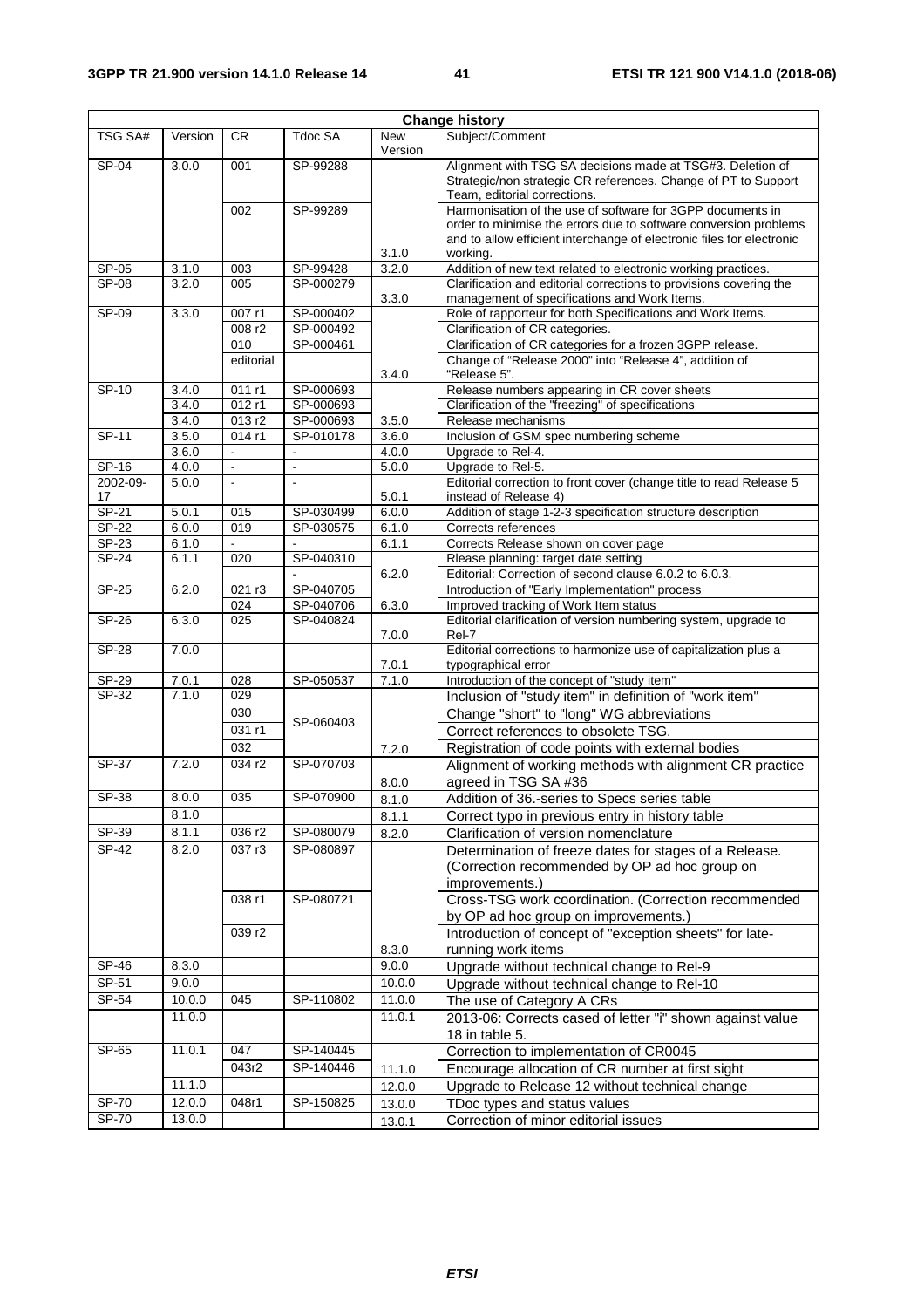| <b>Date</b> | <b>Meeting</b> | <b>TDoc</b> | <b>ICR</b> |    | <b>Rev Cat Subject/Comment</b>                                                                                  | <b>New</b> |
|-------------|----------------|-------------|------------|----|-----------------------------------------------------------------------------------------------------------------|------------|
|             |                |             |            |    |                                                                                                                 | version    |
| 2016-12     | SA#74          | SP-160967   | 005        | 21 | Withdrawal of specifications and functionality                                                                  | 13.1.0     |
| 2017-03     | SA#75          |             |            |    | Addition of missing spec series to table 1. Upgrade without<br>further technical change on freezing Release 14. | 14.0.0     |
| 2017-06     | SA#80          | SP-180617   | 005        | 21 | Clarifying secondary responsibility                                                                             | 14.1.0     |